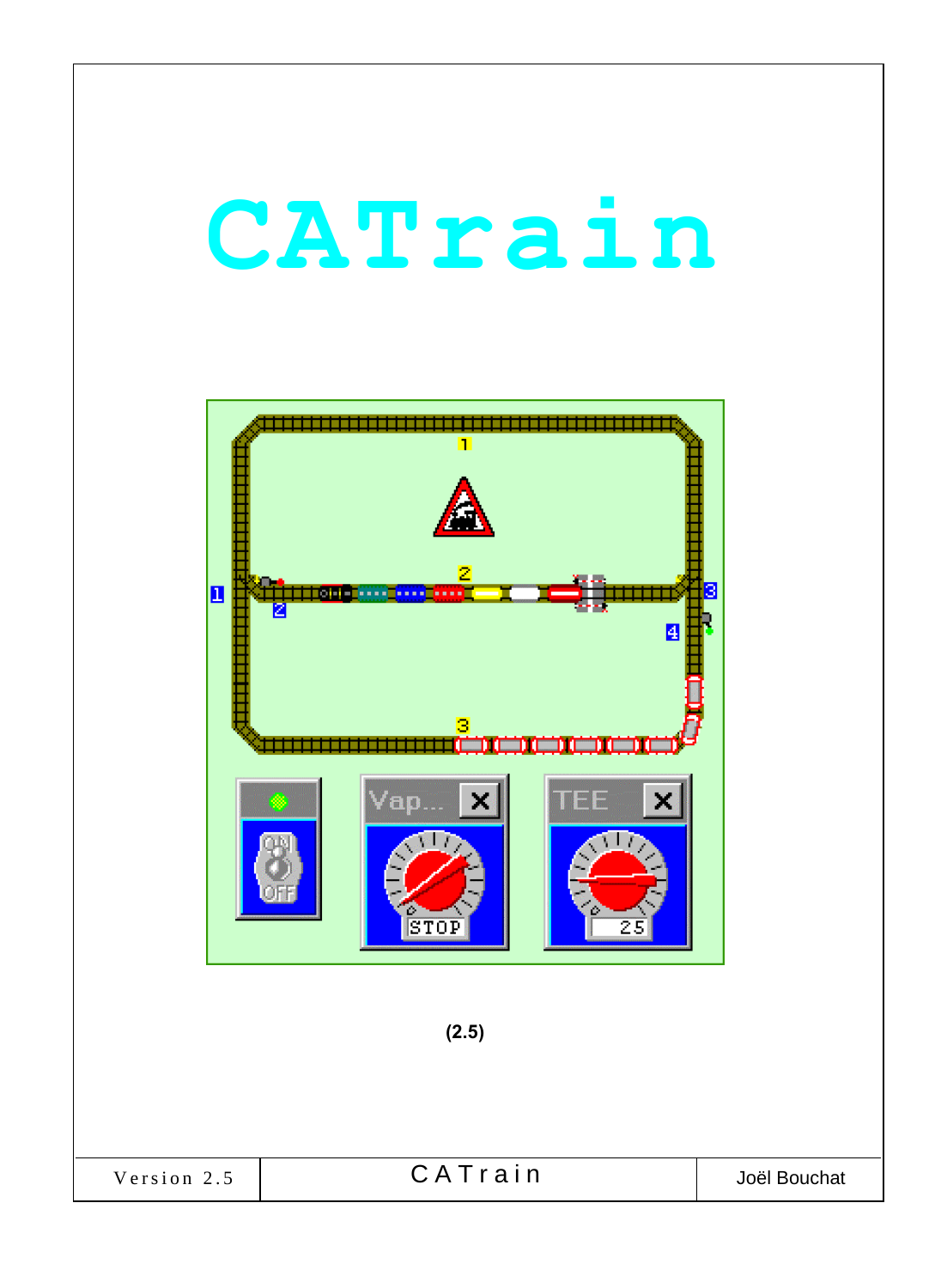| 1.1 |                                  |      |
|-----|----------------------------------|------|
| 1.2 |                                  |      |
| 1.3 |                                  |      |
|     |                                  |      |
|     |                                  |      |
| 2.1 |                                  |      |
| 2.2 |                                  |      |
| 2.3 |                                  |      |
| 2.4 |                                  |      |
| 2.5 |                                  |      |
|     |                                  |      |
| 3.1 |                                  |      |
|     |                                  |      |
|     |                                  |      |
|     |                                  |      |
|     |                                  |      |
|     |                                  |      |
|     |                                  |      |
|     |                                  |      |
|     |                                  |      |
| 3.2 |                                  |      |
|     |                                  |      |
|     |                                  |      |
|     |                                  |      |
|     |                                  |      |
|     |                                  |      |
|     |                                  |      |
| 3.3 |                                  |      |
|     |                                  |      |
|     |                                  |      |
|     |                                  |      |
|     |                                  |      |
|     |                                  |      |
|     |                                  |      |
|     |                                  |      |
|     |                                  |      |
|     |                                  |      |
|     |                                  | . 27 |
| 3.4 |                                  |      |
|     |                                  |      |
|     |                                  |      |
|     |                                  |      |
| 3.5 |                                  |      |
| 3.6 |                                  |      |
|     |                                  |      |
|     |                                  |      |
| 3.7 |                                  |      |
|     |                                  |      |
|     |                                  |      |
|     |                                  |      |
|     |                                  |      |
|     |                                  |      |
| 3.8 |                                  |      |
|     | <b>ANNEXE 1 CATRAIN.INI File</b> |      |
|     |                                  |      |
|     |                                  |      |
|     |                                  |      |
|     |                                  |      |

 $\ddot{\mathbf{h}}$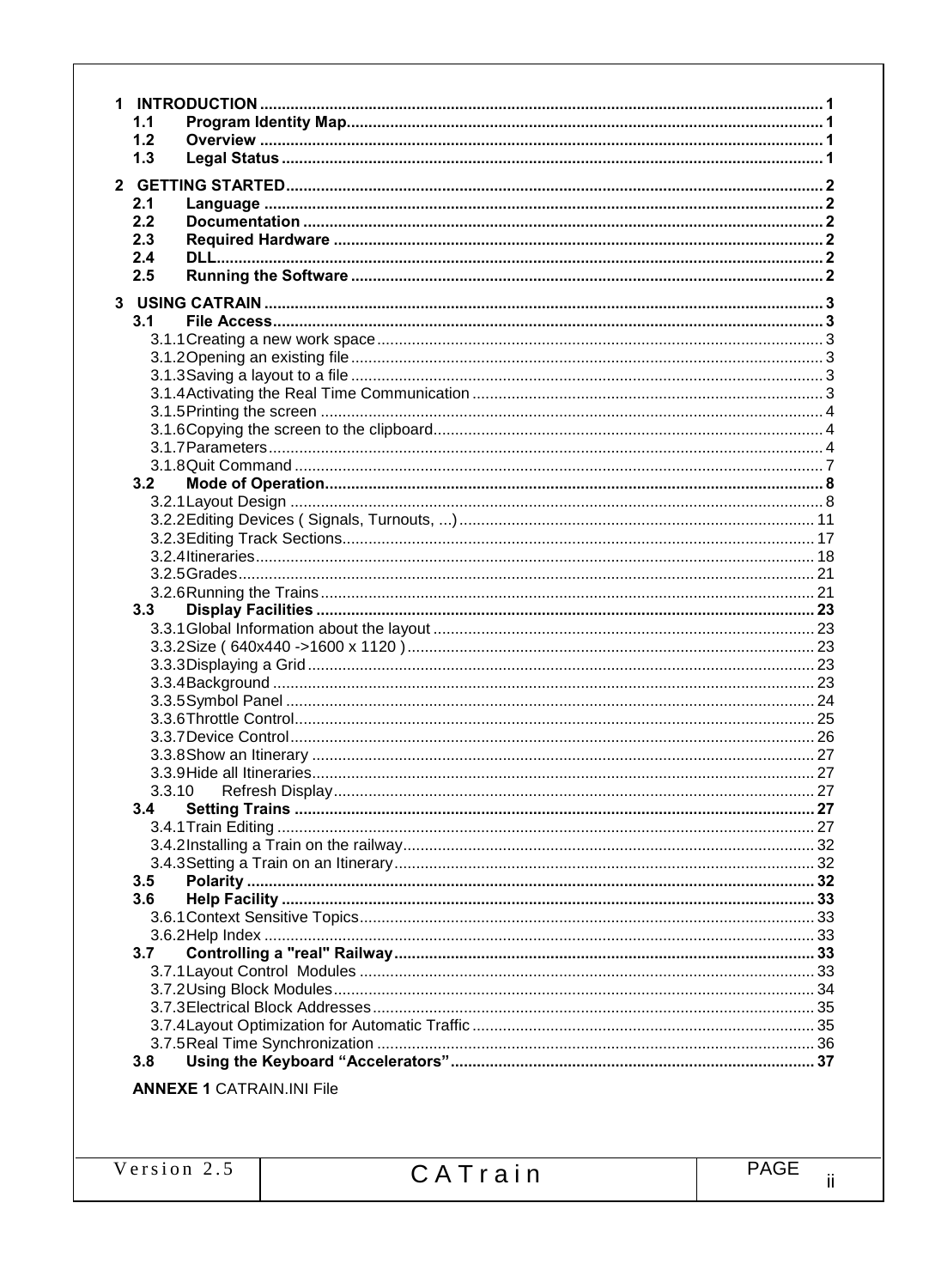# 1 INTRODUCTION

# 1.1 Program Identity Map

| Program Name:        | CATrain                               |
|----------------------|---------------------------------------|
| Program Release:     | 2.5                                   |
| Date of the Release: | October 2015                          |
| Development:         | Joël Bouchat: " joel@catrain.org"     |
| Address (B.O.):      | Chemin de Mon Bijou, Imm. 13          |
|                      | F-08600 Givet France                  |
| E.Mail               | catrain_jb@hotmail.com                |
| Co-developer:        | Daniel Merbecks: "daniel@catrain.org" |
|                      |                                       |

# 1.2 Overview

CATrain is a tool for designing, simulating and controlling Model Railways.

The "Design" mode allows for the drawing of very simplified schematics of the railroad layout on the P.C. screen, including devices like turnouts, signals and level crossing.

The user can define the characteristics of every device and rail section, using the "Edit" mode.

The "Running" mode permits the checking of the layout by simultaneously running several train models on it. The trains which have been installed on the railway are animated on the screen and the User can observe the traffic simultaneously with the turnout and signal operation.

This is useful to define a good layout topology and to optimize the signal positioning.

When the PC is connected to a dedicated Controller, CATrain can control a real model railway.

The trains can either circulate under the "manual" control of the User or automatically, following user defined itineraries.

In Automatic mode, CATrain controls the journey, the schedule and the track contention for every train.

As far as the motion of the trains is concerned, CATrain simulates gradual acceleration and deceleration for a more realistic effect. The Digitally Controlled trains follow their itinerary while the computer sets the turnouts and the signals as required.

The feed-back information provided by the train presence detectors ensures a good synchronization between the model and the real life version.

Both the devices (turnouts, signals, ...) and the locomotives are under computer control, when they are fitted with a digital remote control.

CATrain chooses the electrical power applied to the locomotive motor, according to a "motion profile curve" specific to each locomotive.

It also takes into account the grade incidence in order to raise or lower the electrical power.

# 1.3 Legal Status

CATrain has been designed and developed by Joël Bouchat who holds all ownership rights to CATrain and the associated documentation.

CATrain software may be copied and distributed royalty-free subject to the following conditions:

- CATrain software is not to be modified or altered in any way if copied or distributed. No commercial use or distribution of CATrain is allowed
- CATrain software package must be kept as a whole including all executable files, DLL files, help files, related documentation and copyright notice.
- CATrain software must be copied or distributed without any modification or alteration.

The express written permission must be granted by Joël Bouchat prior to

any other variations on the use and distribution of this software.

The CATrain software is provided on an "as is" basis without any

warranty.

Under no circumstances will Joël Bouchat be liable for damages arising from the use of CATrain.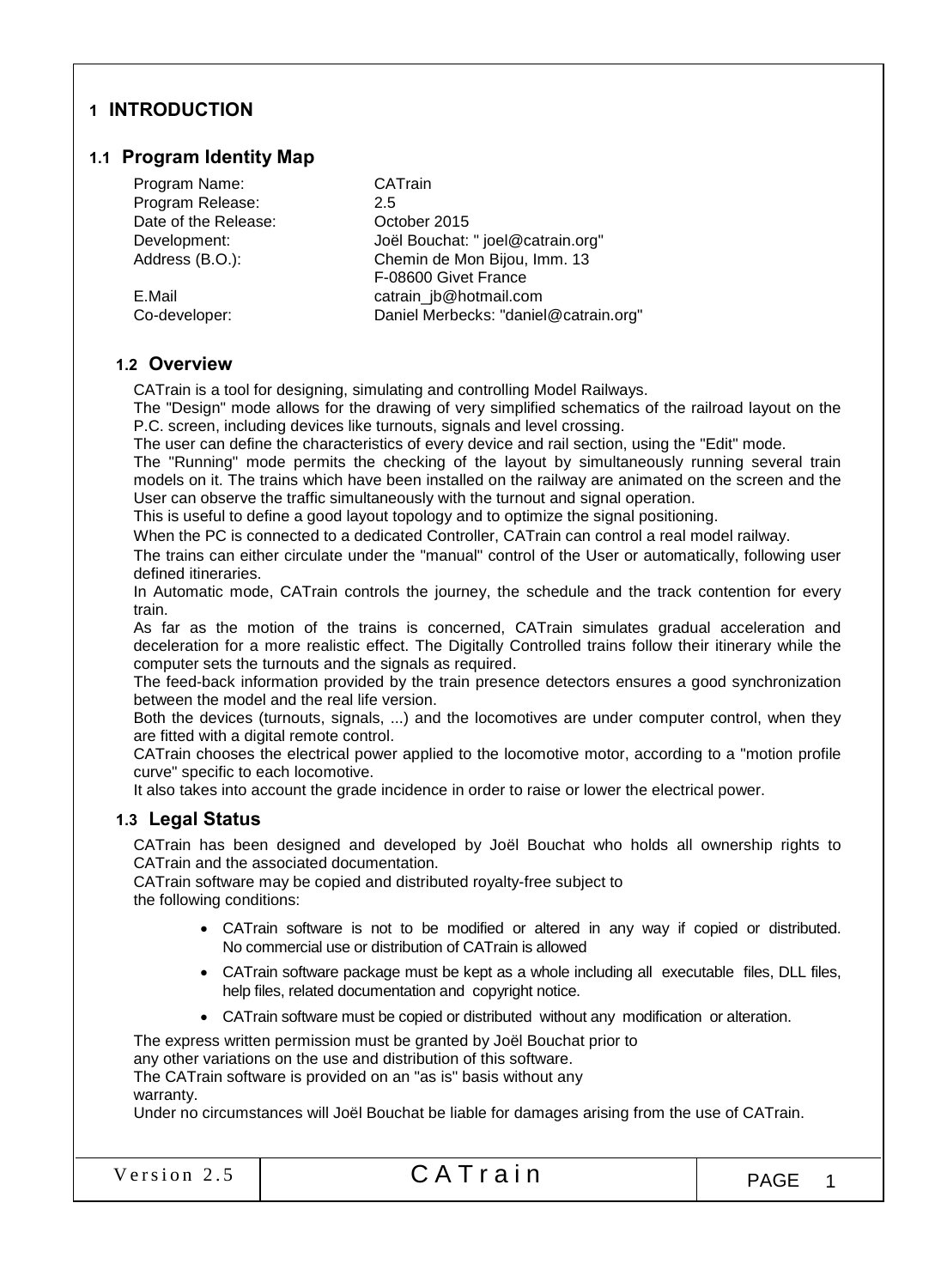# 2 GETTING STARTED

#### 2.1 Language

Two versions of CATrain are available, one in English (or something which closely resembles...) and the other in French.

#### 2.2 Documentation

A HELP file is accessible to the CATrain user. This Help file can be classically accessed by the HELP command on the main menu, or in a contextual way by pushing on "F1" during the selection of a specific menu topic. A "search" function on key words is available while consulting the Help file. This document is the main CATrain documentation. It is almost a reprint of the content of the Help file.

# 2.3 Required Hardware

CATrain runs on a PC with Microsoft Windows© XP SP3, 7 and 8

To control a "real" railway, the computer must be connected to a dedicated hardware Interface, plugged on a USB port.

Specific Control Modules can be build to control a classical layout.

The train layout must be split in electrically insulated rail sections, called "Blocks" electrically isolated. CATrain addresses each locomotive by controlling the supply voltage of the block(s) where the loco is located. Special Modules have been developed for driving the blocks (see chapter 3.7.2),using the PWM method (Pulse Width Modulation). There are also modules for controlling the signals and the turnouts. When the communication is established, CATrain automatically discovers the presence of the Interface board and the presence of the Modules connected to this Interface.

A detailed description of the modules can be found in a dedicated technical document present within this package.

An Uhlenbrock© IB-COM or Intellibox unit can also be used to control a Märklin HO or a DCC layout (Uhlenbrock, Roco, Arnold, LGB, Lenz, Digitrax,...), with the decoders inside the locomotives. Of course, for a good functioning, the drivers provided by Uhlenbrock for the "USB-LocoNet" interface" have to be installed and the IB-COM unit must be powered and connected to the PC. It is also necessary that the types of layout and locomotives have been perfectly defined (Marklin, Marklin-Motorola, DCC), using the "IB-Util" tool (or another tool) provided by Uhlenbrock. To let the flexibility for CATrain to settle the solenoid switch-on time, the minimum pulse duration must be set to 100ms.

# 2.4 DLLs

CATrain is provided with two *Dynamically Linked Libraries* (DLL). One is called "cblk\_32n.dll", and it must be used to control a layout using the CATrain Block Modules. The other is called "catrulni.dll" and it must be used to control a layout through the Uhlenbrock© unit.

The choice of the DLL is accessible from the "Parameters" dialog box. (see 3.1.7).

#### 2.5 Running the Software

To execute CATrain the user must start the application as a standard Windows<sup>©</sup> application (e.g.: by clicking on the CATrain Icon).

The railway layout file names have a ".TCI" extension. For his facility, the user can make an association between this extension and the "CATrain.exe" executable file.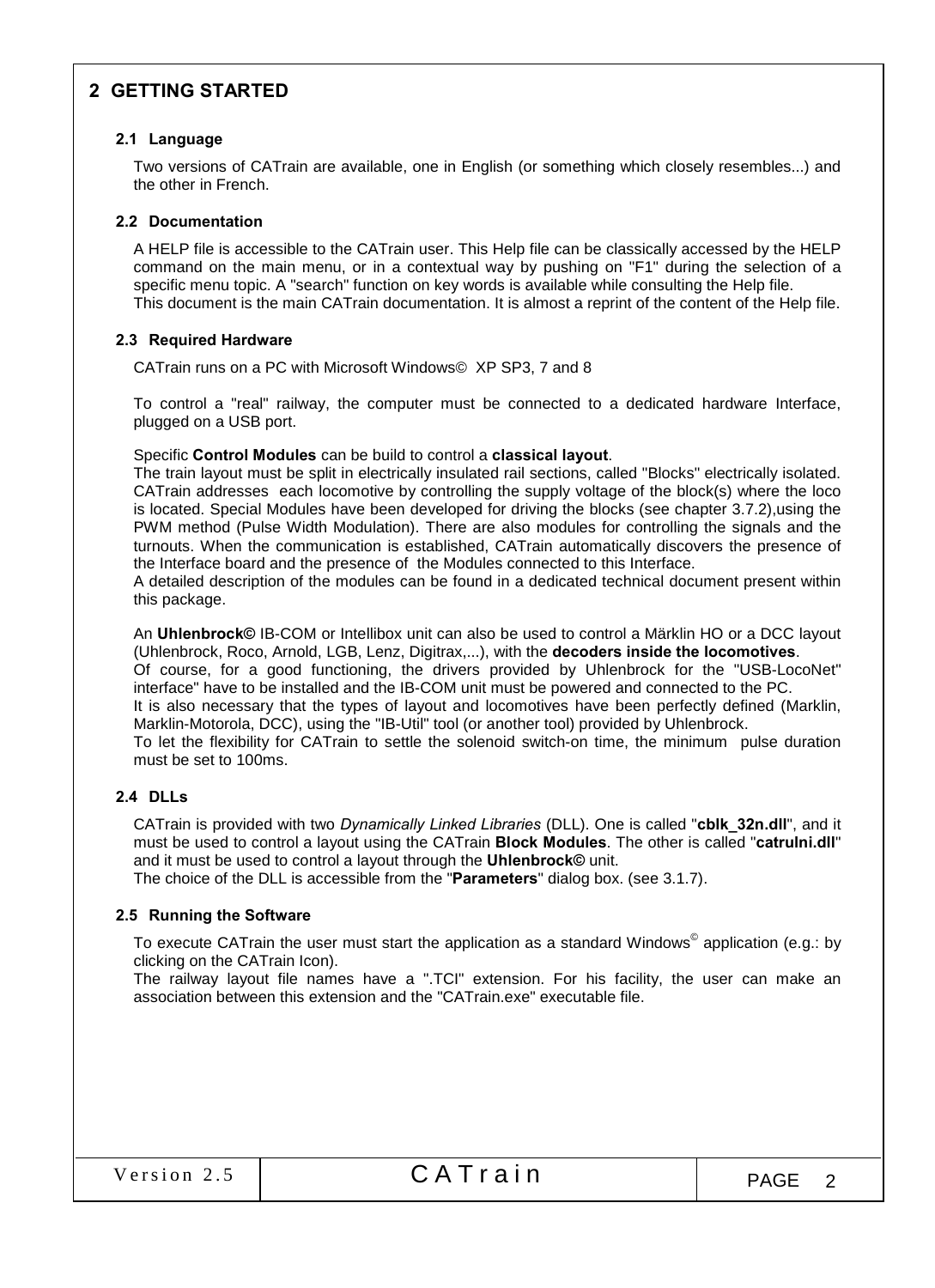

#### 3.1.1 Creating a new work space

Selecting the "New File" item creates a fresh layout space of 32 x 22 rails. It is possible to modify those dimensions in CATrain up to 62 x 44 rails, by re-sizing the main window.

# 3.1.2 Opening an existing file

Selecting the "Open File" item opens the standard Windows dialogue box to select an existing file. The default file name extension is ".TCI". Only short names are accepted.

The file is restored in the mode in which it was saved. That is to say that if the file has been saved in "Design" mode, it will be restored in this mode and only the layout will be restored and displayed. If it has been saved in "Editing" or "Running" mode, it will be restored in "Editing" mode and any Trains, Throttle Controls and so on present on the layout at the saving time will be restored too. The saved context is restored.

#### 3.1.3 Saving a layout to a file

Selecting the "Save File" item saves the layout file on the disk under its current name.

Selecting the "Save File As" item opens the standard Windows dialogue box to select a file name in which the layout will be saved.

The default file name extension is ".TCI". Only short names are accepted.

The file is saved in the current mode. This is to say that if the current mode is the "Design" mode, only the layout will be saved. If the current mode the "Editing" or "Running" mode, every Train, Throttle Control and all the current context will be saved.

#### 3.1.4 Activating the Real Time Communication

#### Activation:

When CATrain is controlling a Model Train Layout, the communication with the layout Control Modules must be activated

CATrain automatically detects the presence of a USB Interface Board and it displays the following pop-up message: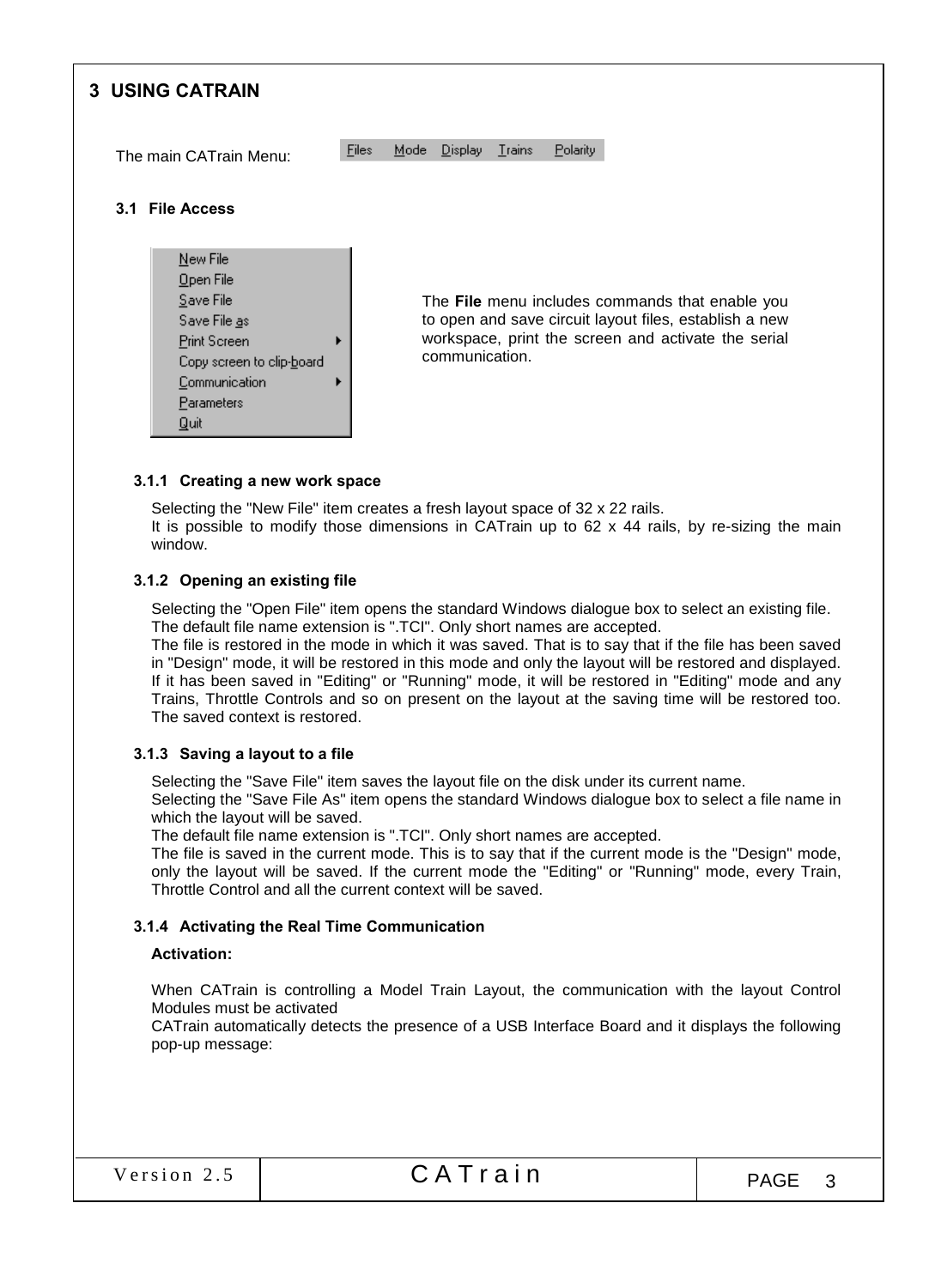

Next, CATrain checks for the presence of the Block Control Modules. It also notifies their presence through volatile pop-up messages.

#### Tracing the Communication Dialogue:

This command toggles the tracing On or Off.

This command is only operative when the communication is active. When a tracing functionality is implemented inside the DLL handler, all the commands sent to the controller and all information received from the controller are logged into a file. The default name of the trace file is "ctrl.trc".

#### 3.1.5 Printing the screen

#### Print Command:

Using this command, the user can make a print copy of the layout area.

#### Printer Configuration Command:

For the printer configuration the standard Windows Printer Selection, a Configuration Dialogue Box is used.

#### 3.1.6 Copying the screen to the clipboard

The layout area is copied inside the clipboard as a bitmap. This bitmap can be opened in another application (e.g. "Paint").

For example, this is useful for creating your own specific background, using the track positioning as a starting point.

The bitmap format and the number of colors are defined by the default Window© screen mode.

#### 3.1.7 Parameters

Using this dialogue box, the user can modify most of CATrain configuration parameters.

The parameters located inside the two top frames are local parameters which are stored inside your layout file. The parameters located inside the two bottom frames are global parameters which are common to every layout. They are stored. inside the CATRAIN.INI file.

The general configuration file "catrain.ini" defines the generic parameters and the generic train data base. When you launch CATrain, those parameters are used as defaults.

When you load a layout created with CATrain 1.8, the specific (local) parameters are substituted to the default ones.

Those specific parameters are not erased when you choose to create a "New File".

|  |  |  |  | Version 2.5 |  |
|--|--|--|--|-------------|--|
|--|--|--|--|-------------|--|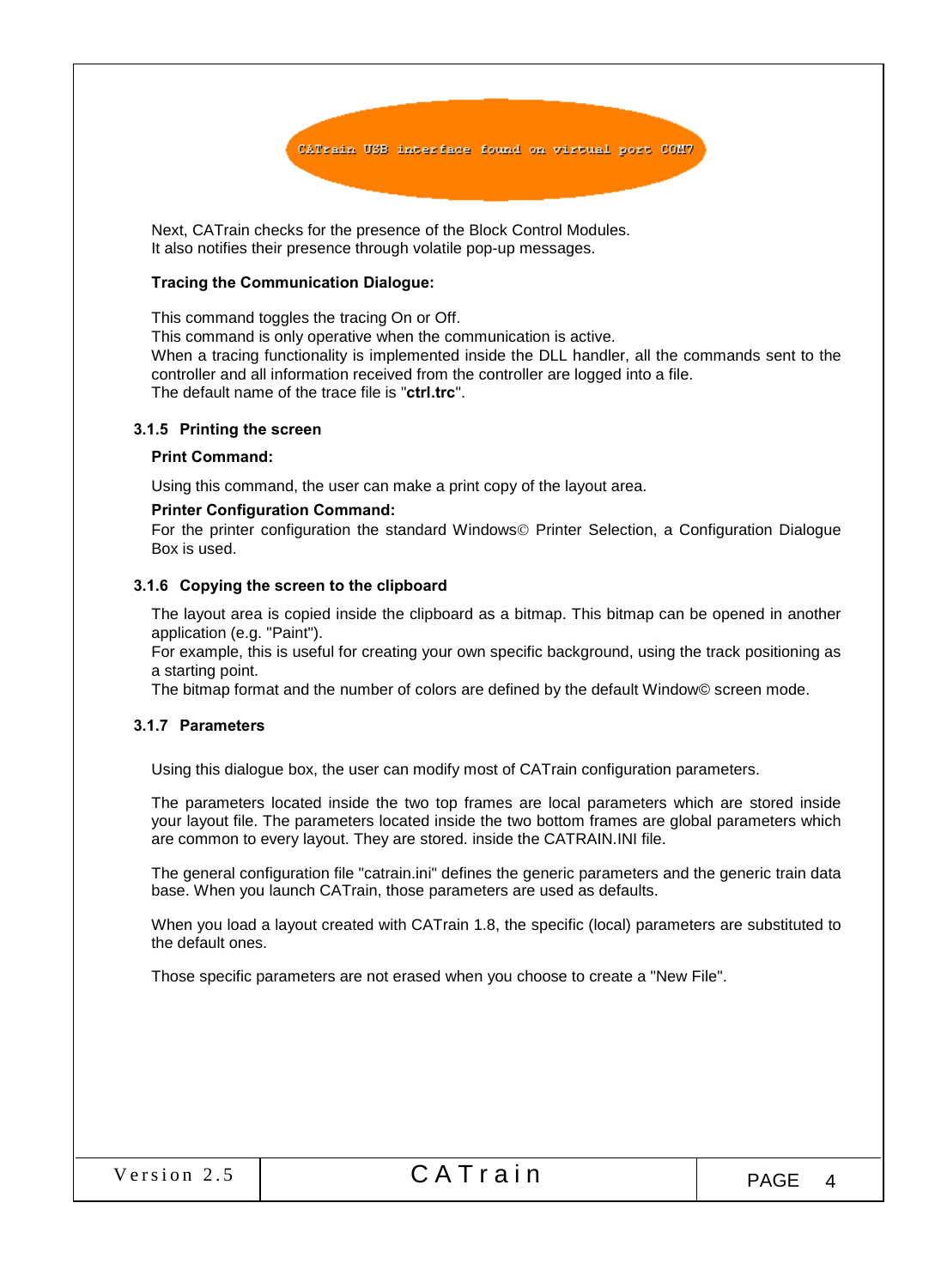| <b>Configuration Parameters</b>    |        |                                                      |
|------------------------------------|--------|------------------------------------------------------|
| Level Cross, closing dist.         | 7      | Sliding pots for Throttle control                    |
| Level Cross, opening dist,         |        | Ⅳ Enhanced Traffic Control                           |
| Section freeing distance           | 10     | Speed in MPH                                         |
| Scale factor (100-5000)            | 1300   | $\nabla$ Tunnel shading                              |
| Ctrl Dist, for rear signals        | 10     | Ⅳ Hint Message Display                               |
| Speed Display rounding             | 1      | $\nabla$ Cold Start Button                           |
| Grade Influence factor             | 2      | Ⅳ Action on Rear Signals                             |
| Traffic supervision dist.          | 24     | Ⅳ EMF Feed-back Regul.                               |
| Desynchronization Tempo. [s]       | 20     | Ⅳ Sync. manual traffic too                           |
| Lagging train acceleration         | 2      | l⊽ Audio                                             |
| Audio Level inside the tunnels (%) | 20     | Layout Control DLL:<br>catrulni.dll (for Uhlenbrock) |
| Help                               | Cancel | ОK                                                   |

Here is the field description:

#### "Level Cross. closing dist.":

Distance from which a train will lower the level crossing barriers.

| default value: | 7  |
|----------------|----|
| minimum value: | ı  |
| maximum value: | 64 |

#### "Level Cross. opening dist.":

Distance after which a train will raise the level crossing barriers after the last car.

| default value: | 2  |
|----------------|----|
| minimum value: | 1  |
| maximum value: | 16 |

# "Section freeing distance":

This is the distance after which a train will free a rail section after that the last car has left the section.

```
default value: 3
minimum value: 1
maximum value: 16
```
#### "Scale factor (100-5000)":

This global value is used to compute the model train motion speed on the screen from the throttle control speed expressed in KM per Hour or in Miles per Hour (MPH)

It must be adjusted to be realistic.

defaults value: 1000 minimum value: 100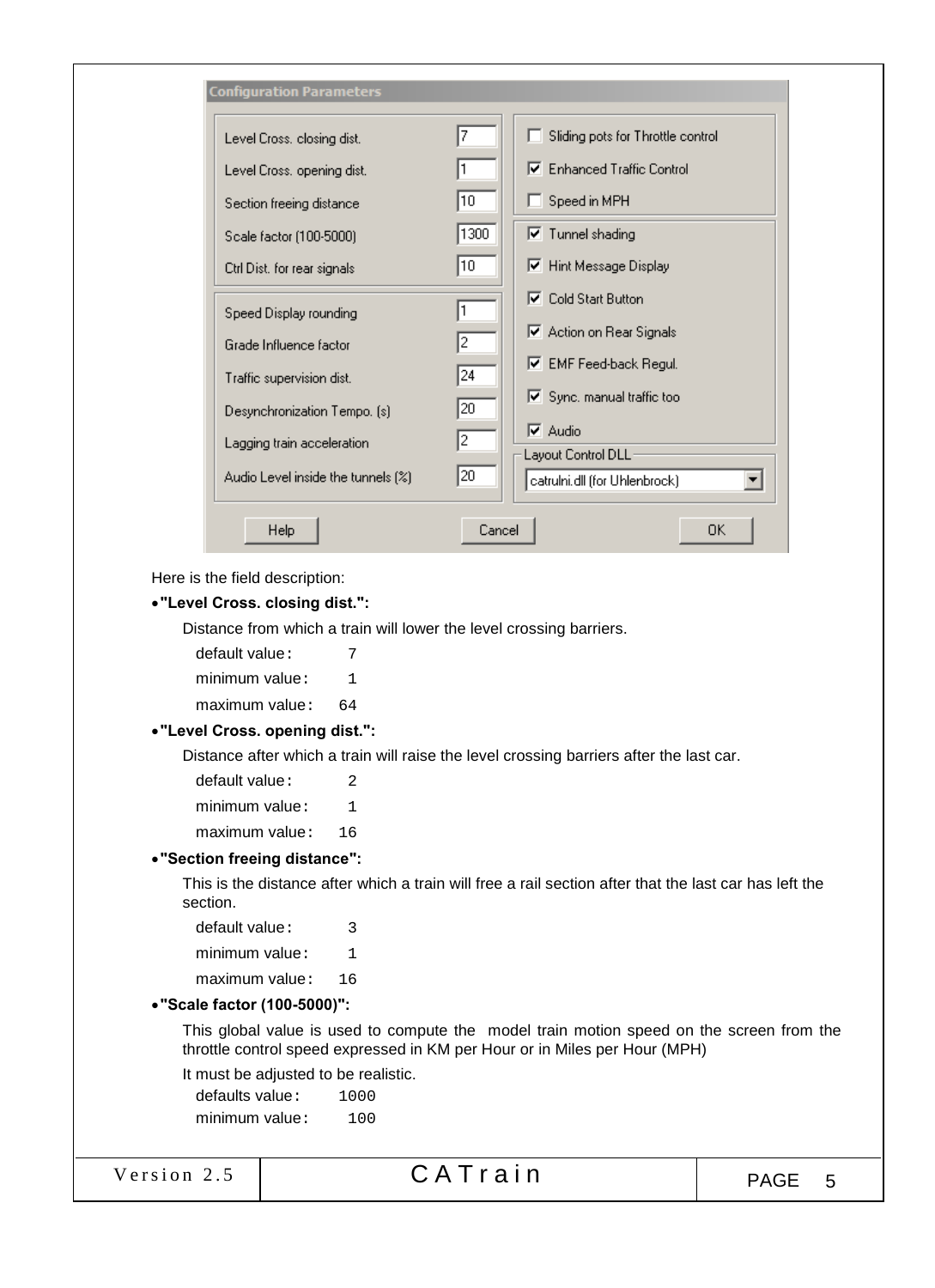maximum value: 5000

This factor is multiplied by 0.625 when the speed indication is set to MPH.

#### "Ctrl Dist. for rear signals":

This is distance from which a train will set to "GREEN" a signal which is opposite to the train moving way (rear turned).

When a bypass relay is present, only this bypass relay is activated.

- default value: 10
- minimum value: 2
- maximum value: 64

#### "Speed Display rounding":

Set the throttle display speed step resolution.

It can be adjusted between 1 and 20. A low value is prettier but it leads to heavy CPU load when rotating the throttle knob.

The default value (5) is a good compromise.

# "Grade Influence factor":

Incidence of a grade on the LOCO engine control

It can be adjusted between 1 (weak) and 10 (strong influence).

The default value is 2

#### "Traffic supervision dist.":

This is the distance for scanning the resource contention (e.g. rail section occupancy status or speed limit).

A greater value is better for anticipation of accelerating or braking.

Too high a value can cause CPU overload and possible deadlocks.

default value: 14 minimum value: 8 maximum value: 64

#### "Desynchronization Tempo.":

This is the Time Out value, in seconds, for train models waiting to be synchronized to a feedback information from a train detector or from a block occupancy detector.

When this time-out is exhausted, the computer concludes that a mismatch has occurred between the "real" train motion and the PC model.

In this case, all the trains are stopped in emergency, and the main power is switched off.

| default value: | 10 seconds             |
|----------------|------------------------|
| minimum value: | 0 (no synchronization) |

maximum value: 60 seconds

#### "Lagging train acceleration":

When controlling a real layout, when a real train is late compared to its model, this real train is accelerated. A value of "0" disable this feature, while a value of "4" causes a strong acceleration.

defaults value:  $1$ 

minimum value: 0

maximum value: 5

#### "Audio Level inside the Tunnels":

The level of the audio effects assigned to a train is lowered inside a tunnel.

The volume can be set between 0 and 100%

|  | Version 2.5 |  |
|--|-------------|--|

Version 2.5  $\begin{array}{|c|c|c|c|c|c|c|c|c|}\n\hline\n\text{Version 2.5} & \text{CA Train} & \text{PAGE} & 6\n\end{array}$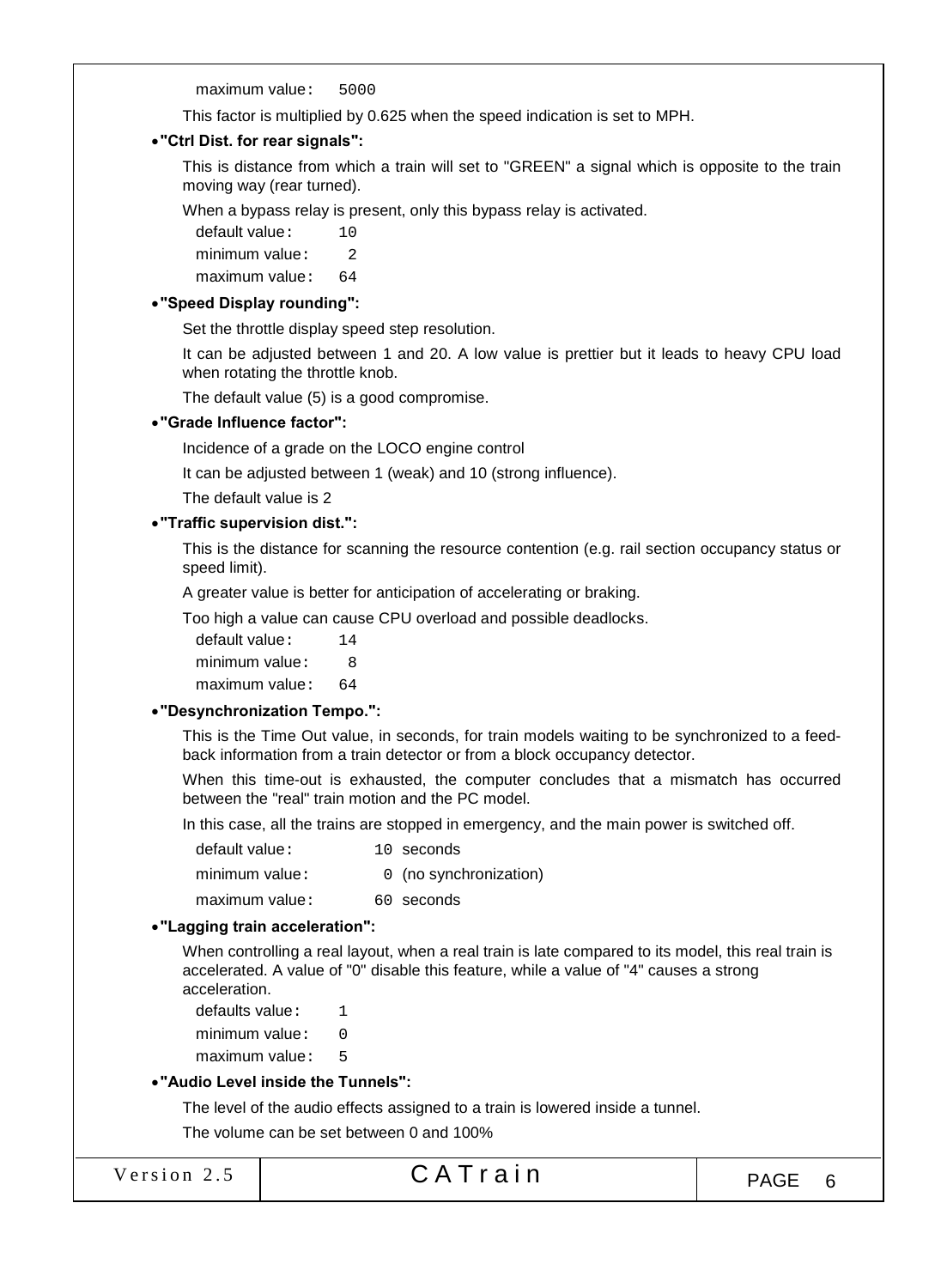#### Option "Tunnel Shading":

When this option is active, the tunnels (and the trains inside) are automatically shaded on the screen. This option is enabled by default. Disabling this feature may be needed on slow machines, especially when the PC is used for controlling a real model layout.

#### Option "Hint Message Display":

Enable the display of small pop-up hint messages.

#### Option "Sliding pots for Throttle control":

This modifies the look of the throttle control panels. Some people prefer a sliding potentiometer. The choice has no impact on the traffic.

#### Option "Enhanced Traffic Control":

When the "enhanced" traffic mode is activated, the train motion is more efficient and more fluid. The "alternate" itinerary route search is also activated: a train which is stopped by another train standing downstream, will "look" inside the itinerary map for another possible route. (see 3.2.4). Deactivate this option when some problems are encountered because of the layout topology or because of the lack of CPU power.

#### Option: "Speed in MPH":

Set this option for displaying speed in Miles per Hour

By default the speed is displayed in Kilometers per Hour.

#### Option "Cold Start Button":

Enable the "Starter" button for cold starts, when CATrain is used for controlling a real layout.

The purpose of this button is to raise a little the voltage applied to the loco motors.

#### Option "Action on Rear Signals":

This option must be set when the user wants that the signals opposite to the train motion be set to GREEN to establish the power supply when a train is back-crossing them.

This feature is not necessary when the signals have no electrical action on the train motion, or when by-pass relays are implemented, or when no single track is present.

By default this option is ON.

#### Option "EMF Feed-back Regul.":

When the "Block" Modules are used to control a real layout, this option activates the back EMF measurement for a better control of the loco motors, especially at low speed.

#### Option "Sync. manual traffic too":

It is possible to force the synchronization between the models and the "real" trains even when the traffic is manually controlled. To do so, just select this option.

#### Option "Audio":

To activate the audio effects.

#### 3.1.8 Quit Command

To Quit CATrain: If the layout or context information has been changed a warning message appears on the screen to ask to the user if he wants to save the modified file.

| Version 2.5 |  |
|-------------|--|
|             |  |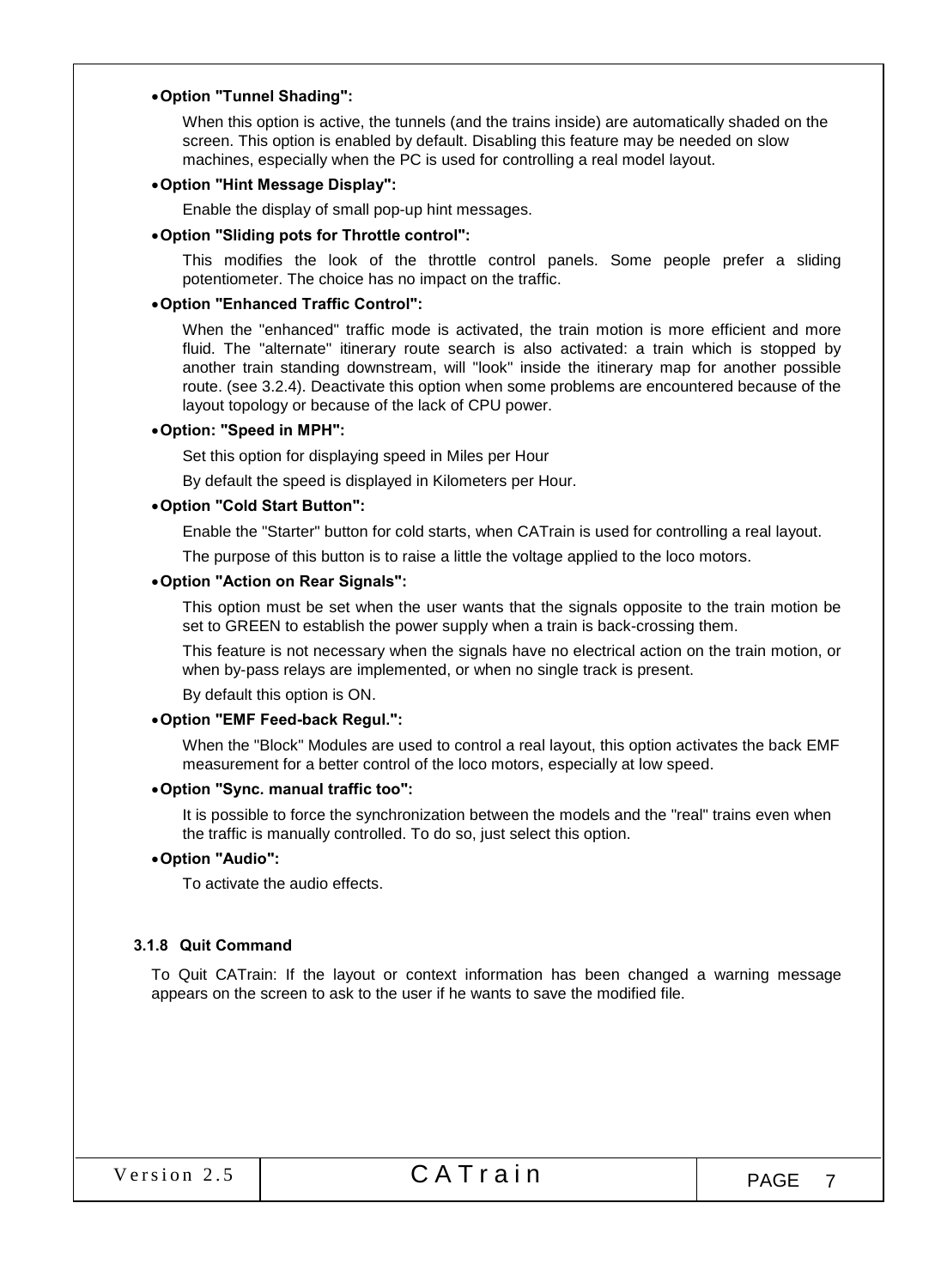#### 3.2 Mode of Operation

#### Layout Design

Edit Signals, Turnouts and Rail Sections Automatic label Assignment



CATrain is design to be used in several modes of operation corresponding to different stages of CATrain utilization. The Mode menu includes commands that enable you to go from one stage to another, from the Layout Design to the Edit mode and next to the Running mode.

The "Automatic Label Assignment" feature is very practical for going from the layout "Design" mode to the "Traffic" mode, without having to edit every device to give it a label. The automatic assignment avoids this tedious work.

# 3.2.1 Layout Design

#### • Icons:

The track layout is designed by assembling track icons together.

Each piece of track has to be picked from the Symbol Panel with the mouse and set on the layout area with another click on the left button of the mouse.

During the placement operation, the cursor represents the selected track icon.

While or after setting a rail on the layout, the user can rotate the rail with a click on the right button of the mouse.

The rotation step is 90°

The rail is automatically aligned to a Grid.

The Grid can be displayed or hidden by selecting the **Grid** topic into the Display main menu.

Although the schematic drawing is rather primitive, several types of rails and devices are available. The standard rails are pieces of track, which include straight rails, curves, bridges, crosses and track ends. The curves are in fact  $45^{\circ}$  rails, which can also be used to move train in diagonal. Setting several rails together form a Track Section.

# • Standard Rails:

|                  | <b>Standard Rails</b> |          |                  |                      |                     |               |        |               |
|------------------|-----------------------|----------|------------------|----------------------|---------------------|---------------|--------|---------------|
| Straight<br>Rail | Curve                 | Diagonal | Dual<br>diagonal | Side<br><b>Track</b> | Diag. Track<br>End. | Rail<br>Cross | Tunnel | <b>Bridge</b> |
| <b>.</b>         |                       | K.       |                  | ED.                  |                     |               |        |               |

The "curve" is in fact a simple rail at 45 °. It may be use as a 90° curve or to realize 45° diagonal tracks.

#### Diagonal:

The Diagonal track is a simple rail at 45º. It may also be use as a 90º curve.

#### Dual Diagonal:

The dual diagonal track may be used to increase the layout density.

#### Tunnel:

The tunnel entrance is set on the layout only for information purposes. When the option "tunnel shading" is set, the track between the tunnel entrance and the exit(s) is shaded. The tunnel has no active role on the traffic but a train circulating inside a shaded tunnel is also shaded.

# Version 2.5  $CATrain$  PAGE 8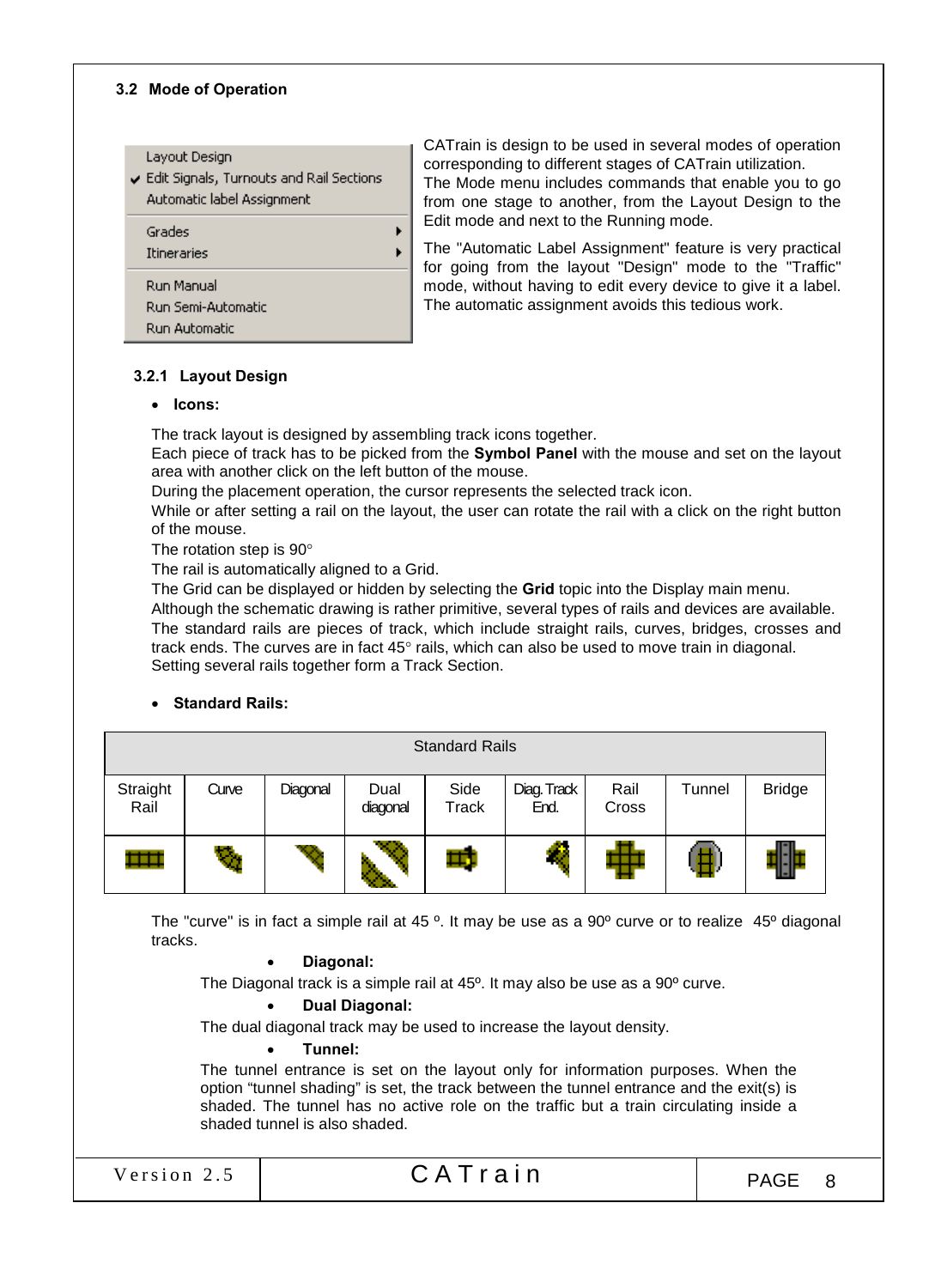#### Bridge:

The bridge allows the train circulation on two levels.

Devices:

|                     |              |          | <b>Devices</b> |                         |                |               |
|---------------------|--------------|----------|----------------|-------------------------|----------------|---------------|
| <b>Right Tumout</b> | Left Turnout | Junction | Signals        | 45 <sup>°</sup> Signals | Level Crossing | Indep. Device |
| ÆF                  |              |          |                |                         | ËŔ             |               |

#### Signals:

Two different signals are available; the light signal and the semaphore. Each signal can be placed at the left or at the right side of the track. The 45° signals can only be positioned on the external side of the track. Signals are available for left and right circulation. Some extra national signals are also available. The user has access to this signals by selecting the "signals" menu topic on the symbol panel. Their functioning is identical to the functioning of the generic signals.

#### Level Crossing:

Assembly of Level Crossing pieces when several tracks have to be protected together is automatic.

When the user sets a Level Crossing on the layout, any adjacent level crossing part is detected and the gates are only drawn on the outside parts.

Up to 24 level crossings may be installed.

#### Independent Devices:

Independent devices are not directly related to the tracks or to the traffic. Those symbols are used to control electromagnetic devices for car unhooking, lighting, crane control, …

Their position on the layout does not matter

#### Train Detectors:



The presence of train detectors on the layout is only mandatory when CATrain is used to control a "real" model railway. Positioning of the train detectors is rather critical since they achieve the synchronization between the computer simulation and the real traffic.

There are also detectors on curves and on 45° tracks. Up to 240 train detectors can be installed.

To detect the presence of a locomotive, several ways can be implemented:

- mechanical contacts closed by a locomotive.
- reed contact sensors closed by magnets attached to each locomotive
- current sensing hardware which detects the power consumption of a locomotive present on an insulated rail. A Module has been developed for implementing this feature (se chapter 3.7.2).
- optical detectors
- ...

When a locomotive is detected the controller reports the identification of the detector which has been activated. Train detectors are not necessary when CATrain is just used for traffic simulation. When CATrain is interfaced to the flexible Block Modules, the detectors are not absolutely needed.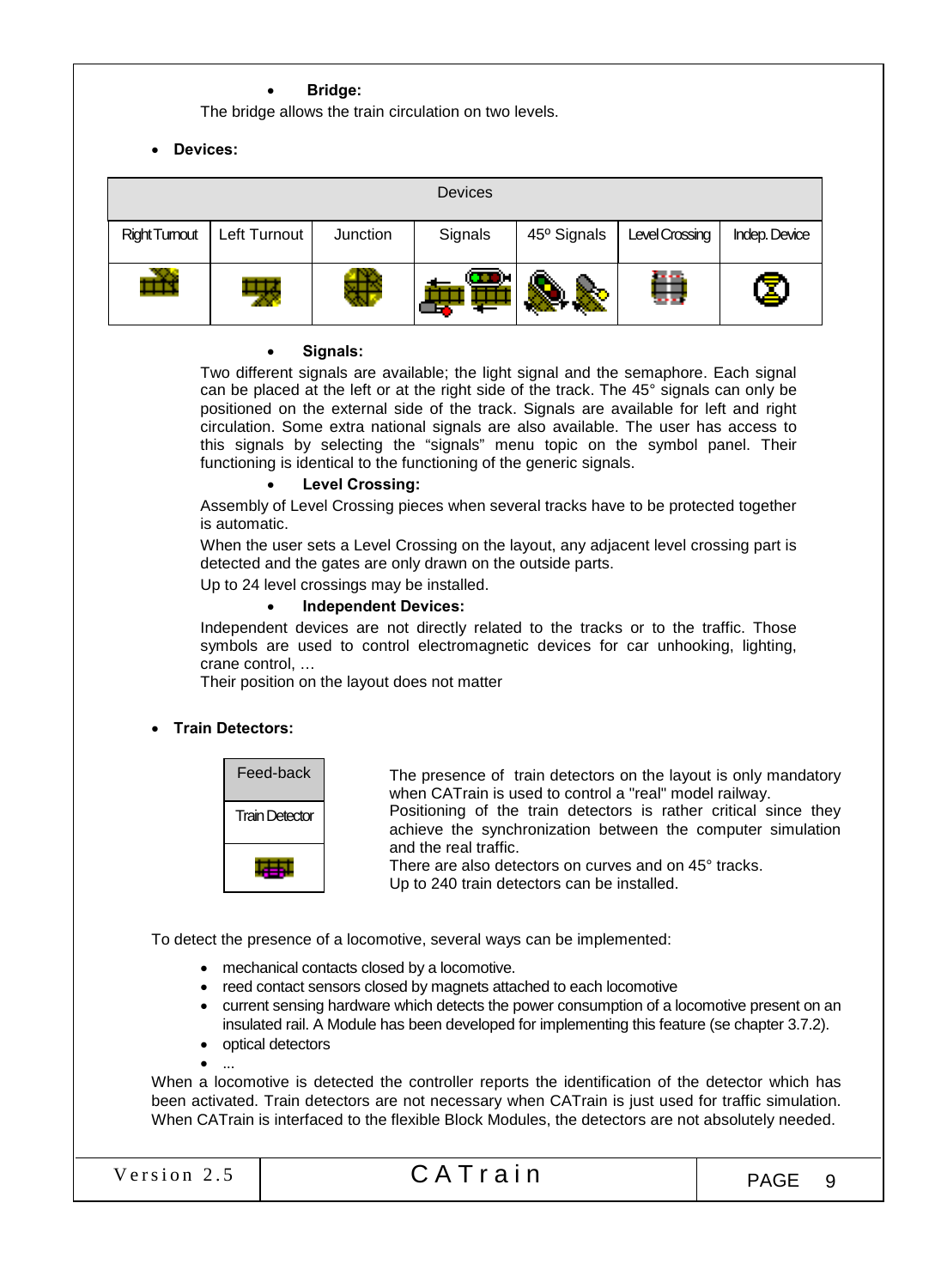#### Block Insulator



# Horns



Rail sections are normally delimited by the presence of switches or signals. When the user wants to split a rail section in several blocks, without using extra signals, he may use the Block Insulator. This is useful to feed the blocks with different power supplies The block insulators are only useful when CATrain is used for controlling a real layout through the Block Module system. In this case, every block is connected to a separate PWM channel. More PWM channels are used better is the traffic behavior and better is the synchronization with the computer. (See chapter 3.7.2)

There are also insulators on curves and on 45° tracks.

The first symbol is used to play an audio clip when the locomotive crosses this track element. This can be the whistle or the horn of a train, or any audio clip located inside the "Audio" folder.

The second symbol is used to play an audio clip triggered by an external event, when controlling a real layout.

It can also be used in simulation mode by referencing a "Train Detector" track element.

#### Erasing:

It is possible to erase a rail already placed on the layout by replacing it with an Empty box One or several rails can also be erased together by using the Block editing commands.

When a new rail icon is placed on the layout where another icon is already present, the new icon replaces the existing one.

When a device (turnout, signal,...) is set on the layout where a device of the same family already exits, the attribute of the existing device (label, address, ...) are reused for the new device when applicable.

#### Block Manipulation:

In the "Layout Design" mode, to select a rectangular bloc, click on the layout with the left button of the mouse and capture the bloc by moving the mouse without releasing the button until the end of the capture. The selected bloc is "highlighted".

When a bloc has been captured, a menu is displayed with the following features:

Copy: to copy the bloc to the clipboard.

When present, the device labels are also copied, but not the section labels.

- Cut: same as "copy" but the original bloc is erased.
- Cancel: to abort the operation.

To paste the block on its new position, left-click once again and hold the mouse button, WITHOUT MOVING the mouse, until the cursor becomes a cross. When the button is released, the following menu is displayed:

- Paste: to copy the bloc from the clipboard to the screen.
- Abort: to abort the paste operation.
- Undo: to abort the operation and restore the layout when a bloc has been cut.

It is possible to copy and paste a bloc of layout from one CATrain window to another one belonging to a different session of CATrain.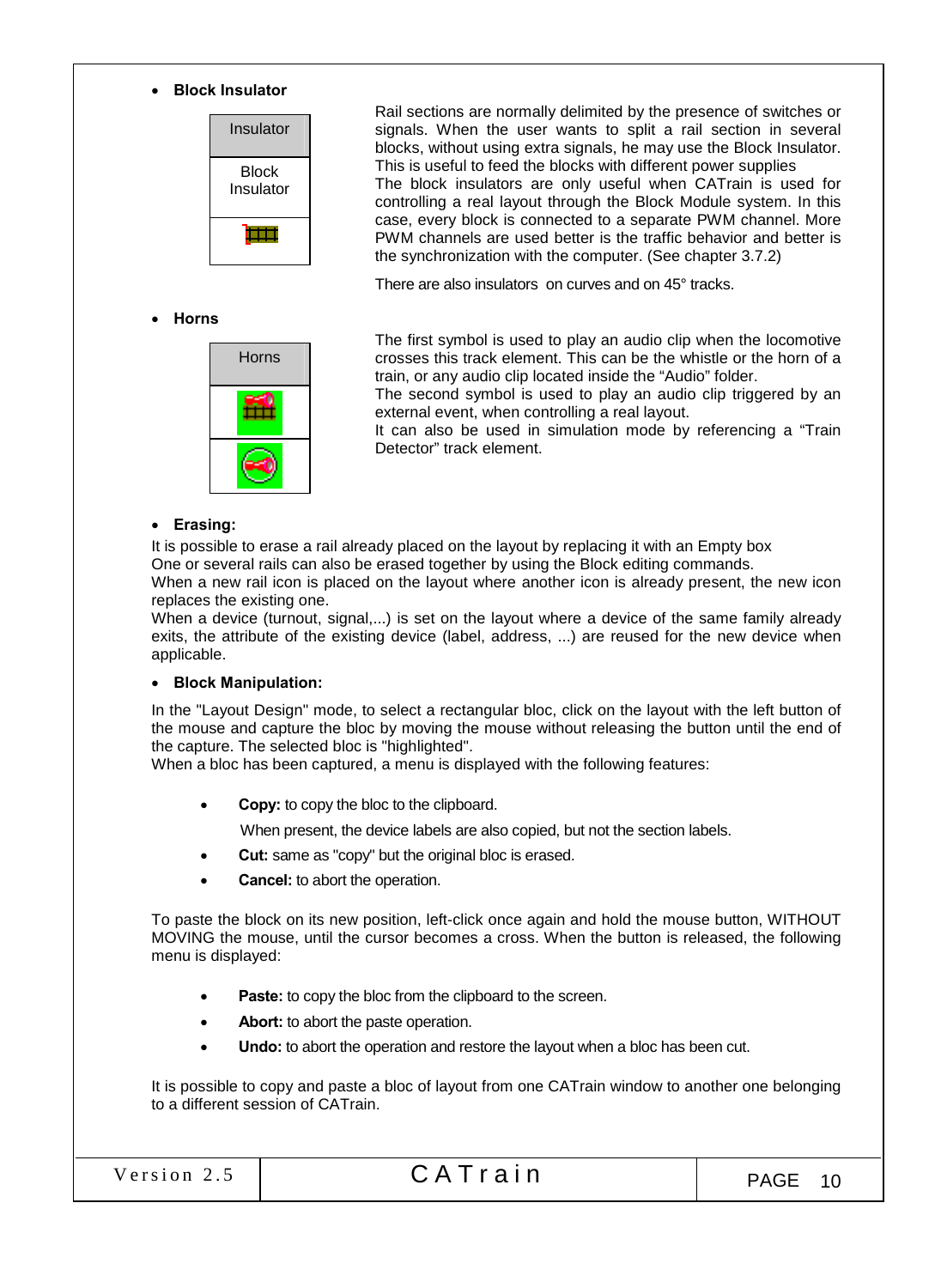# 3.2.2 Editing Devices ( Signals, Turnouts, ...)

After that the layout has been drawn, the next step is to enter the "Edit" mode to provide more information on the layout for every installed device.

The devices include the Signals, the Turnouts, the Junctions and the Level Crossings.

These devices can be controlled by CATrain on the screen and also the "real" railway.

The Train Detectors are also part of the device set. They cannot be controlled but they provide feed-back information to CATrain on the position of the "real" trains.

CATrain accepts up to 242 controllable devices (from which 24 level crossings) and 240 train detectors. Those numbers can be reduced by the capabilities of the control hardware used.

The user must provide all the information necessary for the dynamic control of the devices (turnouts, signals, level-crossing, ...) even when CATrain is not used to control a model railway. Some information, like the Label is mandatory for a turnout or a signal to be operated manually or automatically.

A device label value should be unique. When the Label value is null, the device is not controllable. The device labels can be displayed and positioned anywhere on the layout.

The user can also edit a track section to adjust its length and give it also a Label (not mandatory).

The characteristics of every Device can be edited by a single mouse click when CATrain is in "Edit" mode or by a double mouse click when CATrain is in "Design" mode.

When currently in the edit mode, the user must click on a device or on a standard rail of the track section with the left button of the mouse to enter the corresponding dialogue box

When currently in the "Design" mode, another way to edit a device is possible, the user must double-click on the device or on a standard rail of the track section with the left button of the mouse.

Here are the features of the available Dialogue Boxes:

• Switch Edit Dialogue Box

| <b>Switch Edit</b>    |                               |                             |
|-----------------------|-------------------------------|-----------------------------|
| $\sqrt{109}$<br>Label | Hide Label<br>Place Label     |                             |
| 108<br>Address        | ∥#<br><b>Electrical Block</b> |                             |
| Initialisation        | Controlled                    | Electr. Cmd.                |
| $\heartsuit$ Straight | ◯ No restriction              | $\binom{200}{200}$ ms       |
| $\odot$ Turned        | C Itin. & manual only         | $400 \text{ ms}$            |
| C Passive             | C Manual only                 | $800 \text{ ms}$<br>Perman. |
|                       |                               |                             |
|                       | Cancel<br>Help                | OΚ                          |

The Switch is a turnout or rail junction device for which several parameters must be specified:

- The Label field must be filled if the Switch has to be manually or automatically controlled. In this case, giving a valid and unique Label to the switch is mandatory.
- The **Address** field must be filled when CATrain is used to control a "real" railway. The default value of the address is equal to the label value minus one. The address is used to send an electrical command to the device. Its value is critical when CATrain is used to control a "real" Model Railway.
- The Initialization of the Switch allows to set the switch to a correct state before running trains. When CATrain is used to control a "real" railway, this initialization state must correspond to the state of the physical switch.

The possible states are:

Version 2.5  $\begin{array}{|c|c|c|c|c|c|c|c|c|}\n\hline\n\text{Version 2.5} & \text{CATTain} & \text{PAGE 11}\n\hline\n\end{array}$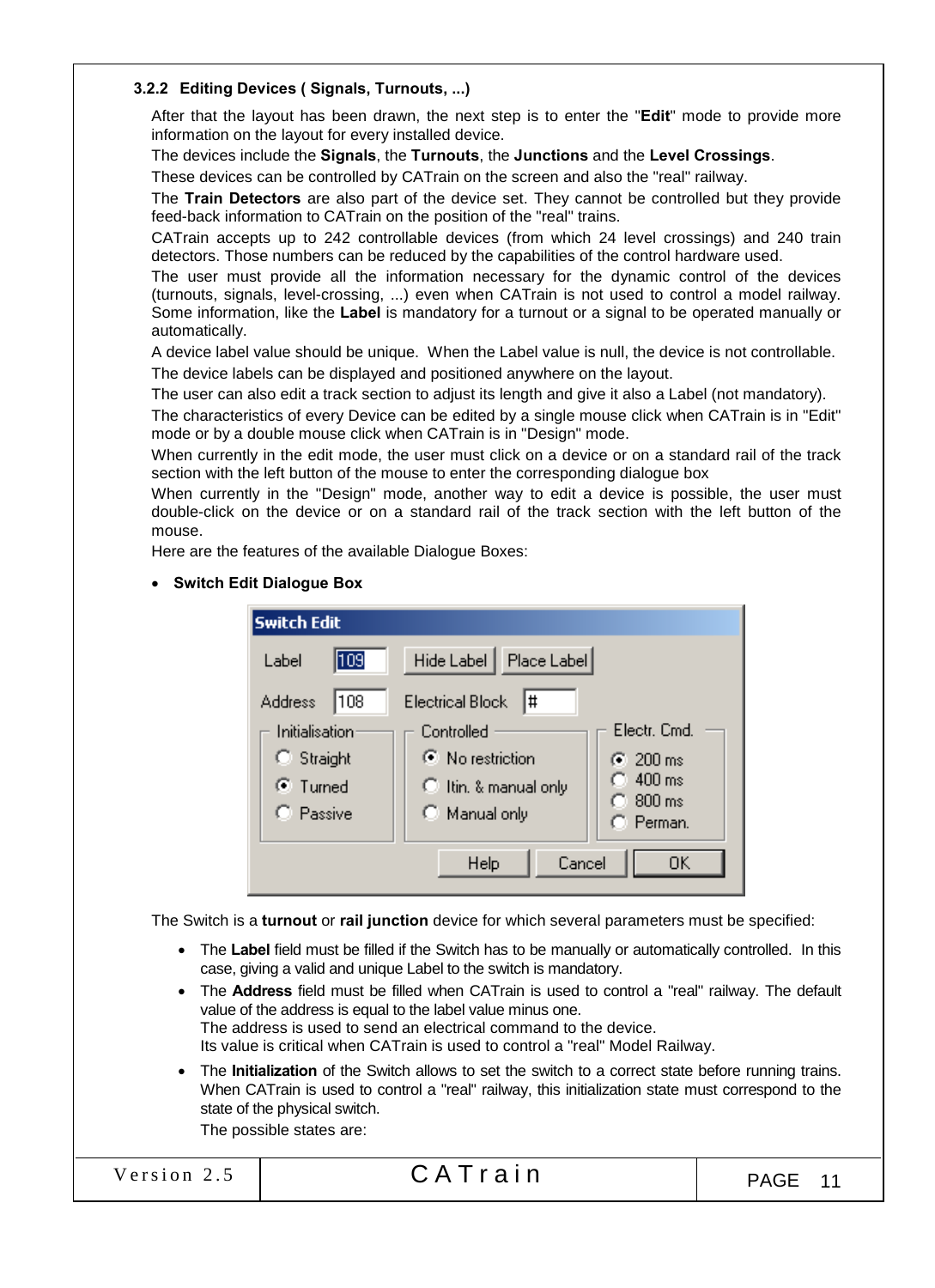Straight: for a straight course.

**Turn:** for a turnout diverting the train from the straight course.

Passive: for an inactive switch

Devices without label are passive and cannot be controlled, but it is possible, in the "Edit" phase, to set a default position to a passive device. This is especially useful for passive switches which are not "branching" turnouts. When a train encounters a passive switch, it considers that this switch is in the straight position. (Straight is the default).

The **Control** check boxes are used to limit the possible control capabilities on the switch:

No Restriction has to be checked when the user accepts complete automatic control of the switch.

Itin & Manual Only has to be checked when the user accepts automatic control of the switch for Itinerary purposes and for manual control.

Manual Only has to be checked when the user accepts only manual control.

- The "Electrical Block" field has to be filled with the physical Address of the block to which the switch belongs, when CATrain is used for controlling a real layout through the Block Module System. The two less significant bits of this address select the device driver into a given module, while the 5 following bits are the module address. The maximum value for the Block Address is 127. (see chapter 3.7.3).
- The "Electronic Command" check boxes are used to select a driving pulse duration for the device. This feature is only useful when CATrain is used to control a real layout. This is supported by the Block Modules system only. The permanent action is for devices requiring that the power supply be applied permanently. This is rarely the case for turnouts, most turnouts are "twin coil" devices and they would be "burned out" if a permanent action were selected. When the driving module has been configured for delivering 8 steady state outputs, those outputs are always permanent and any selected pulse duration is not taken into account.
- The "Hide Label" and "Place Label" buttons have to be used when the user wants to leave the dialogue box with the capability to Hide the existing device label or to place a new device label on the layout. The label color is blue.
- Signal Edit Dialogue Box

The Signal is a device for which several parameters must be specified:

| Sign Edit        |                             |            |                    |
|------------------|-----------------------------|------------|--------------------|
| Label            | 18                          | Hide Label | Place Label        |
| Address          | 54                          |            |                    |
| Initialization   |                             |            | Elektr. Cmd.       |
| <b>C</b> Green   |                             |            | $C_{\perp}$ 200 ms |
| ে Red            |                             |            | $\cap$ 400 ms      |
| <b>C</b> Passive |                             |            | $\bigcap$ 800 ms   |
|                  | Manual only                 |            | G Perman           |
|                  | Bypass Relay Addr. (if any) |            | #                  |
|                  | Help                        | Cancel     | OΚ                 |

• The Label field must be filled if the Signal has to be manually or automatically controlled. In this case, giving a valid and unique Label to the switch is mandatory.

• The Address field must be filled when CATrain is used to control a "real" railway. The default value of the address is equal to the label value minus one. The address is used to send an electrical command to the device. Its value is critical when CATrain is used to control a "real" Model Railway.

The Initialization of the Signal allows to set the signal to a correct state before running trains. When CATrain is used to control a "real" railway, this initialization state must correspond to the

Version 2.5  $\begin{array}{|c|c|c|c|c|c|c|c|c|}\n\hline\n\text{Version 2.5} & \text{CATTain} & \text{PAGE 12}\n\hline\n\end{array}$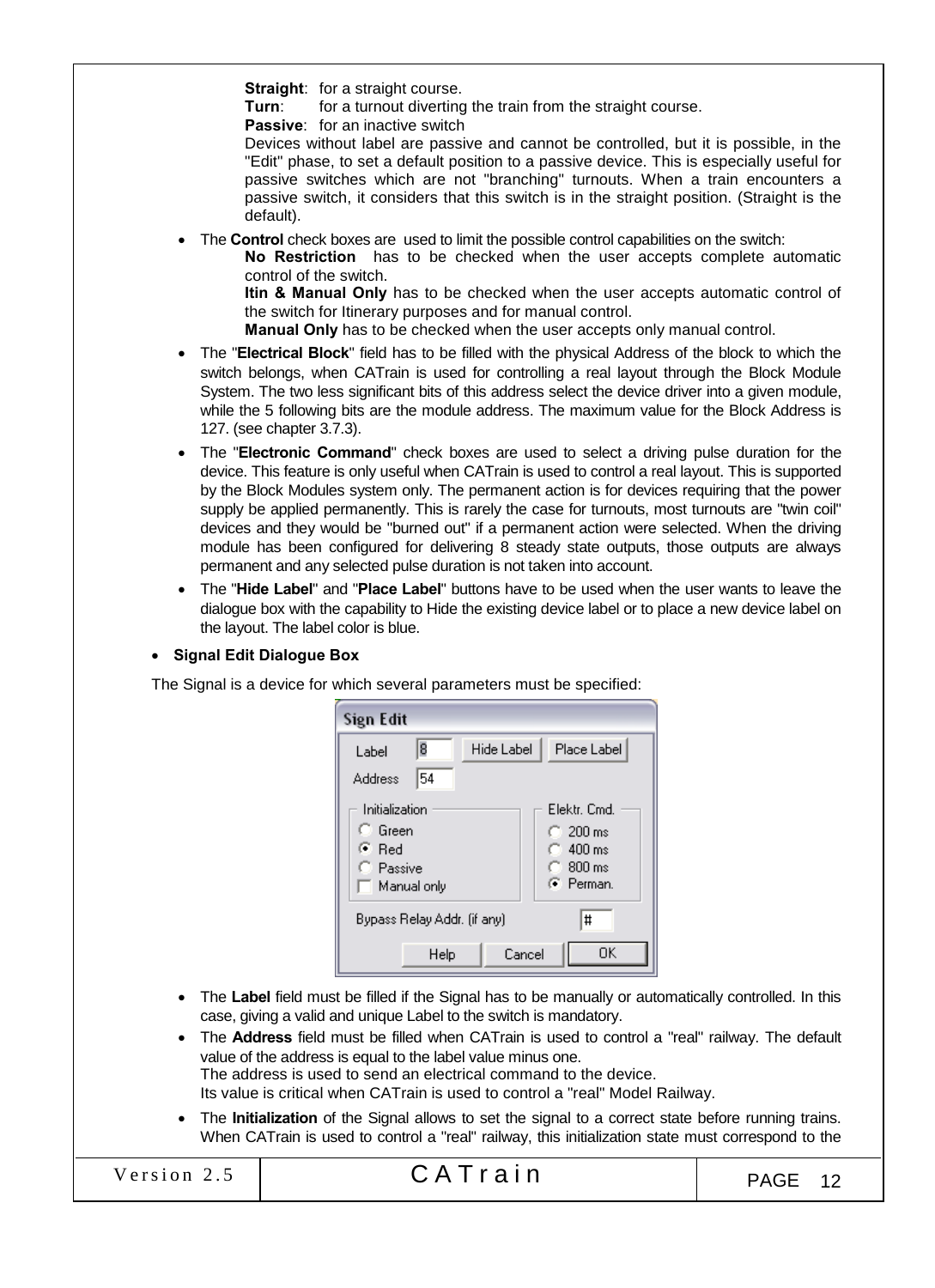state of the physical signal, especially when the physical signal is not a dummy one and has an active role on the traffic control.

The possible states are:

Green: for a "clear to pass" signal state.<br>Red: for a "halt" signal state.

- for a "halt" signal state.
- Yellow: for an inactive signal.
- The "Manual Only" check box has to be checked when the user wants that CATrain does not automatically change the state of this signal when trains are circulating in automatic traffic mode .
- The "Bypass Relay Addr." is something a bit special:

When the signal has an active role on the traffic control and the signal is located on a singleline track where trains are traveling in both direction, only the signals encountered in the train traffic way are valid. If a train "sees" only the back of a signal, this signal has not to be taken into account.

To avoid that a train be stopped by such a signal set at "Halt", a "Bypass Relay" has to be installed to re-establish the power supply on the insulated track section.

The address to drive this "Bypass Relay" can be specified in this field. CATrain will automatically control this bypass relay to avoid power failures.

When no address or address 0 is given, CATrain will automatically set any backward oriented signal to green when a train is approaching so that the power continue to be supplied to the insulated section.

This is not as realistic as the solution using a bypass relay but this solves the single-line track problem without extra hardware.

- The "Electronic Command" check boxes are used to select a driving pulse duration for the device. This feature is only useful when CATrain is used to control a real layout. Even so, not all hardware supports this feature. This is supported by the Block Modules system only. (See chapter 3.7.2). The permanent action is for devices requiring that the power supply be applied permanently. This is often the case for light signals and standard electromechanical relays. Anyway, be careful that the concerned signal is not a "twin coil" electromagnetic device, it would "burn out" if a permanent action were selected. The supply of the bypass relay, when installed, is always defined as "permanent". When the driving module has been configured for delivering 8 steady state outputs, those outputs are always permanent and any selected pulse duration is not taken into account. When the driving module has been configured for delivering 8 steady state outputs, those outputs are always permanent and any selected pulse duration is not taken into account.
- The "Hide Label" and "Place Label" buttons have to be used when the user wants to leave the dialogue box with the capability to Hide the existing device label or to place a new device label on the layout. The label color is blue.
- Level Crossing Edit Dialogue Box



Assembly of Level Crossing pieces covering several tracks is automatic as explained in the chapter describing the layout facilities. So, the is only a single address for a level-crossing protecting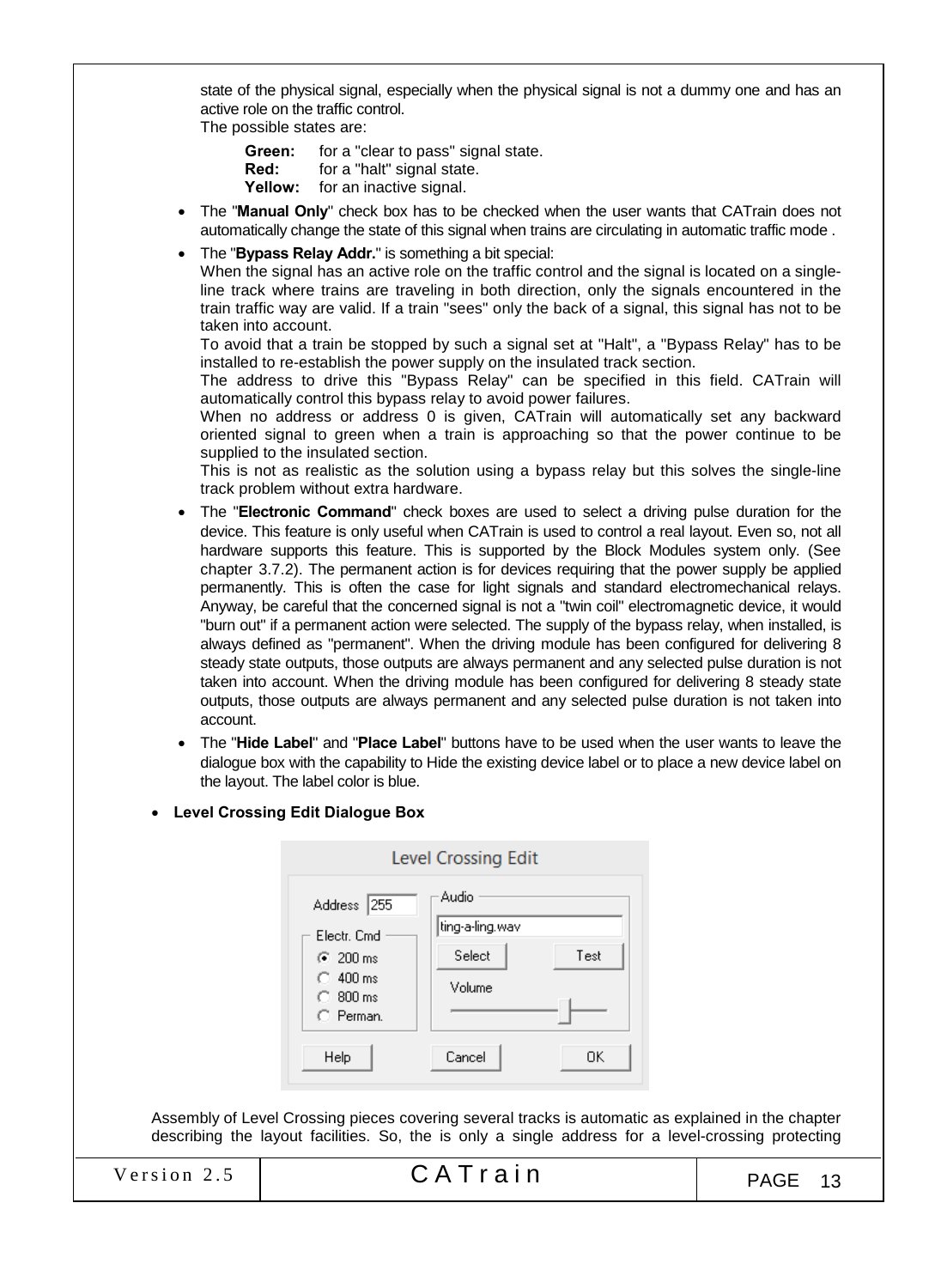several parallel tracks. All the parts of a same level crossing share the same address. For the level crossings only their "physical" address is necessary for the electrical control of the "real" level crossing.

A Level Crossing has no label. It is automatically controlled by the traffic of the trains.

The "Electronic Command" check boxes are used to select a driving pulse duration for the device. This feature is only useful when CATrain is used to control a real layout. Even so, not all hardware supports this feature. This is supported by the Block Modules system only. (See chapter 3.7.2). The permanent action is for devices requiring that the power supply be applied permanently. This is sometime the case for level crossing mechanisms. When the driving module has been configured for delivering 8 steady state outputs, those outputs are always permanent and any selected pulse duration is not taken into account.

Inside the "Audio" insert are located the buttons to assign an audio clip to this level crossing. This clip must be located inside the "Audio" sub-folder. Of course you can create your own audio clip! This clip must be in "wav" or "mp3" format with a sampling frequency of 44.1Khz, preferably monaural. The small clip is played in loop and using a ".wav" audio file is recommended, a ".wav" file has more precise beginning and ending.

For easiness, the effect can be immediately tested.

# • Independent Device Edit Dialogue Box

An Independent Device is a device which is not directly related to the train traffic. For example, it can be a lighting relay, a device to unhook the cars, or a crane. Those elements can only be manually controlled.

| <b>Independant Device Edit</b>                           |                                                                                       |
|----------------------------------------------------------|---------------------------------------------------------------------------------------|
| 12<br>Label<br>Address 11                                | Hide Label   Place Label                                                              |
| Initialization<br>$C_0$ On<br>$\degree$ Off<br>C Passive | Elektr, Cmd.<br>$\binom{200}{200}$ ms<br>$\bigcirc$ 400 ms<br>$C.800$ ms<br>C Perman. |
| Help                                                     | Cancel<br>ΟK                                                                          |

As for other device control, several parameters must be specified:

- The Label field must be filled for the control to be operational.
- The Address field must be filled. It is the address of the physical remote controller. By defaults CATrain sets this field to the Label value minus 1.
- The Initialization of the Controller allows setting the device to a correct state before running trains. When CATrain is used to control a "real" railway, this initialization state must correspond to the state of the physical device.

The possible states are:

Active: for an active device (ON).

**Inactive:** for an inactive device (OFF).

Passive: when the control is not operational.

 The timing check boxes are used to select a driving pulse duration for the device. This feature is only useful when CATrain is used to control a real layout. Even so, not all

| Version 2.5 |  |
|-------------|--|
|-------------|--|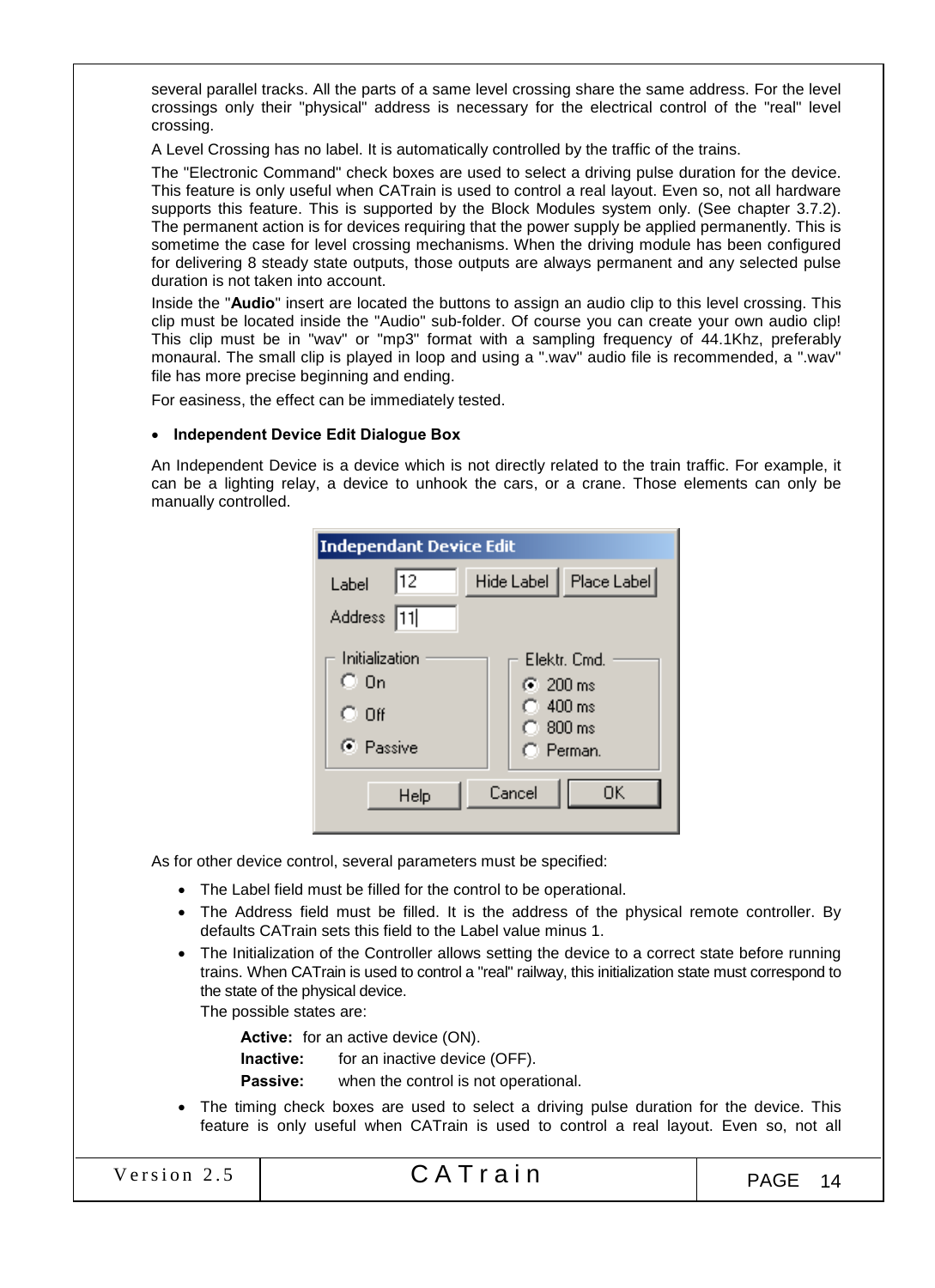hardware supports this feature. This is supported by the Block Modules system only. The permanent action is for devices requiring that the power supply be applied permanently. This is often the case for standard electromechanical relays. When the driving module has been configured for delivering 8 steady state outputs, those outputs are always permanent and any selected pulse duration is not taken into account.

 The "Hide Label" and "Place Label" buttons have to be used when the user wants to leave the dialogue box with the capability to Hide the existing device label or to place a new device label on the layout.

# Detector Edit Dialogue Box

The Train Detector is not really given an *address* but rather an identification value. Each train detector must be given a specific identification number.

Setting Train detectors on the layout is only mandatory when CATrain is used to control a "real" model railway in an automatic traffic way.

The identification number given to the train detector must correspond to the value sent by the controller when it detects a "real" train on this track. Value 0 is not allowed.

| <b>Detector Edit</b> |        |                   |
|----------------------|--------|-------------------|
| Identification       |        | Place Label       |
|                      |        | <b>Hide Label</b> |
| Help                 | Cancel | Ūk                |
|                      |        |                   |

The detector identification number can be displayed as a label.

The "Hide Label" and "Place Label" buttons have to be used when the user wants to leave the dialogue box with the capability to Hide the existing detector label or to place a new label on the layout. The label color is purple.

Using train detectors is not mandatory when the Block Module System is used. The block controller called also PWM controller automatically reports to CATrain the presence of a Train on a given block. So, the synchronization between the layout and the model is performed without the need for train detectors. But they can be used for enhancing the synchronization, and thus, the security and the realism are better. They should be located on long track sections, not far from the ending signal.

#### "Horn" Edit Dialogue Box

The "Horn" is used to play an audio clip when the locomotive crosses this track element.

This can be a "Specific" audio clip located inside the "Audio" folder. You can create your own audio clip. This clip must be in "wav" or "mp3" format with a sampling frequency of 44.1Khz, preferably monaural.

The audio volume can be adjusted. For easiness, the effect can be immediately tested.

Another possibility is to play the "Horn" or "Whistle" sound assigned to the locomotive.

|  | Version 2.5 |  |
|--|-------------|--|
|  |             |  |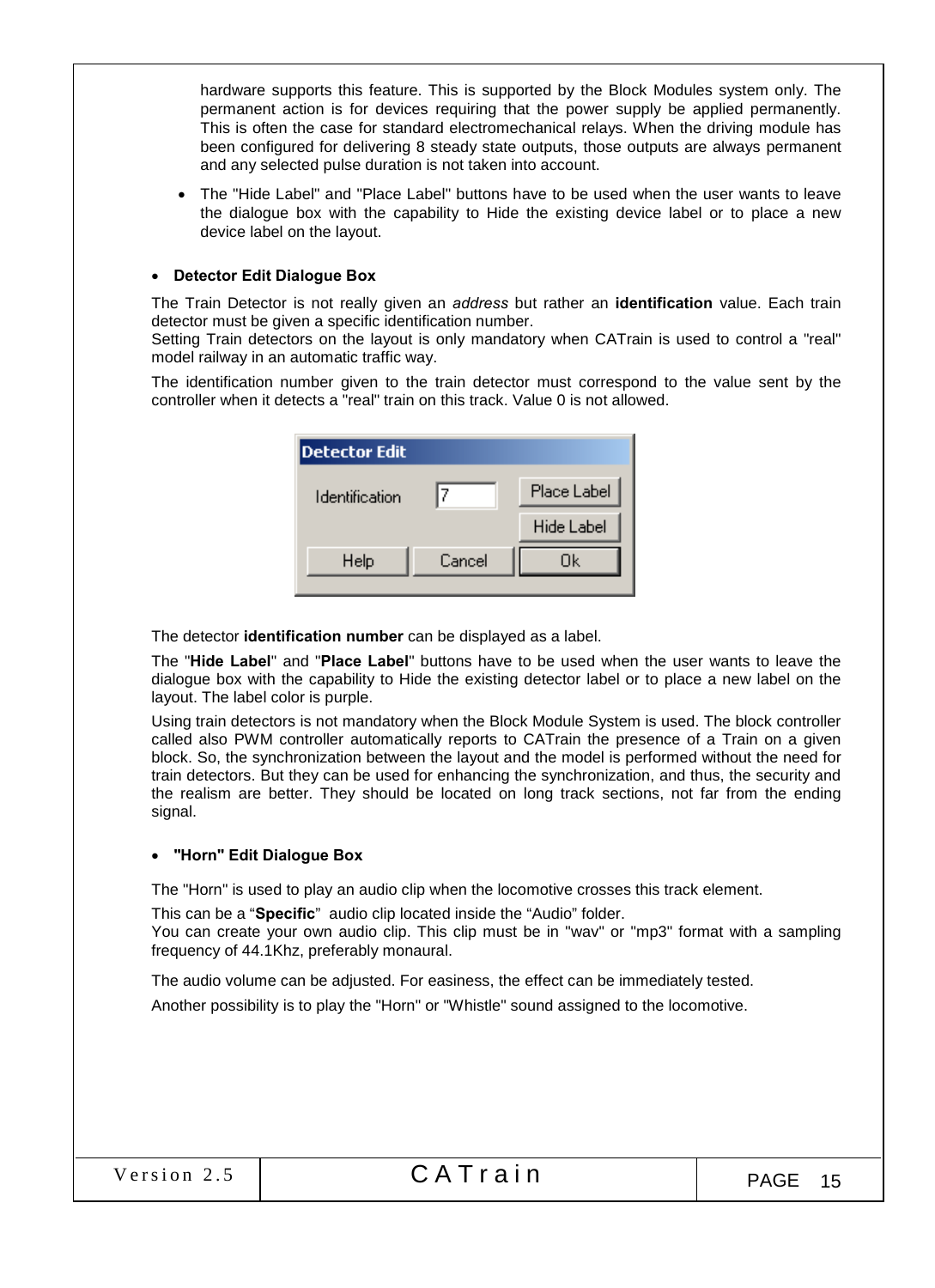| Audio Clip                         |                         |
|------------------------------------|-------------------------|
| C Specific                         | C Train whistle or horn |
| Specific Audio Clip<br>Label<br>11 |                         |
|                                    |                         |
| moo.mp3<br>File                    |                         |
| Select                             | Test                    |
| Volume                             |                         |

# "External Event Audio Generator" Edit Dialogue Box

This dialog box pops up when one clicks on the element showing a small red horn inside a circle.

It is used to play an audio clip triggered by an external event. This is only of interest for people who control a real layout, but it can also be experimented in simulation mode by assigning in the "label" field the identifier of a train detector present on the layout.

As for the "Horn" associated to a track element, the selected audio clip must be located in the "Audio" sub-folder but you can create your own clip. It must be a file in "wav" or "mp3" format with a sampling frequency of 44.1Khz, preferably monaural.

The audio volume can be adjusted . For easiness, the effect can be immediately tested.

A "floating" label can be placed near the element for an easy identification.

|             | <b>External Event Audio Generator</b>                                                                                                                 |                   |
|-------------|-------------------------------------------------------------------------------------------------------------------------------------------------------|-------------------|
|             | Audio Clip<br> 4<br>= External Event Id<br>Label<br>dong.wav<br>File<br>Select<br>Test<br>Volume<br>Hide Label<br>Cancel<br>Place Label<br>0K<br>Help |                   |
| Version 2.5 | CATrain                                                                                                                                               | <b>PAGE</b><br>16 |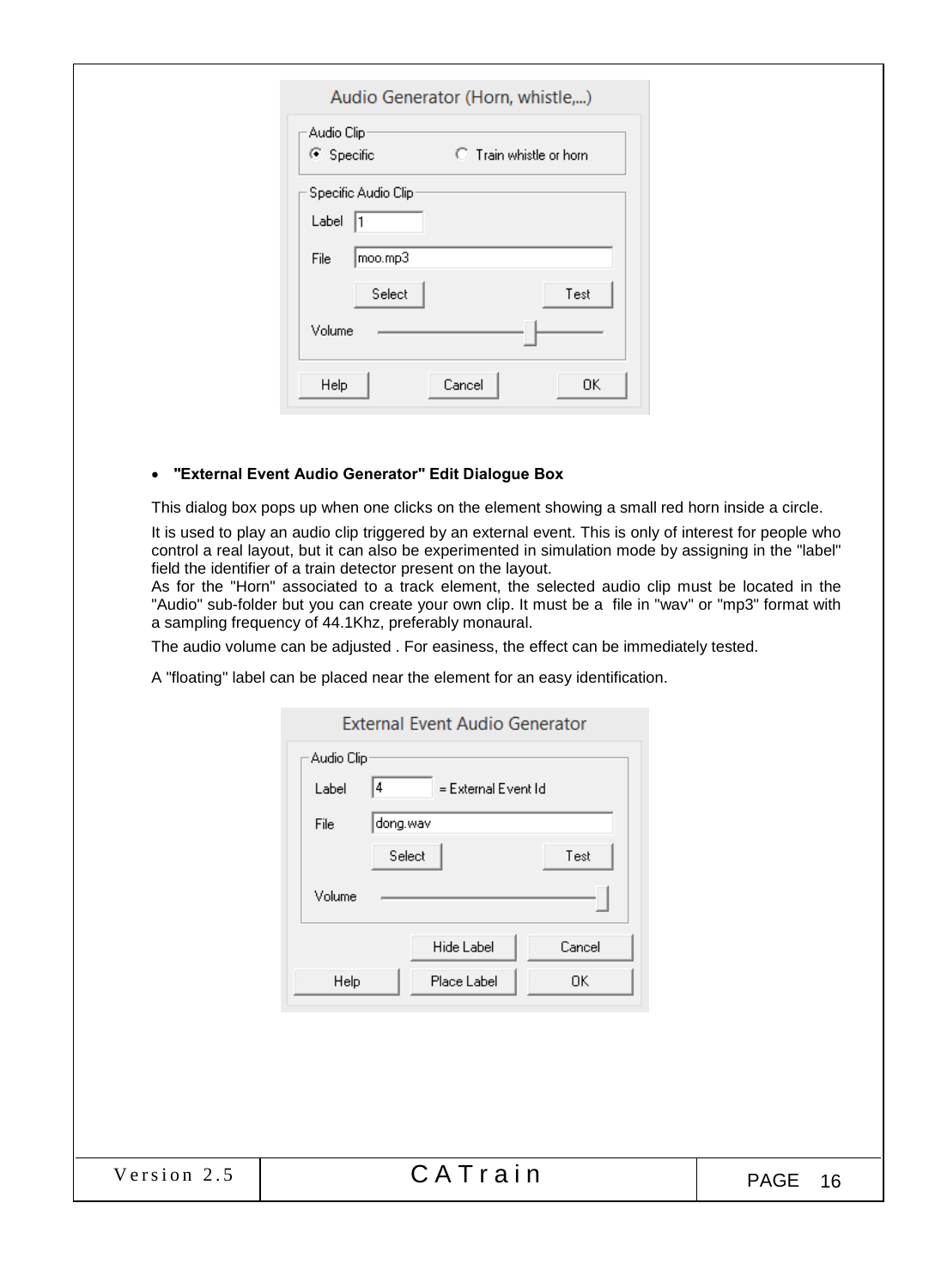#### 3.2.3 Editing Track Sections

# Track Section Edit Dialogue Box

A track section is terminated by a signal, by a switch (turnout or junction) or by a side track end. A track section is also called a "block " section when a signal is present on it to control the traffic. When a section is terminated by a signal, this device is part of the section and it is possible to stop a train at the end of this section by setting the signal to "halt".

When a section is terminated by a turnout (or a junction), this turnout is not part of the section. A section can be given a user defined Label. This may be useful for some itinerary purpose.

| <b>Section Edit</b>                                                |                           |                           |
|--------------------------------------------------------------------|---------------------------|---------------------------|
| Section<br>Length<br>Adust, length<br>Max Speed<br>Electric, Block | 8<br>16<br>12<br>150<br>7 | Place Label<br>Hide Label |
| Help                                                               | Cancel                    | OΚ                        |

The Section labels can be displayed on the screen layout.

Giving a section label is not mandatory. It is only useful to ensure the synchronization of trains running on some Itineraries in automatic traffic mode. For example, when establishing an Itinerary, if the operator specifies that a given train must wait until another train arrives on a given track section, this track section must have an explicit label.

If the user does not specify an explicit label, CATrain gives a default "hidden" label to the section. This default label cannot be displayed on the screen.

A track section is also a "Block". The "Electrical Block" field has to be filled with the Block physical Address when CATrain is used for controlling a real layout through the Block Module System. The two less significant bits of this address select the device driver into a given module, while the 5 following bits are the module address. The maximum value for the Block Address is 127.

The "Length" field is given in "track unit" that is to say about 18 cm in HO scale.

The section length is the length drawn on the layout.

By filling the field "Adjust. length", it is possible to adjust the section length to be closer with reality and to better fit with the real model railway.

This ensures a better synchronization between the "real" traffic and the train models on the screen.

This feature must be used with great care!

By default, the value of the adjusted length is equal to the length.

The "Max Speed" field has to be specified to limit the speed on this track section. The maximum (default) value is 320 (KM.H or MPH).

The "Hide Label" and "Place Label" buttons have to be used when the user wants to leave the dialogue box with the capability to Hide the existing section label or to place a new section label on the layout. This is only possible when an address different from 0 is given to the section. The label color is yellow.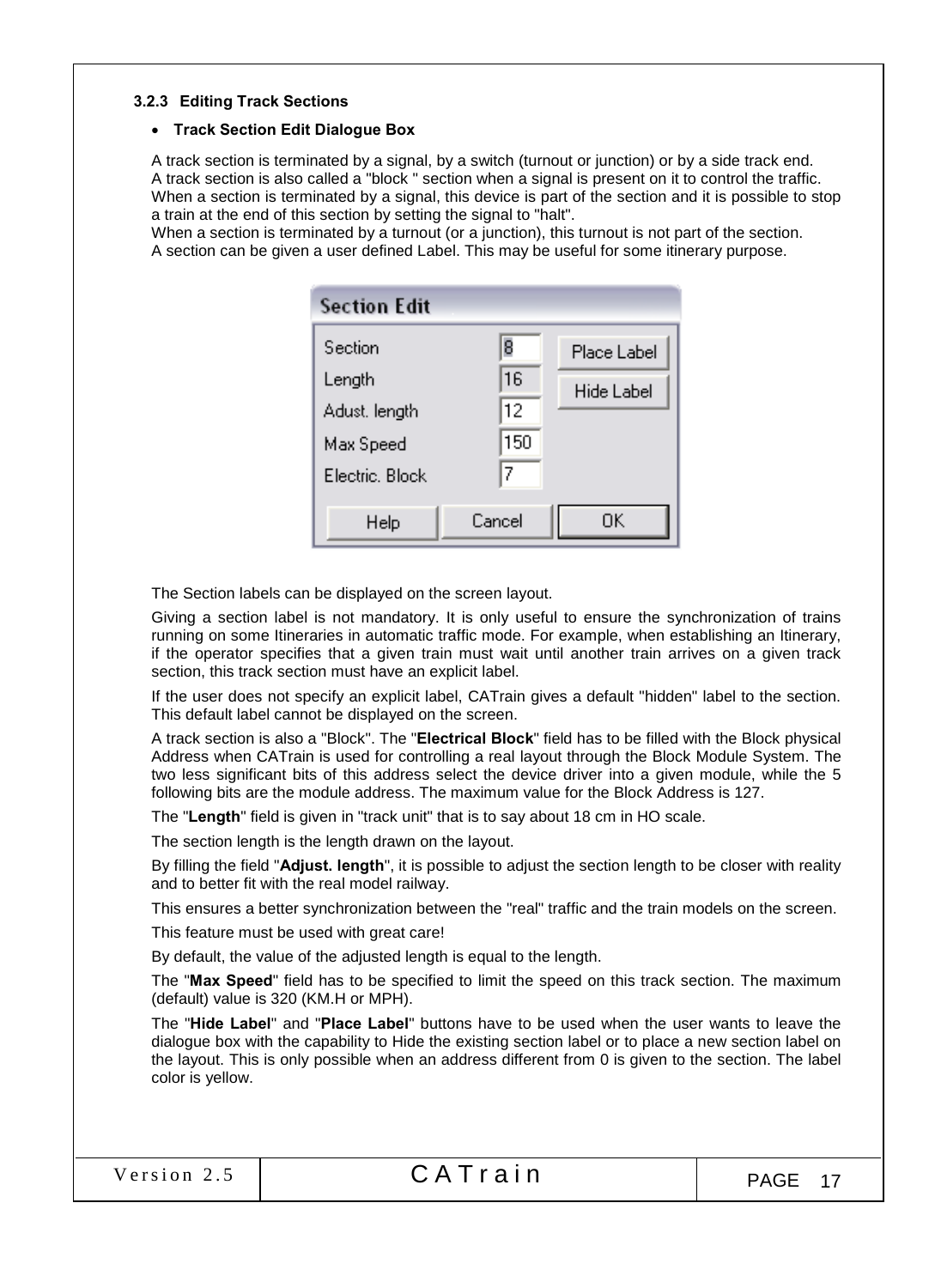#### 3.2.4 Itineraries

An important feature of CATrain is the possibility to create itineraries and to assign an specific itinerary to every train circulating on the layout.

In fact, operating trains automatically would be almost impossible without this feature.

Every Itinerary has to be interactively captured before its use.

*An Itinerary can only be used by a train in Automatic Traffic mode*.

#### • Create an Itinerary:

To Enter the Itinerary capture mode, the user must click on the "Create an Itinerary" topic inside the "Itinerary" pop-up menu.

| Create an Itinerary         |   |
|-----------------------------|---|
| Show an Itinerary           | Þ |
| Edit an Itinerary           | Þ |
| <u>D</u> elete an Itinerary | ۱ |
| Hide All Itineraries        |   |

When the Itinerary capture is going on, a specific cursor is displayed.

To start the itinerary capture, the user must click with the left button of the mouse on the railroad where he wants to start the itinerary.



Next, without releasing the left button of the mouse, the user must move the mouse following the track in the same direction than the trains which will circulate on this itinerary.

The itinerary is drawn on the screen by changing the color of the track.

The user can go back on the track to erase what has already been captured and to take another direction.

When the user releases the capture, the following menu appears on the screen:

| Continue                 |
|--------------------------|
| Time <u>P</u> ause       |
| Wait for a <u>T</u> rain |
| <u>E</u> xt. Event wait  |
| Close and Loop           |
| Go <u>B</u> ackward      |
| Abandon                  |

Here is the meaning of each command:

#### Continue:

To continue the itinerary capture.

• Time Pause:

To make a pause on the current section. This command is only enabled only when the current track section is terminated with a signal. When this topic is selected, the user will be asked for the minimum number of seconds that the train has to wait.

#### Wait for a Train:

To wait for another train on another rail section. When this topic is selected, the user will be asked for the section label on which the train is awaited and what is the number of the awaited train. Of course, the section on which the train is awaited must already have been given a valid label.

A minimum Time Pause can be added to the train waiting. This command is only enabled when the current track section ends with a signal.

#### Close and Loop:

Version 2.5  $\begin{array}{|c|c|c|c|c|c|c|c|c|}\n\hline\n\text{Version 2.5} & \text{CATTain} & \text{PAGE 18}\n\end{array}$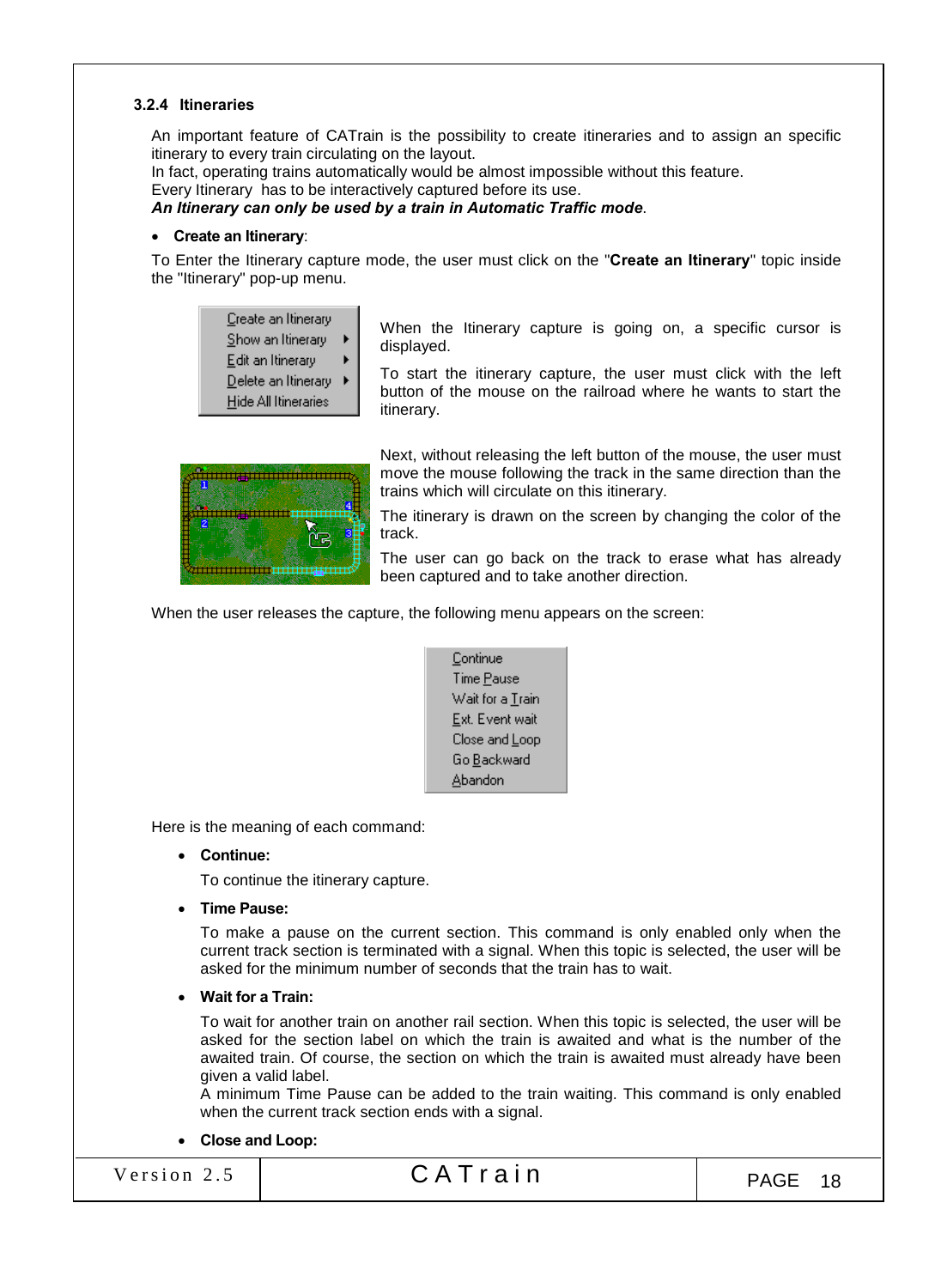An Itinerary must always be a loop.

When the user has already been on the current rail, it is possible to close the loop and to leave the itinerary capture.

In this case, the "Close and Loop" command is enabled.

#### Wait for an external event::

To wait for an event reported by the real time controller which is in charge to send orders to the "real" railway and which collects the feedback information. When this topic is selected, the user will be asked for the event number for which the train is waiting. This command is only enabled when the current track section ends with a signal.

#### Go Backwards:

Reverse the train motion direction. When you have selected this option, the train will automatically continue backwards. Before that you can continue the itinerary capture, the capture menu will appear again. This is the opportunity for adding an extra pause time, or an event synchronization, before that the train restarts its journey in the opposite direction.

#### Abandon:

To abandon the itinerary capture.

At the end of the itinerary capture, the user is requested a name for this itinerary. The itinerary name can be anything that helps the user to remind what are the trajectory and the specificity of this itinerary.

When an Itinerary is no longer valid because of a modification of the layout topology, it is automatically deleted. An information message appears on the screen.

#### Remarks:

- Passive switches: sometime, it seems impossible to follow a given route! This is due to the fact that you are on a turnout or a junction declared as "passive" or under manual control only: the itinerary cannot be drawn if such a turnout is not oriented in the proper direction. In this case you must abandon the itinerary capture and edit the switch to set it correctly, or allow it to be controlled automatically.
- Alternate Routes: when several track choices are possible (e.g. in a station), the user can draw several loops through all possible routes. When the "enhanced traffic" option is selected in the "Parameters" dialog box, a train which is stopped by another train standing downstream, will "look" inside the itinerary map or another possible route.

#### Edit an Itinerary

Select the name of the Itinerary to Edit from the list of existing itineraries

This functions allows modifying an existing itinerary without needing to create a new capture. Editing is performed in text mode.

The Itinerary can be examined and slightly modified by the user using classical text editing features. You can add or modify pause delays, add extra event synchronization and so on. The available menu topics are very classical:

• Inside the "Edit" menu, you will find the common "copy", "cut" and "paste" commands, together with an "undo" capability.

Inside the "Update" menu, you will find, in addition to the "quit" command, the items for "saving" the itinerary or for "reloading" it. The Itinerary table can also be printed

Here is an example of an Itinerary in the Editing Window, with some comments: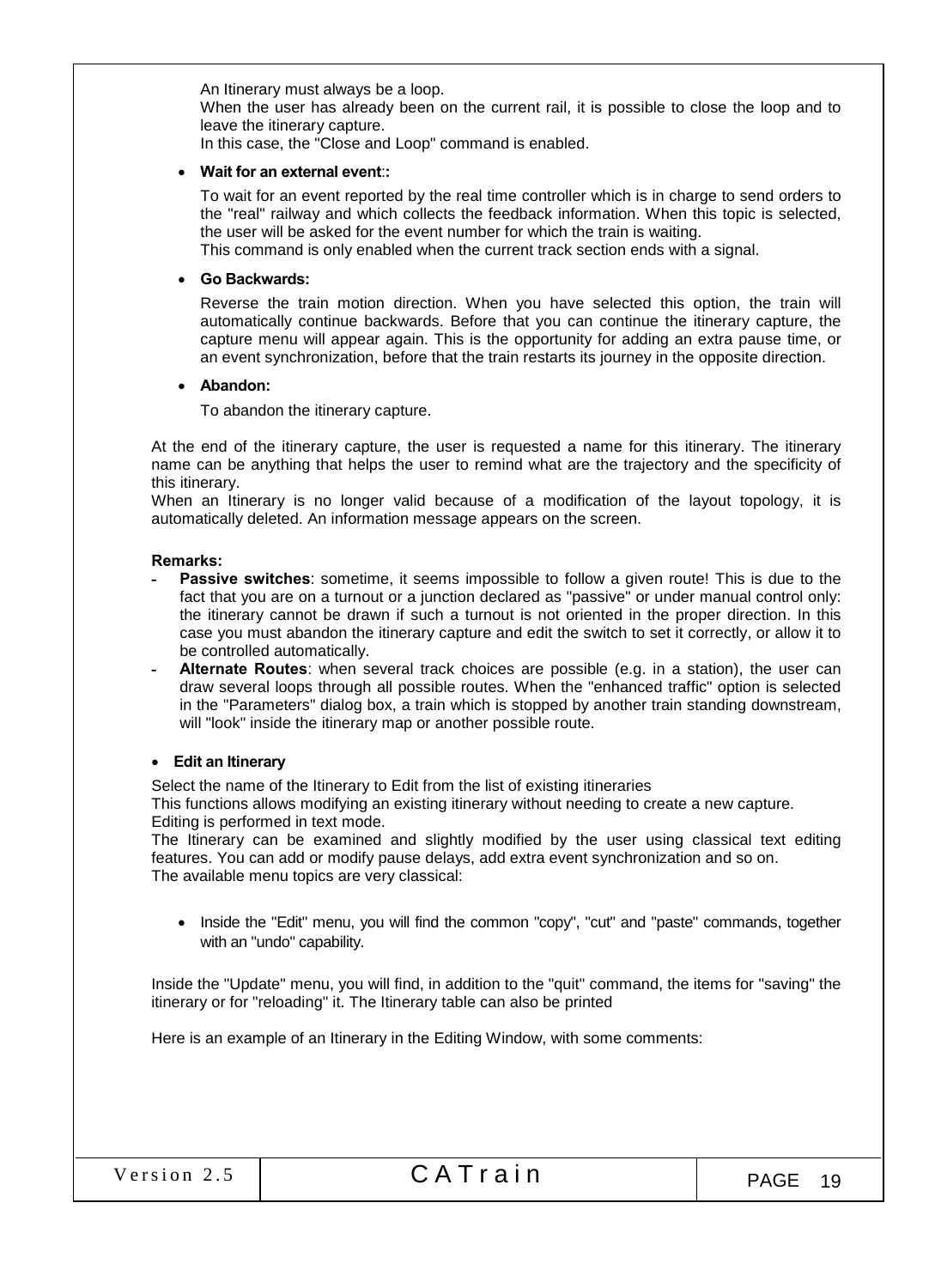```
Itinerary 4: Front-Rear
 -----------------------
1) Section 5 (17, 5 -> 23, 5), waiting for any train on the section 4
 2) Single rail element (24, 5)
 3) switch( _/ ) (25, 5)
 4) Section ## (25, 6 -> 25, 9)
 5) Section 6 (25,10 -> 17,10), time pause of 6 secs, Reversing 
 6) Section ## (25, 9 -> 25, 6)
 7) switch( -- ) (25, 5)
 8) Single rail element (24, 5)
 9) => Loop to 1, Reversing
```
On top, you see the Itinerary Name: "Front-Rear". You can modify it. The editing window shows every step of the itinerary. The syntax is rather explicit.

The line 1 shows the starting section coordinates. In this example, this is the track section 5, starting on the grid position  $(X = 17, y = 5)$  and ending on  $(x = 23, y = 5)$ . Before starting, the train must wait for any other train present on the section 4. Although there is no good reason for modifying the section coordinates, you can modify the other parameters. for example, you can write:

1) Section 5 (17, 5 -> 23, 5), waiting for train 3 on the section 4, time pause of 5 secs.

This makes the train waiting for another train (3) and an extra delay of 5 seconds is required before that the train can leave the section 5

The editor is very tolerant on the ordering and on the specification of the extra parameters. Writing the following sentence is also correct:

1) Section 5 (17, 5 -> 23, 5), pause 5, waiting train 3 sect 4

The line 2 indicates that the next itinerary step is a single rail located at  $(x = 24, y = 5)$ . The line 3 indicates that the next itinerary step is a turnout located at  $(x = 25, y = 5)$ . The sign "\_/" indicates that this turnout is on the "turned" position.

The line 4 shows the coordinate of the next rail section. The sign "##" indicates that this section has no label given by the user.

The line 5 indicates that the train will reverse its motion direction, after a 6 second stop.

The line 7 : "--" indicates that the turnout is straight

The line 9 ends the itinerary. The train is on the step 1 again.

If the modified itinerary is incoherent, an error message is displayed when the user tries saving it. The erroneous line is notified. The user can always reload the previous correct version of the concerned itinerary.

Delete an Itinerary:

When the user wants to delete an existing itinerary he must select the "Delete an Itinerary" topic inside the Itinerary Pop-up menu. The name of the Itinerary to be deleted has to be selected from the list of existing itineraries

Other commands are available about itineraries both inside the Itinerary menu and the Display main menu:

• Show an Itinerary: Display a specific Itinerary on the screen.

| Version 2.5 | CATrain | PAGE 20 |
|-------------|---------|---------|
|-------------|---------|---------|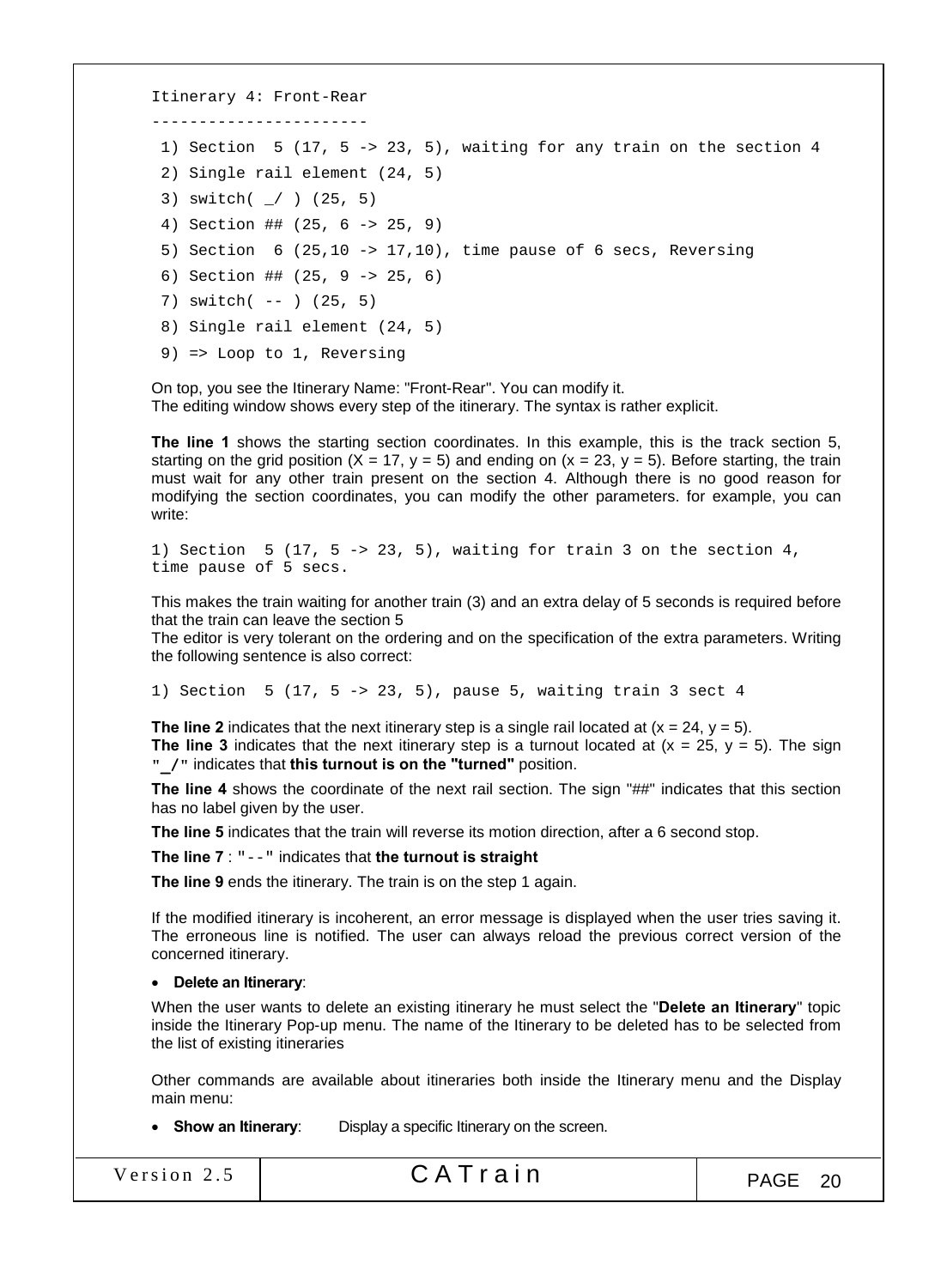Select the name of the Itinerary to display from the list of existing itineraries. When an itinerary is displayed on the screen, it is possible to install a train on this itinerary.

In "Editing" mode and in "Manual traffic mode", you also have the capability to "initialize" the itinerary. This allows all the turnouts covered by an itinerary to be set to their default positions by a single click.

This is done by displaying the itinerary and left clicking on it. A message window pops-up, which asks if the turnouts should be initialized to this itinerary.

This feature is of interest mostly to those people using CATrain to control a real layout.

• Hide All Itineraries: Hide all itineraries from the screen.

The Itinerary currently displayed on the screen will be hidden. You can achieve the same result by clicking on the layout with the right button of the mouse.

#### 3.2.5 Grades

To fit closer to the real model railroad, grade positions and gradients are set by the user interactively after the circuit design phase.

To mark a grade on the railway, the user must display the "Grades" Pop-up menu into the Mode main menu and select the Create a Grade topic.





When in grade editing mode, the cursor represents a "grade".

To draw a grade, the user must click on the left button of the mouse at the bottom of the rise and move the mouse up to the top of the rise before releasing the left button.

At the end of the capture, a single line dialogue box is displayed to ask for the gradient percentage.

The gradient may be fixed between 1 and 20(!) %. To erase the grade, just enter the value 0%.

Other menu topics are available to Display all Grades on the layout and to Erase all Grades from the layout. When a new grade is created over an old one, the previous one is erased.

To erase a single grade, just re-create a grade of value 0 %.

The electrical power applied to the locomotive depends on the motion profile but also on the defined grade at the current position of the train model on the railway layout.

When a locomotive is going up on grade, CATrain sends an order to the controller to raise the traction electrical power applied to the "real" locomotive motor. The power augmentation is proportional to the gradient value.

Likewise, when the locomotive is going down, the electrical power is lowered.

#### 3.2.6 Running the Trains

When the circuit layout is finished and the every active device has been given a label, the user can enter the "RUN" mode accessible from the Mode main menu.

The RUN mode is also activated when the Power Switch is set to "On".

Three Running modes are available, the manual mode, the automatic mode and the sem-automatic mode.

Not only the devices, but also the train motion is under the control of CATrain.

The user can modify the maximum speed of a train using the Throttle Panel.

A train will never go faster that the maximum speed which has been assigned by the operator.

When the speed is limited on a track section, the train moving on this section will respect the speed limitation.

In every the control of the Level Crossings is automatic.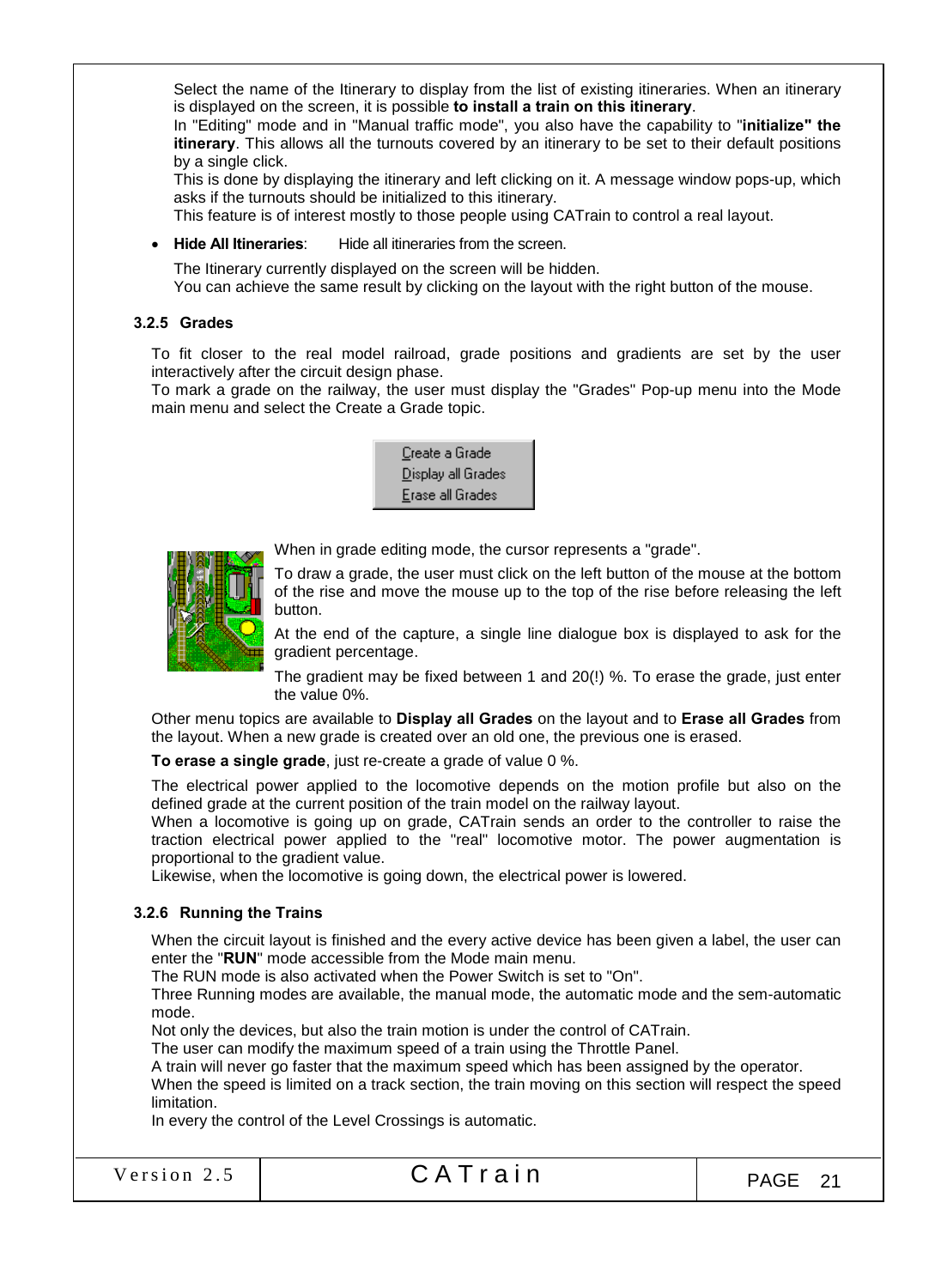#### • Manual Mode:

In the manual mode, the turnouts, junctions and signals (devices) have to be controlled by the user. Only "labeled" devices can be controlled.

The manual device control is done by a simple left button mouse click on the device to toggle its state, or by the use of the *Device Control Panels*.

A Turnout can be set to Straight or Turn, a Signal can be Red (halt) or Green (pass).

The operator must use the Throttle Panel associated to a train to modify its speed, but the train will always respect the signals even in manual mode.

Even in manual mode it is not possible to have a collision, the collision avoidance algorithm is always active.

This is only true for train models on the screen; crashes between "real" trains can occur when the real time synchronization has been lost...

#### Automatic Mode:

In the automatic mode, the setting of the turnouts and the signals depends on the train automatic circulation.

The turnouts will be correctly positioned before the passage of a train when this train follows a given *itinerary*.

The Signals are automatically set to "halt" or "clear to pass" by the CATrain algorithm which take into account the railway contention.

In "automatic" circulation mode, some train may circulate on a given itinerary while others circulate without a dedicated itinerary. The routes of these last trains is rather random since they will not change any turnout setting and will take the routes selected by the passage of a previous train circulating on an itinerary.

#### Semi-Automatic Mode:

This mode is identical to the automatic mode, but the manual control of the devices remains possible. The user settings prevail over the automatic circulation algorithm.

When a signal is set to "Red", it will stay red until the user sets it back to green, even if the track is free. However, there is still an automatic protection. The system is "fool proof". When a user sets a signal to green and the track is not free, or has already been allocated to another train, the signal is immediately set to red again, before that the train can start.

When the user changes a turnout in front of a train, the train will follow this direction even if it goes out of its itinerary.

This semi-automatic mode is the default and preferred traffic mode.

#### • Power Switch

When CATrain is in the Edit or Run mode, a Power Switch is displayed on the screen.

This Power switch can be activated by the user to toggle between the "Edit" mode and the "Running" mode. To manipulate this switch, the user must click on the toggle switch with the left button of the mouse and move the mouse to set the tumbler in the desired position, or he can immediately click on the desired position, in this case it is not necessary to move the mouse.

The "ESCAPE" key can also be used to switch the power off.

When a User sets the switch to ON, but CATrain cannot determine if the user was previously running traffic in automatic or manual mode, a dialogue box appears to ask the question.



When CATrain is used to control a "real" model railway, the controller receives an order to establish or to cut the main electrical power when the tumbler is manipulated.

A auxiliary red button may be present at the bottom of the icon. This is an "starter" button which can be activated during a cold start. When the user clicks on this flat red button, the electrical power applied to the loco motors is raised. Starting the traffic when the motors are cold is a critical phase and the presence of the "starter" greatly helps.

The locos are started faster and there is far less synchronization problems. Of course, this feature is only present when CATrain is used to control a real model railroad. After 5 minutes or so, the user must stop the "starter" action by clicking again on the red button. To move the position of the Power Switch, just click on the title border of the window and move the mouse while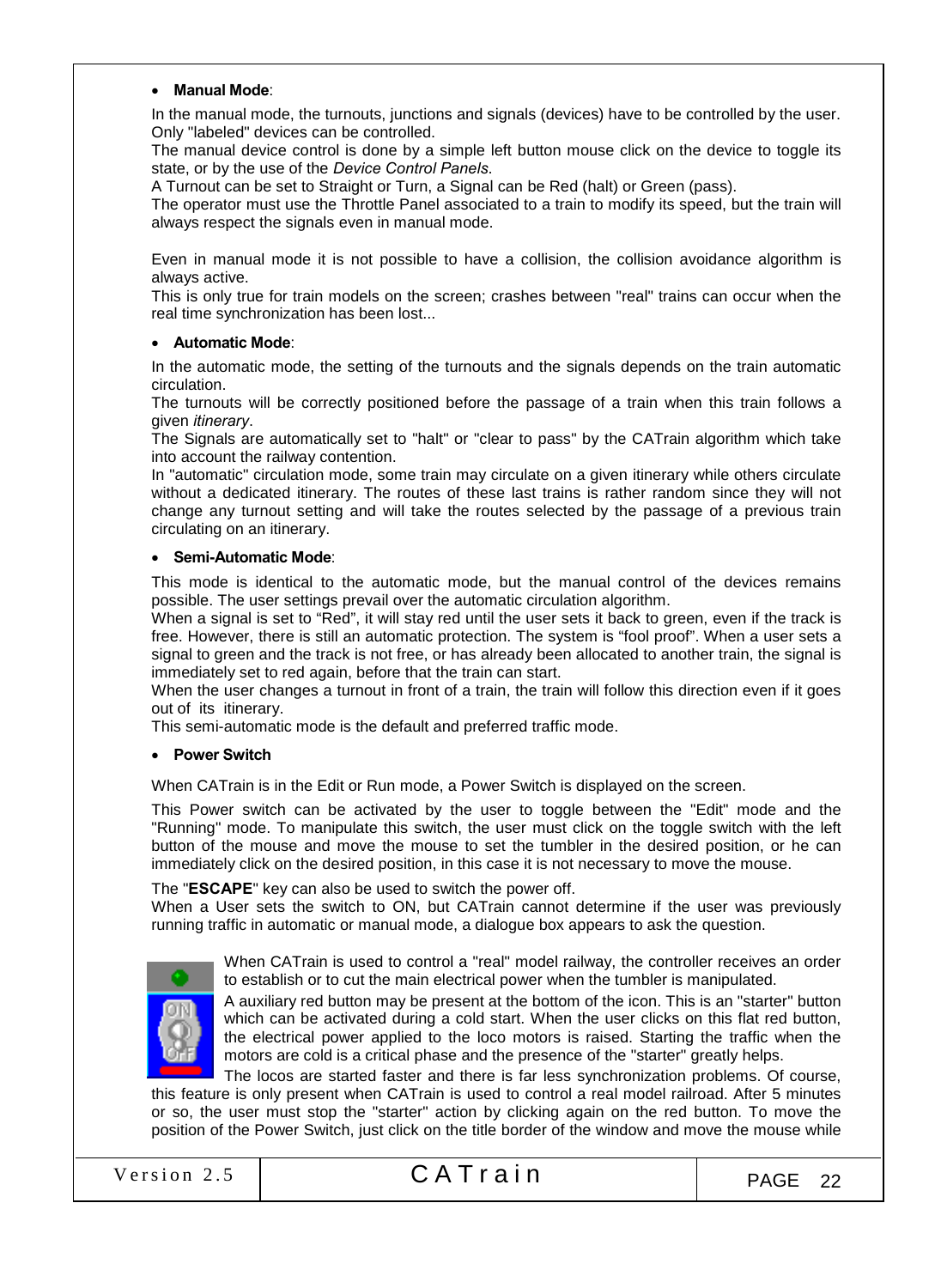continuing pushing on the left mouse button. A small hand indicates that the window may be captured.

#### 3.3 Display Facilities



# 3.3.1 Global Information about the layout

This feature is used to list and print all the layout characteristics, (section info, device labels, addresses, train detectors, ... ).

#### 3.3.2 Size ( 640x440 ->1600 x 1120 )

This is for choosing a default layout size. Another way for modifying the size is selecting the window border as classically performed in Windows applications. This menu is useful for people who do not have a large screen on their PC, and who want to edit a layout larger than their screen.

#### 3.3.3 Displaying a Grid

A positioning GRID can be drawn on the *background*. This option is toggled On or Off by using the GRID command inside the **Display** main menu.

The grid color depends on the background color.

The "x" abscissa is horizontally displayed on the top of the window.

The "y" ordinate is vertically displayed on the left side of the window.

#### 3.3.4 Background

The User can choose between several pre-defined backgrounds for the layout. The possible selections are :

- A Gray background,
- A White background,
- A Dark Green background,
- A Creme background.
- A Black background,
- A Grass pattern background,
- A Pattern background
- A "BMP Pattern", defined by the user inside the "bpattern.bmp" file in CATrain directory,
- A Specific background, created by the user inside the file "xxx.bmp" associated to the "xxx.tci" layout file.
- A background imported from the Clipboard when it contains a valid bitmap drawing. For this feature to be active, a dedicated "XXX.BMP" background file must exist.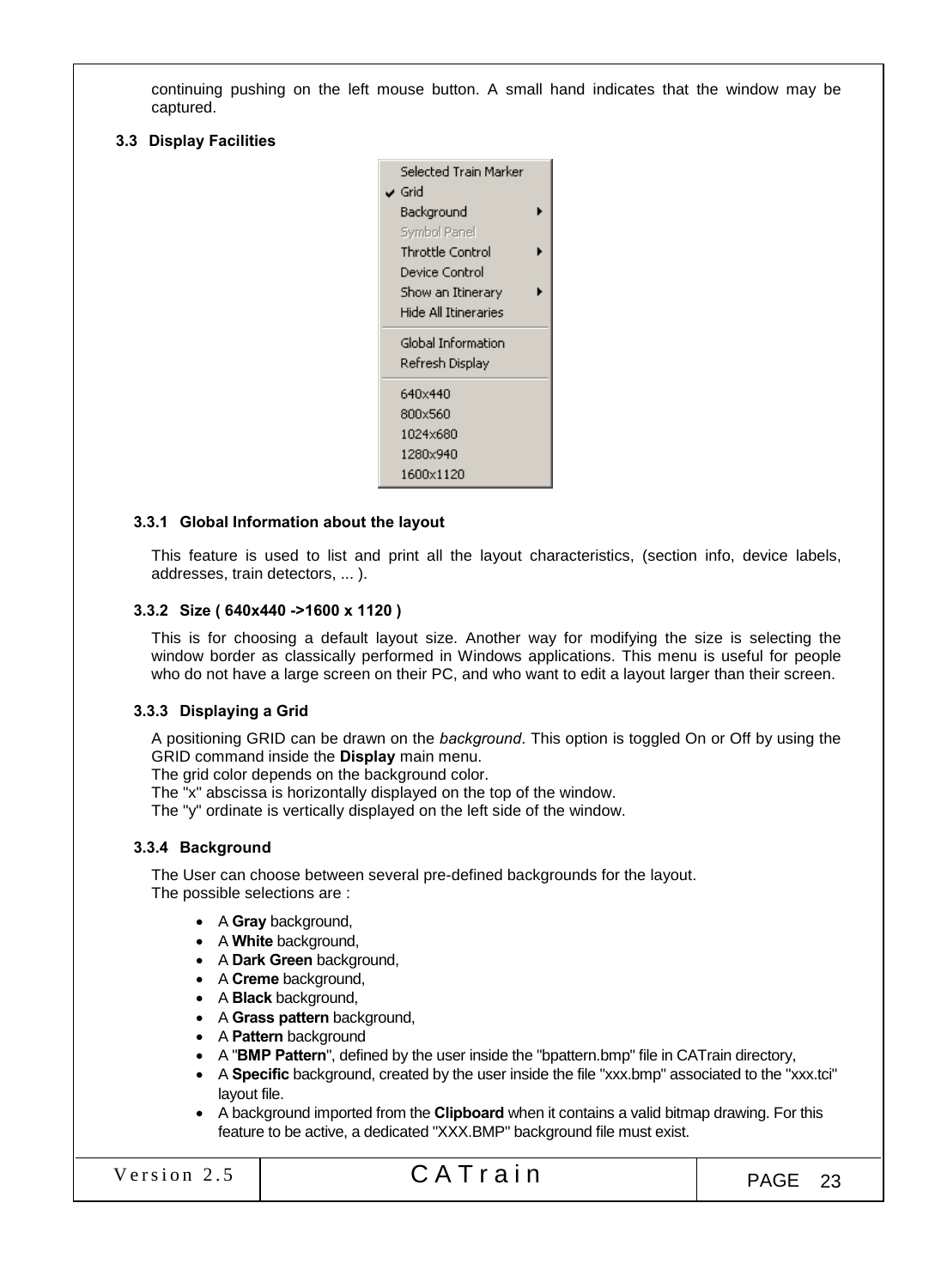|   | Grey               |
|---|--------------------|
|   | White              |
|   | <u>D</u> ark green |
| ✓ | Cream              |
|   | Black              |
|   | Grass              |
|   | Pattern            |
|   | <b>BMP Pattern</b> |
|   | Specific           |
|   | Clipboard BMP      |

The background file must have the same name that the "CIRCUIT" (XXX.TCI) File, but with the .BMP extension. (e.g.: the "decor.bmp" file is associated to the "decor.tci" layout in the provided examples). The presence of a dedicated background file is checked at the "FILE LOADING" time, but the background is not automatically displayed. The user must select the "specific background" topic inside the "display/background" menu to display the newly realized scenary background. There is no specific tool included inside CATrain to create or edit the .BMP background file. A general purpose "painting" tool must be used.

The user can also import, as a background, a bitmap drawing placed inside the clipboard by another application (e.g. "Paint"). When the layout will be saved as a disk file, the user will be asked: " *Do you want to save the new background ?*". If he answers "yes", the imported background drawing will be saved as a "specific" background bitmap file, associated to the layout file.

# 3.3.5 Symbol Panel



|  | Symbols |         |
|--|---------|---------|
|  |         | Signals |
|  |         |         |
|  |         |         |
|  |         |         |
|  |         |         |
|  |         |         |
|  |         |         |
|  | Ć       |         |
|  |         |         |
|  |         |         |
|  | O       |         |

In "Design" Mode the Symbol Panel is necessary to fetch a specific rail or device and put it on the layout.

Its display can be toggled on or off by selecting the Symbol Panel item inside the display menu.

The symbol panel can be moved anywhere on the layout area. It is never displayed in Edit or Run mode.

Click on the "Signals" topic to toggle between generic signals and signals used in France.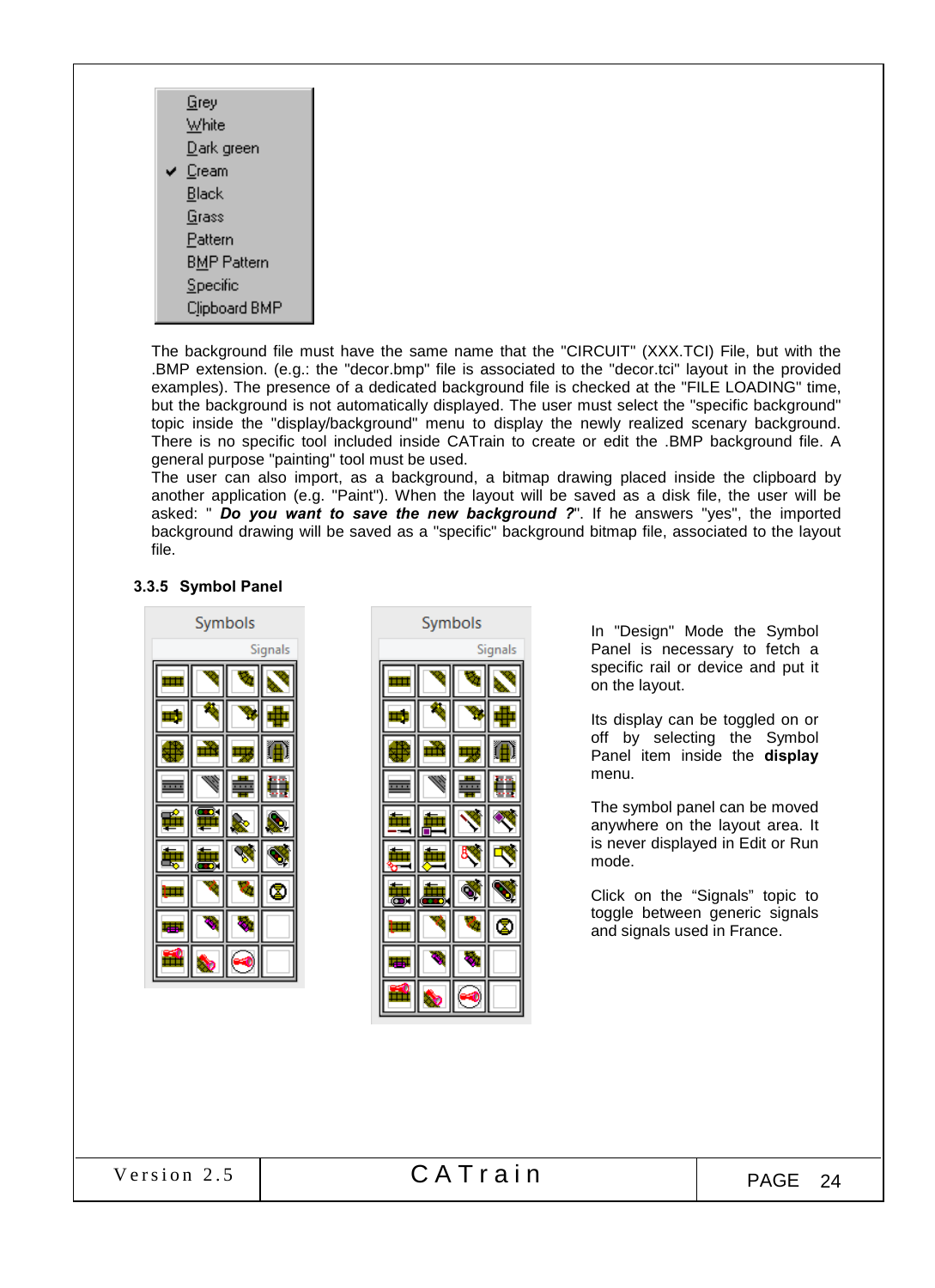# 3.3.6 Throttle Control

When a train is placed on the railroad, its throttle panel appears on the screen.

The manual setting of the throttle determines the speed of the train.

The user must set the throttle to the maximum speed at which he wants the train to go.

The train will never go faster than this speed. It can go slower when there is a speed limitation on the current rail section or when it has to stop because of a "halt" signal or because it runs on a side track.

Two types of throttle controls are available with a rotary or a slider button.

The type is selected in the "Parameter" dialogue box. (in "File" menu).



While running trains, the throttle indicates the current train speed in real time.

To modify to speed, the user must click on the speed indication ring around the knob and "turn" the knob by moving the mouse while continuing pushing on the left button of the mouse.

When the user releases the left button on a speed higher than the previous one, the train will accelerate to the new maximum speed chosen by the user.

If the train cannot move because the *power switch* is "off" or because the train is stopped on a "halt" signal, the newly requested maximum speed will be taken into account later.

To avoid abrupt modifications of the train speed, the user must manipulate the throttle control with care. When using the rotary potentiometer, clicking on the center of the knob reverts the train motion direction. To set it back in the main direction just click again on the center of the knob.

A yellow button may be present on the left upper corner of the panel. This button permits to control the special function present on the locomotive (lighting, smoke generation ...).

The blue "Led" is the "current train" indicator. It lights when this train is selected as the "current train". This selection is performed by simply moving the mouse over the throttle control window, or by using the keyboard accelerator keys (see paragraph 3.8).

When CATrain is used to control a real layout through an Uhlenbrock unit, with decoders implemented inside the locomotives, an extra "Led" is present to control the "F1" special function. Generally this function is used for to activate the loco lights.

When the user clicks on the box, but outside of the main knob, he gets some practical information about the train status. To move the position of the throttle panel, just click on the title border of the window and move the mouse while continuing pushing on the left mouse button. A small hand indicates that the window may be captured.

The throttle panels can be removed from the screen to gain some computer resource. To remove a single throttle panel, just click on it with the right button of the mouse. They can be displayed again by selected a specific train number into the same pop-up menu or by the Show All selection. To remove all the panels, access to the Throttle Control pop-up menu from the main Display Menu and select the "Hide All" topic.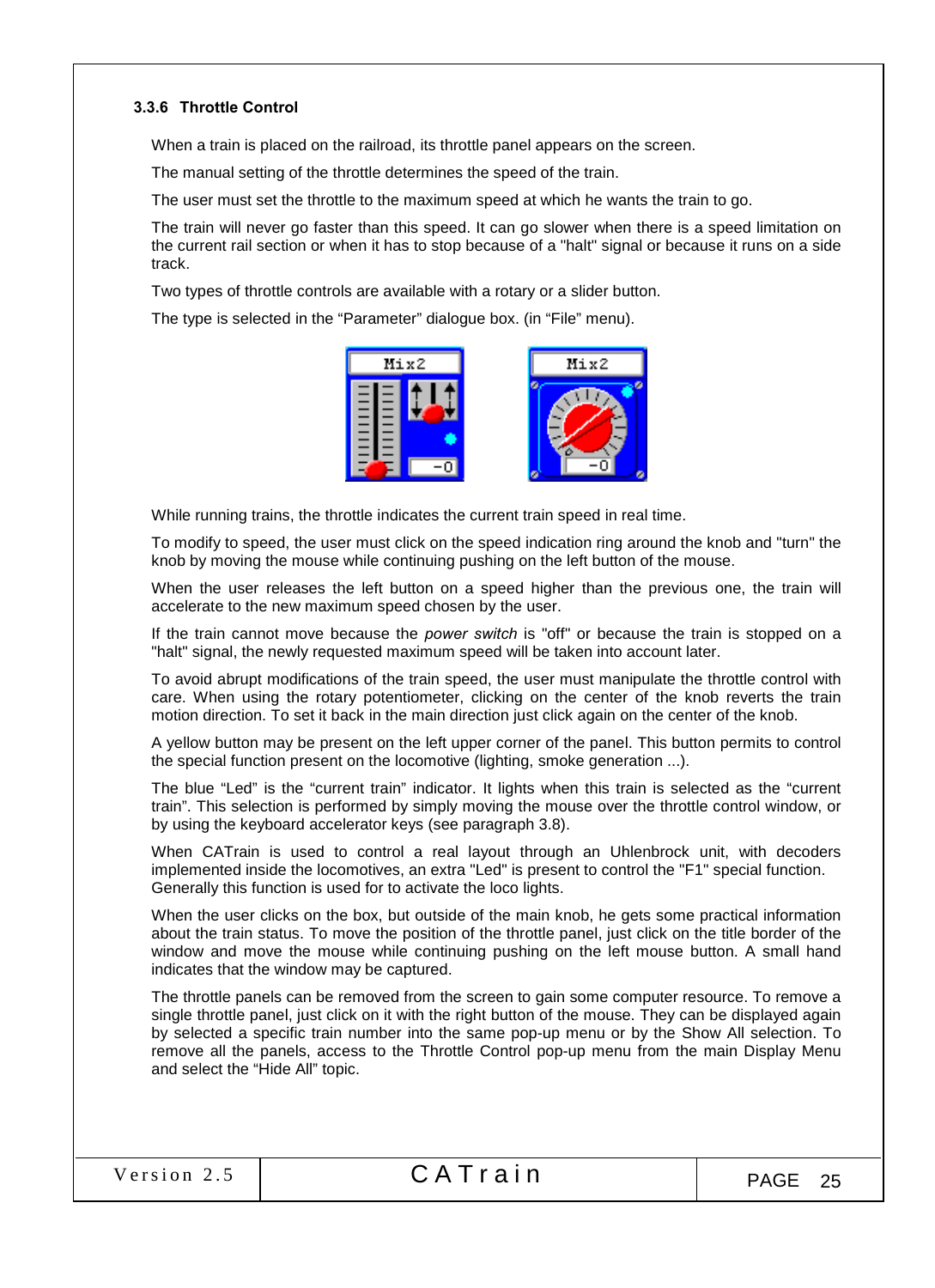• Train Information Dialogue Box

|                          | <b>Train 30: Orient Express</b>                                                                |                    |     |  |  |
|--------------------------|------------------------------------------------------------------------------------------------|--------------------|-----|--|--|
| Info                     | Ordered Speed <b>60</b><br>Waiting for Sect. (32, 9) label 84<br>On itinerary 4 : Marchandises | Throttle Speed  60 |     |  |  |
| Edit                     | Audio<br>Leave the itinerary                                                                   |                    |     |  |  |
| Help                     | 0k<br>Show the itinerary                                                                       |                    |     |  |  |
| <b>Special Functions</b> |                                                                                                |                    |     |  |  |
| F <sub>0</sub><br>IT F1  | $\sqsupset$ F2.                                                                                | 1 F3               | F4  |  |  |
| F <sub>5</sub>           | F6                                                                                             | □ F7               | F8  |  |  |
| F9                       | F <sub>10</sub>                                                                                | F11                | F12 |  |  |

# This panel can also be obtained by right clicking on the train.

The Ordered Speed (KM/H or MPH) is the speed assigned to the train as a target.

The maximum value of this "ordered speed" is the "throttle speed" but it can be lower, because of a speed limitation on a rail section, or when the train has to be stopped.

The Throttle Speed (KM/H or MPH) is the maximum speed assigned to the train by the user with the throttle knob.

A message is displayed within the dialogue box to give some information about the Train behavior. When a train is not running, it may be waiting for a given rail section to be free.

The message gives the section number and the identification number of the train still occupying this section or having already reserved this section. When the section number is preceded with the character '#', it means that this section owns an automatically assigned internal number not defined by the user. When the train follows a given itinerary, the reference and the name of this itinerary are written in the dialogue box.

The button "Edit" is used to access the "Edit" dialog box for configuring this train. The train is stopped during the configuration process. It is restarted when leaving the "Edit" dialog box.

The button "Show the itinerary" is only accessible when the train runs on an itinerary. It may be replaced with "Hide the Itinerary" or "Set train on Itinerary shown", when another itinerary is displayed on the screen.

It is also possible to remove a train from its itinerary when clicking on "Cancel Itinerary".

The button "Audio" is used to access the audio effect dialog box for this locomotive.

The Special Functions are only present when CATrain is used to pilot a real layout using an Uhlenbrock control unit. The function 'F0' is also directly accessible as a small "Led" indicator on the clutch control. Most often it is used for the locomotive headlights.

#### 3.3.7 Device Control

The easiest way to manually control devices is to click with the left button of the mouse on the device. This will toggle the device state.

Another way is to use of the Device Control Panels:



Each panel can control four devices.

The label associated with the device is displayed on the control label. For each device a red button and a green button are present. A panel owns a total of eight buttons. These buttons are used for the manual control of the devices.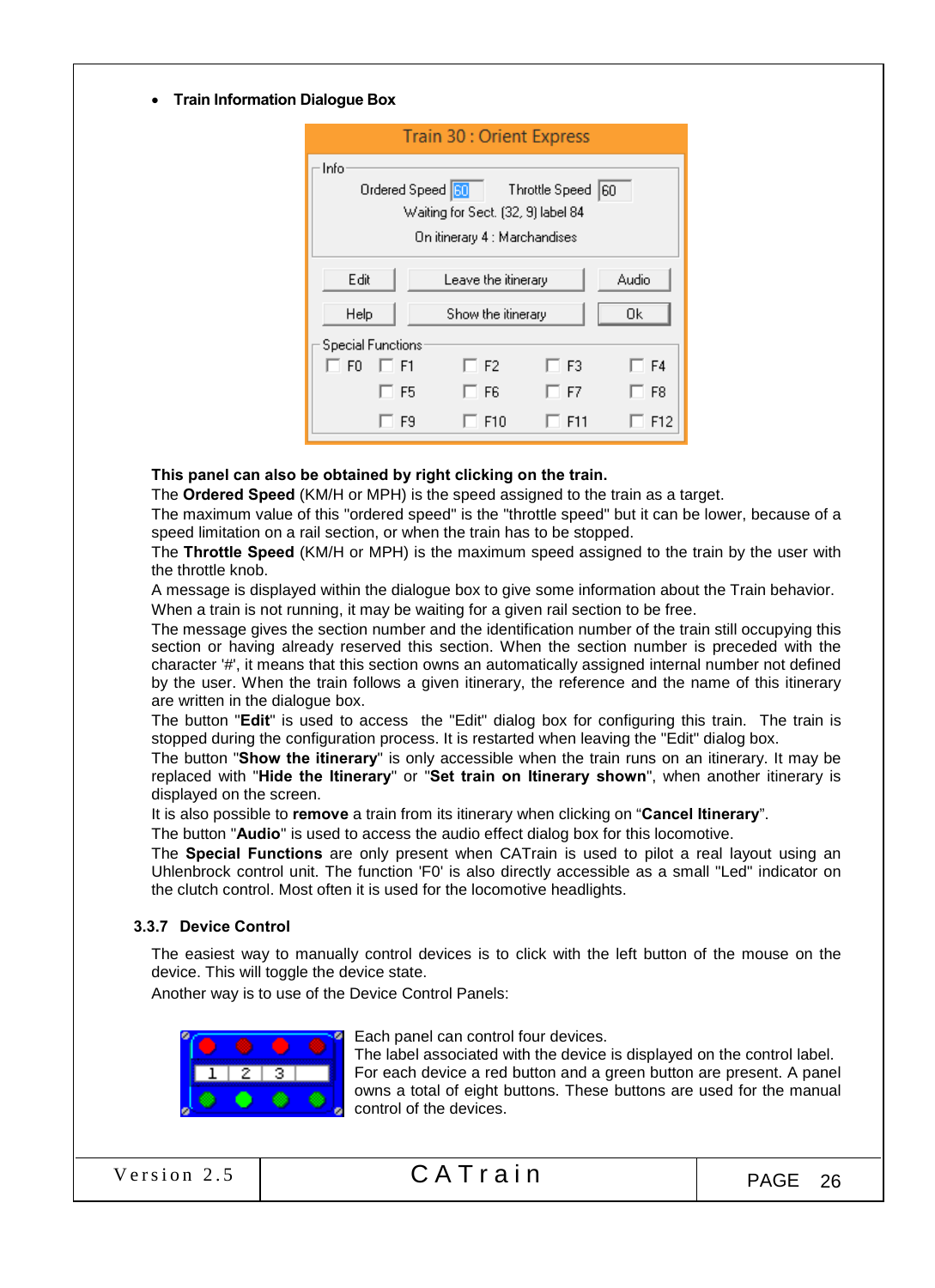The user must click on the light green or light red button associated to a device to control the device state.

They are also set automatically by CATrain to show the state of a device. A couple of buttons is toggled from dark-red/light-green to light-red/dark-green.

To move the position of a Device Control panel, just click on the center of it on the "label" display and move the mouse while continuing pushing on the left mouse button. A small hand indicates that the window may be captured.

To remove a single Device Control panel, just click on it with the right button of the mouse.

To remove all the Device Control Panels use the "Device Control" command from the "Display" main menu, which toggles the Panels On or Out of the Screen.

#### 3.3.8 Show an Itinerary

Clicking on this topic, displays the list of the existing itineraries. The user must then select the itinerary that he wants to be shown on the layout.

When an itinerary is displayed, it is possible to place a train on it.

For more explanations about the itineraries, see the paragraph "Itineraries".

#### 3.3.9 Hide all Itineraries

Clicking on this topic, hides the Itinerary currently displayed on the screen. You can achieve the same result by clicking on the layout area with the right button of the mouse.

# 3.3.10 Refresh Display

Clicking on this topic redraws the entire layout area.

#### 3.4 Setting Trains

| Edit a Train                   |  |
|--------------------------------|--|
| Place a Train on the Railway   |  |
| Set a Train on Itinerary shown |  |
| Remove a Train                 |  |

#### 3.4.1 Train Editing

Apart from the railroad layout, the user has to specify all the Trains that are available. A Train consists in a Locomotive and up to 16 attached cars.

From CATrain 1.80, the train configuration is saved within the ".TCI" layout file. Every layout has its own specific train data base. This is useful for exchanging layouts between users. Some traffic parameters are also saved inside the ".TCI" file. The train data base is not erased when you choose to create a "New File".

 Each train has its own throttle control to set its current maximum speed. Up to 80 trains can be defined. Each train can be separately configured and identified and has its own address.

The length of the train, its momentum and its maximum speed may be adjusted. This is especially important for the maximum speed, which has to be chosen in such a way that the movement of the simulated Train on the screen is almost synchronous to the one of the physical train.

The momentum is used to compute the acceleration and deceleration profile.

To ensure a good control and a good synchronization of the "real" model train, a Motion Profile Curve is present for every train. The user can calibrate the applied Voltage relative to the Speed. 14 voltage steps are available.

All the characteristics of every train are entered using the Train Definition Dialogue Box and the related other Dialogue boxes: the Car Definition and the Speed Calibration.

Version 2.5  $\begin{array}{|c|c|c|c|c|c|c|c|c|}\n\hline\n\text{Version 2.5} & \text{CATTain} & \text{PAGE 27}\n\end{array}$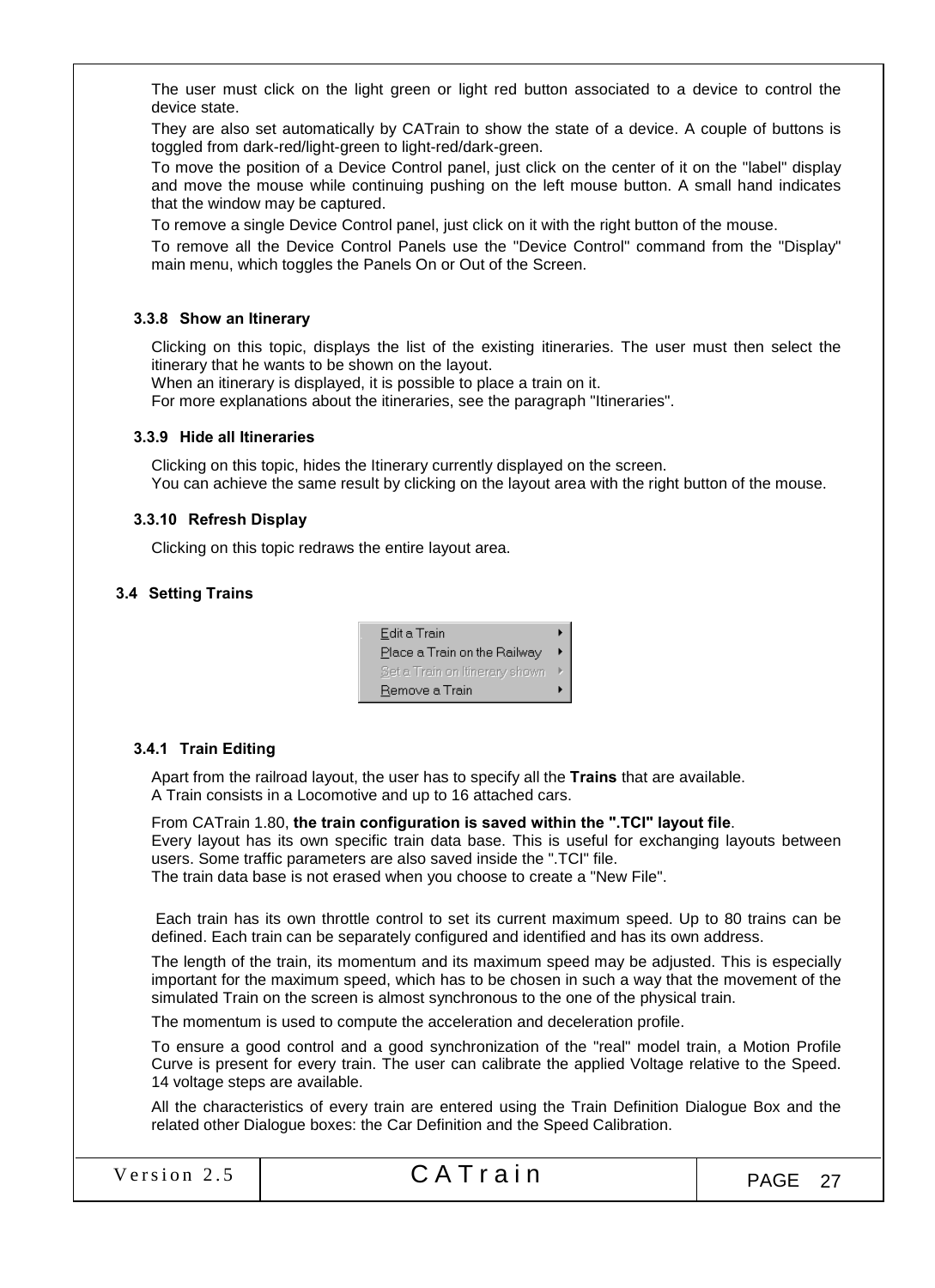The Trains are not related to a specific track layout file; their definition is global to all layouts.

The characteristics of every train are stored in the CATRAIN.INI.

The user enters the Train Editing Dialogue Box by selecting an existing train or a new train in the Train menu list.

Train Editing Dialogue Box

|                            |          | Define Train            |                |                        |
|----------------------------|----------|-------------------------|----------------|------------------------|
| Train 8<br><b>Steam</b>    |          | <b>Electric</b><br>œ    | Length<br>Cars | 6<br>New               |
| <b>D</b> Diesel<br>$= TGV$ |          | CO RailCar              | Color          | black<br>Sound Effects |
| Name                       | EXPRESS1 |                         |                | Speed Calibrate        |
| <b>Address</b>             | 78       | Max Speed<br>140        | Remove         | Help                   |
| Momentum                   | 6        | <b>Special Function</b> | Cancel         | OK.                    |

A Train is made of a single Locomotive and up to 16 attached Cars.

The Train Definition Dialogue Box is used to choose the characteristics of the Locomotive. All the relevant parameters of a train are store into the CATrain Initialization File CATRAIN.INI. (See Appendix 1).

Every train is automatically given a Number to identify it in the list of trains.

Up to 80 trains can be defined.

The Locomotive Type is selected by four buttons: Steam, Diesel, Electric, Rail-car.

Each type has a different drawing. This drawing is a simplified top view which is useful to recognize the trains on the screen.

Every Train must be given a **Name**: This name is used to identify the throttle associated to a given train. Preferably, the name must be short otherwise it will be truncated when it is displayed on the throttle panel.

The Address of the train is mandatory when the speed of the "real" train is digitally controlled by the computer and every locomotive can be individually addressed.

The address value must be the address selected on the digital decoder inside the locomotive.

The Length of the train is determined by the number of attached cars. The length is given in "car units", this means that the locomotive and each car is accounted as one unit of length when computing the length default value.

The Special Function button is used to indicate that a special remote control is present on the locomotive, for example, the lighting or the smoke generator.

The Color of the locomotive can be chosen from a list. Not all colors are available for every locomotive Type.

The Momentum is a value between 1 and 10. It is used to take into account the loading and inertia of the train. The computer will simulate the acceleration and the deceleration of the train in a gradual natural way. Higher is this value, smoother are the accelerations and the deceleration.

The train Maximum Speed is the speed of the train when the throttle is completely opened and the train is running on a section without speed limitation.

This value is very important to achieve a good synchronization between the "real" train and the computer model on the screen. It is used to scale the Speed Calibration.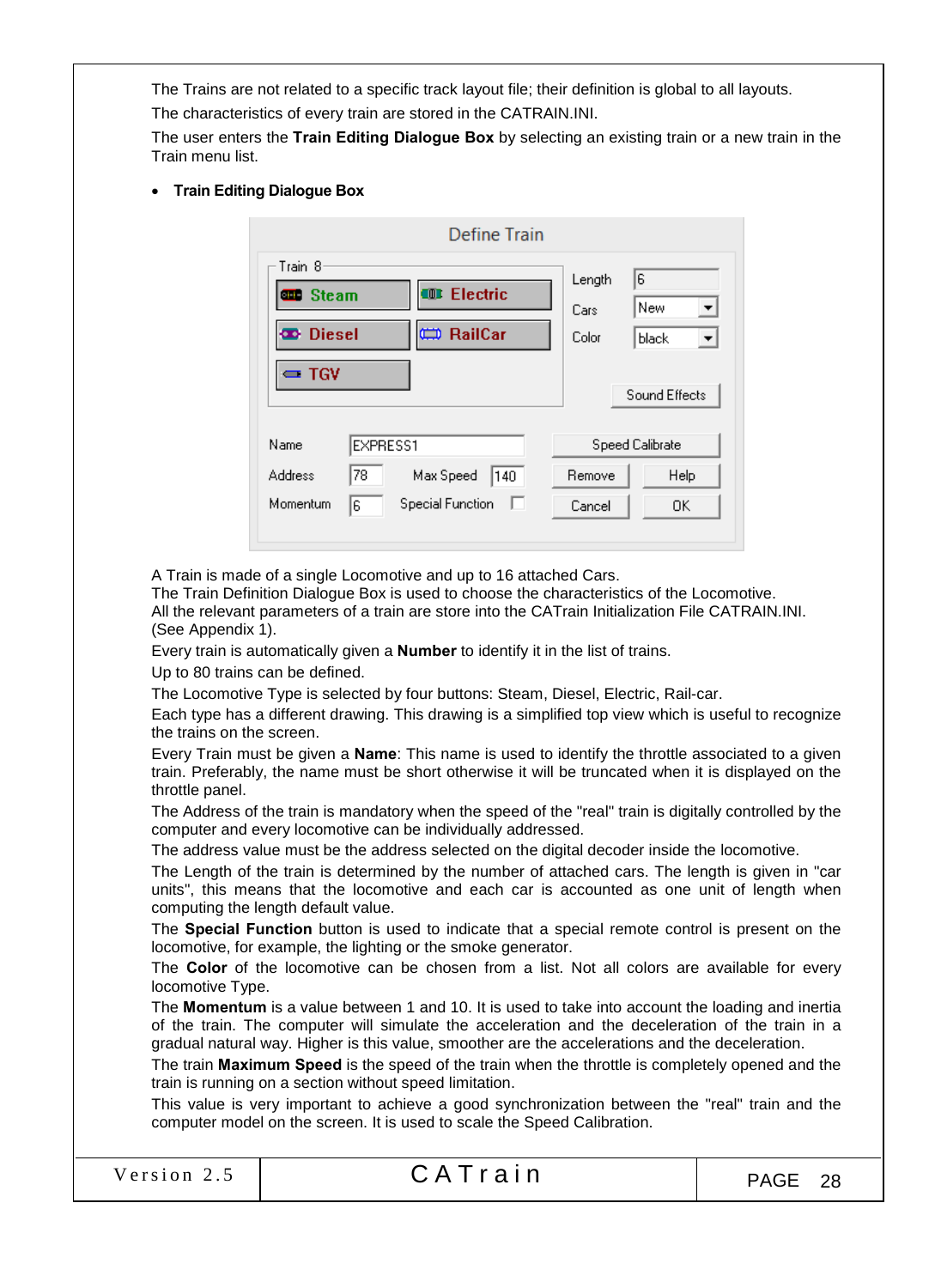When the model on screen is slower than the "real" train, the Maximum Speed value must be raised. For convenience, this value is given in KM/H, but this convention can be easily changed, for example, to Miles/Hour by modifying the global Scale Factor in the CATRAIN.INI File.

The "Sound Effects" button is used to access the Audio effect dialog box.

The Remove button is for removing the entire train (the locomotive and the attached cars) from the list of trains. When the user asks to remove a train, a confirmation is requested.

The Speed Calibrate button is used to access the Speed Calibration window.

The Car list is used to select and edit an already defined car, or to attach a new car to the locomotive. The Car is edited by using the Car Definition Dialogue Box.

#### • Speed Calibration Dialogue Box

This window is extremely important when the motor of the locomotive is digitally controlled.



The curves represented on this window can be adjusted by the user to convert a given Speed to an electrical power applied to the Locomotive motor.

There are two curves, the green one used when the train is accelerating and the red one is used when the train is decelerating. This is mainly useful at very low speed, when the motor performances are far from perfect… At normal running speeds, the two curves must be close together, otherwise the train motion will be "jerky"!

The precision is limited to 31 speed steps.

To adjust a curve, the user has to click the index circles and move them to fit the electrical power requirement for this locomotive.

The most important point is the electrical power applied to start moving the locomotive. Some locomotives will start moving at a very low voltage, others need a high electrical power.

When the starting power has been determined by making the locomotive move as slowly as possible, the user has to run the locomotive at different rates to build the rest of the curve and compensate for the engine non-linearity.

Fine calibration tuning must be done after that the global speed scales factor and the train maximum speed has been adjusted correctly.

A good calibration is important to ensure synchronization between the motion of the "real" train and the computer model on the screen, especially to achieve correct braking at a red signal for trains with a high momentum.

|  | Version 2.5 |  |
|--|-------------|--|
|  |             |  |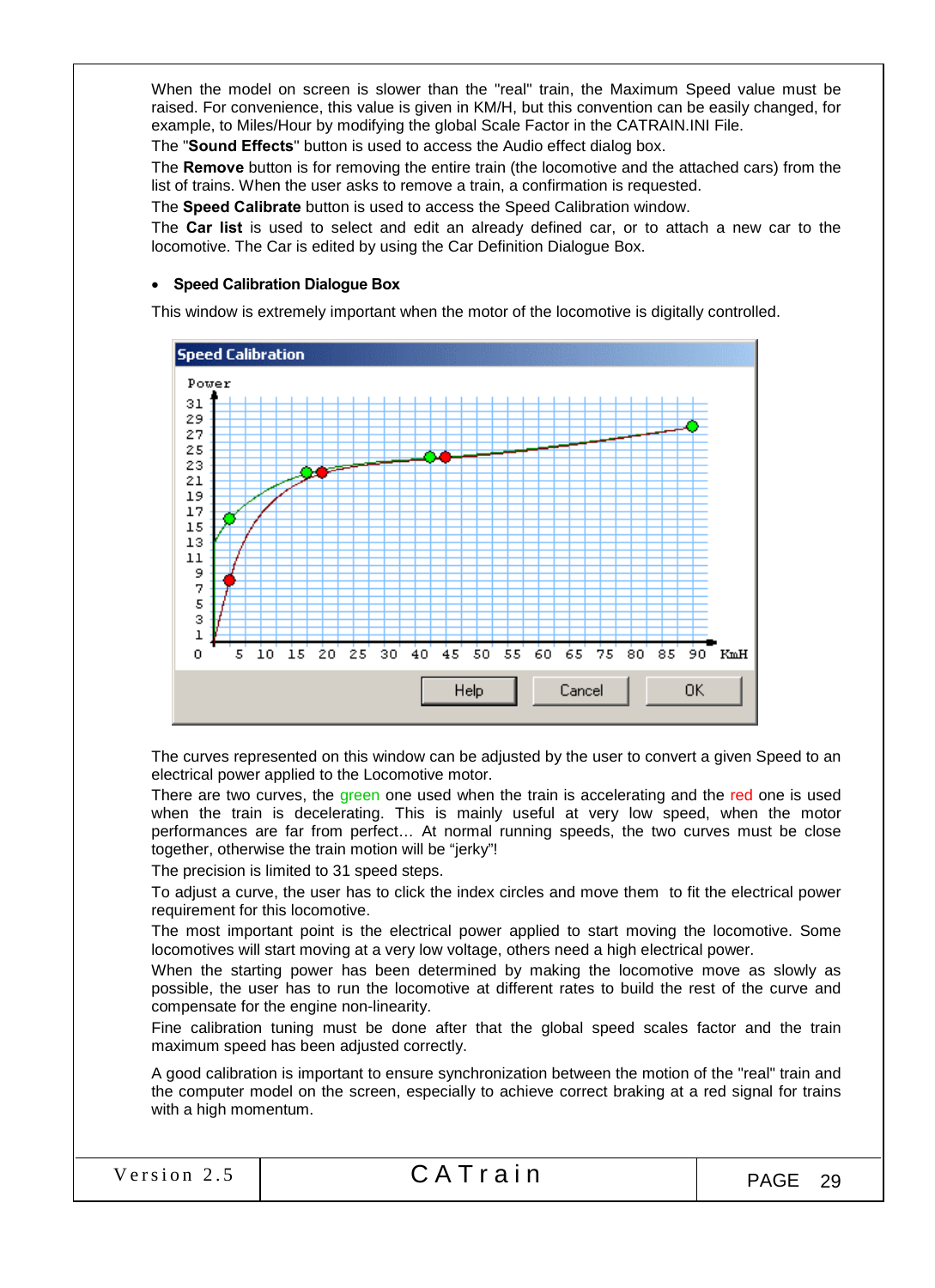# The Train Audio Edit Dialog Box

This dialog box is accessible from the main "Train Editing Dialog Box", accessible from the Train editing menu, and also from the "Train Information Dialog Box" accessible by clicking on the speed controller or on the train itself. This alternative is more practical because it does not stop the train circulation.

Each loco can be assigned several audio effects.

The button "Default Sounds" can be used to load "standard" sounds, depending on the loco type, (steam, electric, diesel, railcar, tgv), but, of course, you can create your own audio clips for experimenting.

The volume of each audio effects is adjustable. The volume is automatically reduced when the train is inside a tunnel. (see "Parameter Setting").

The audio files must be "wav" or "mp3" files, sampled at 44.1 KHz. Monaural recordings are sufficient.

Once selected, a clip can be immediately tested, but for the "Running Train" effect, it is advisable to experiment the result in real-time on a train running at a moderate speed. (see "Running" audio effect).

| Audio Effects <sup>.</sup><br><b>Activation</b> | ⊽                   |                | Volume <sup>.</sup> | Running Train speed<br>Modulation- |
|-------------------------------------------------|---------------------|----------------|---------------------|------------------------------------|
| Idling                                          | ElectricDefault.wav | Select<br>Test | $\overline{}$       | Time                               |
| Running                                         | ElectricDefault.wav | Select<br>Test |                     |                                    |
| <b>Brakes</b>                                   | BrakeDefault.mp3    | Select<br>Test |                     |                                    |
| Horn, whistle                                   | HonkDefault.mp3     | Select<br>Test |                     |                                    |
| Track noise                                     | TrackDefault.wav    | Select<br>Test | $\overline{}$       | Frequency                          |

There are five types of effects:

• Idling:

This is the noise generated by a train when it is stopped inside a stion or at a red signal. This clip is played in loop. Therefore it must be rather short, preferably in "wav" format, this format being more precise than the "mp3" format for defining the beginning the end of the clip.

• Running:

This is the most important effect. It is generated when the train is running. Its specificity is to be repeated with a periodicity proportional to the train speed. As for the "Idling" sound, a short clip, in "wav" format, with well adjusted beginning and ending is optimal.

The "Modulation" slider plays an important role in the generation of the audio effect: this "modulation" determines how the clip is stretched or shrunk to fit the train speed.

When the cursor is up, the clip duration is modulated without modifying its pitch (audio frequency). More the cursor is pulled down, more the pitch is modified, the tone goes higher when the train speed increases. In practice, for a steam locomotive, it is better not to modified too much the pitch and the cursor must be high, but for an electric locomotive this is the contrary.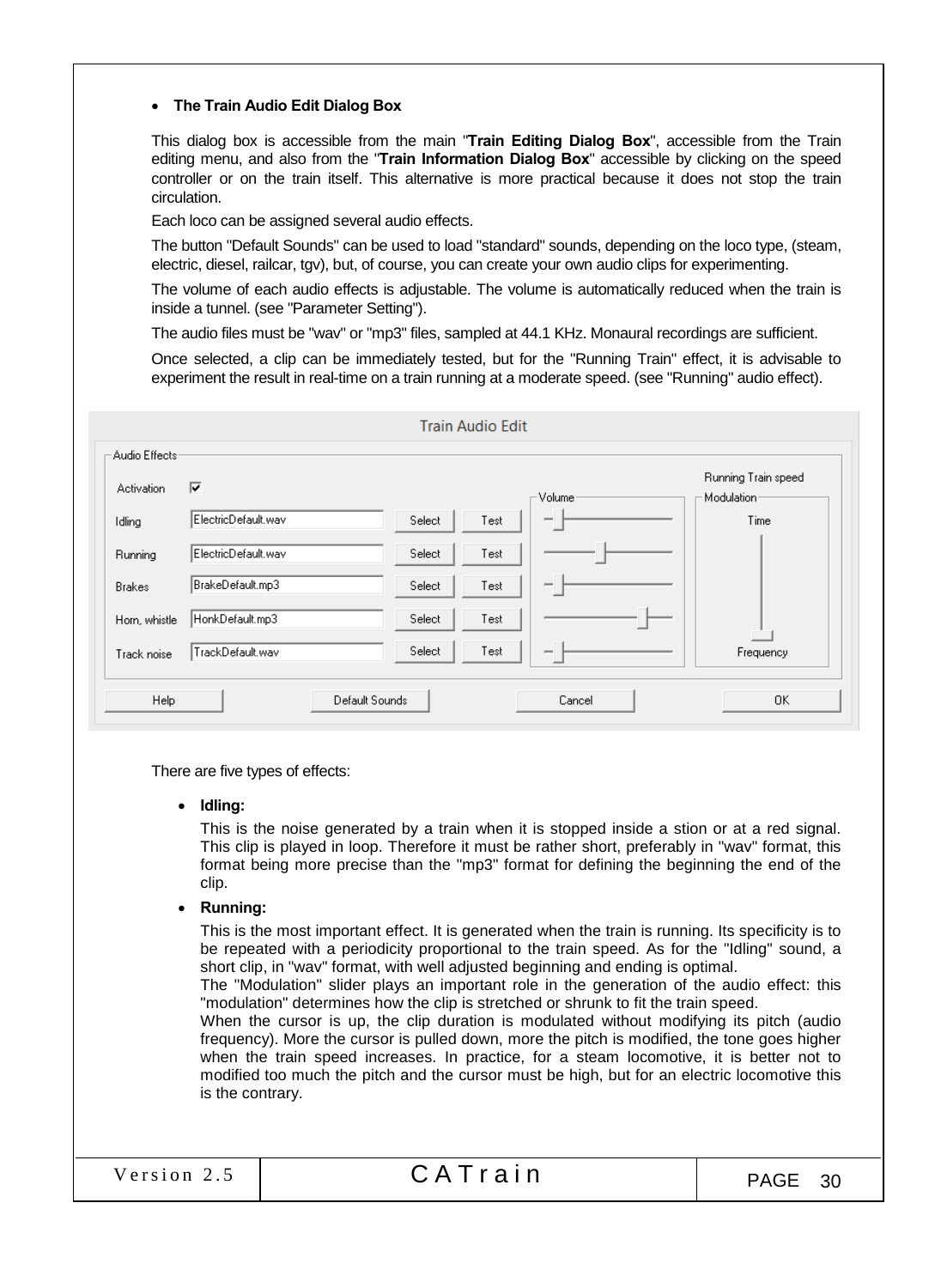#### Brakes:

Typically this is the squealing noise of the wheels on the track and on the brake pads. This clip is played only once when the train slows down for stopping. The duration can be rather long but nothing is critical. A "mp3" format can do the job.

#### Horn, whistle:

This is simply the whistle or horn blasting sound of the locomotive. This clip is played when the locomotive crosses a rail element with the little red horn, and when this horn element has been parameterized to generate the train horn sound rather than a specific audio clip. Precision is not required and an "mp3" file is enough. The audio level of the horn or whistle is also lowered when the train is inside a tunnel.

# Track noise:

This is a very short clip imitating the clatter of the wheels at each gap between the rails. It is produced each rail element transition. The clattering noise is higher when the train is on a bridge.

#### Car Editing Dialogue Box

| Cars - Type<br><b>EB</b> Car<br>(⇔ RailCar |      |
|--------------------------------------------|------|
|                                            |      |
|                                            |      |
| $\equiv$ Truck<br>$\equiv$ Tank            |      |
| $=$ TGV Car                                |      |
| Extra Locos                                |      |
| <b>CD</b> Diesel<br><b>Steam</b>           |      |
| <b>ID</b> Electric<br>$= TGV$              |      |
| blue<br>Color                              |      |
| 131<br><b>Remove</b><br>Traint             | Help |
| 1<br>Cancel<br>Car:                        | 0K.  |

Each car attached to a locomotive has to be individually defined using the Car Editing Dialogue Box.

Up to 32 cars can be attached to one locomotive to form a Train

The Car number and the Train number are displayed for user information only.

The Car Type is selected by four buttons: Rail-car, Car, Truck (wagon), Tank-car.

Each type has a different drawing. This drawing is a simplified top view.

The Color of the car can be chosen from a list. Not all colors are available for every Car Type.

The Remove button is for removing the Car from the train.

When the user asks to remove a car, a confirmation is requested.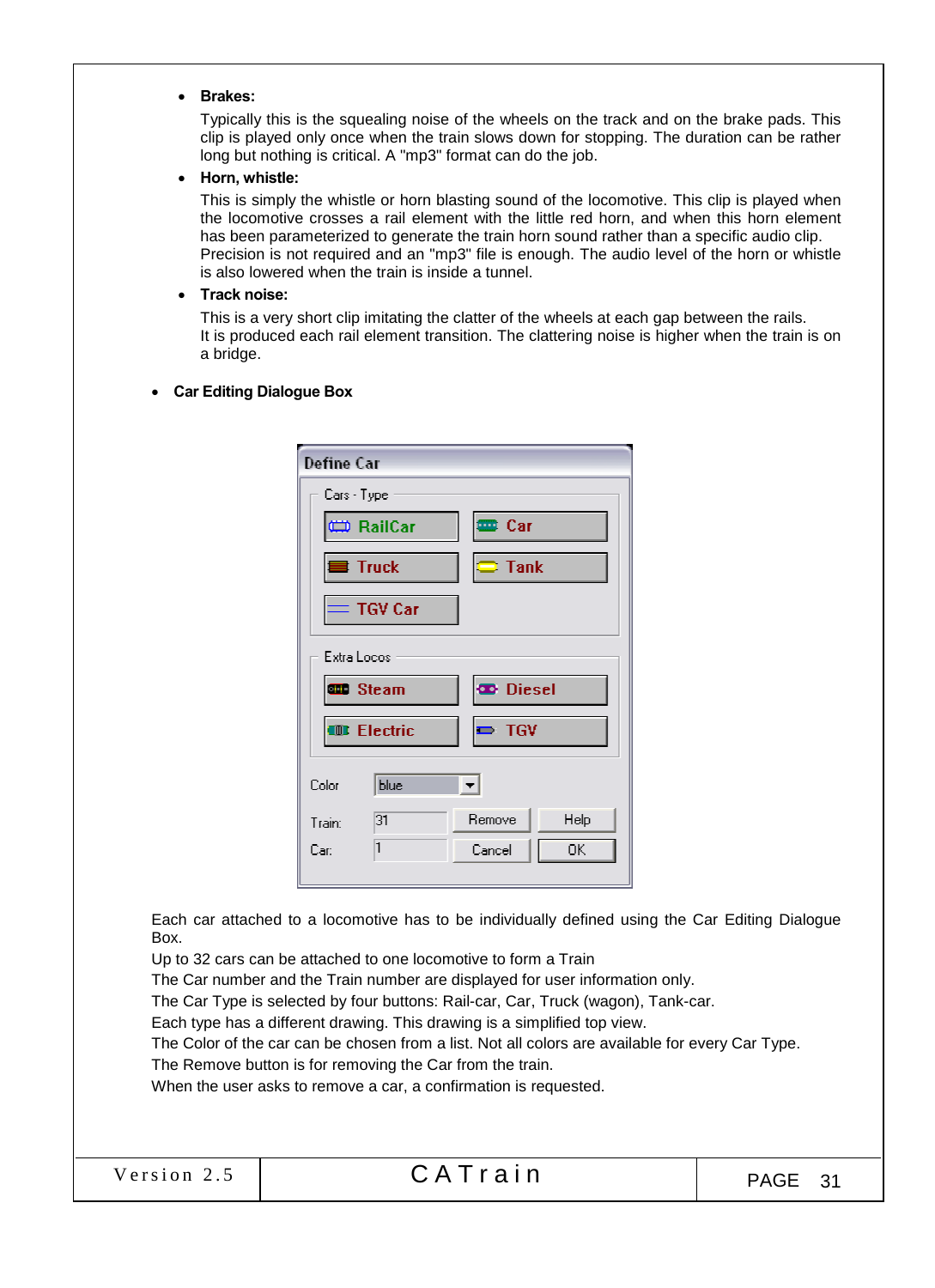# 3.4.2 Installing a Train on the railway

When the Edit" or "Running" mode is activated, the operator can place a train on the railway. To put a train on the railway the user must select the "Place a Train on the Railway" topic.

This command is only enabled when no itinerary is shown on the layout.

The Train has to be selected into the existing train list.

Of course, when CATrain is used to control a "real" model train, the train position must be coherent with the real world and the position of the train model must correspond to the position of the "real" train

At the placement time, the train can be rotated by a click on the right button of the mouse. The rotation step is 90.

The train must be placed on a section sufficiently long. Care must be taken to set any turnout or junction which is located under the train correctly. Also be careful of other trains.

# 3.4.3 Setting a Train on an Itinerary

To put a train on an Itinerary, the user must first display this itinerary on the layout and then, select the "Set a Train on an Itinerary shown" topics inside the Train main menu.

This command is only enabled when an itinerary is shown on the layout.

The Train has to be selected into the existing train list.

The user can place the train anywhere on the Itinerary shown on the screen.

Of course, when CATrain is used to control a "real" model train, the train position must be coherent with the real world and the position of the train model must correspond to the position of the "real" train.

At the placement time, the train can be rotated by a click on the right button of the mouse. The rotation step is 90°.

To set a train correctly the user has to rotate it in the good way before setting it on the railroad. The train must be installed on the itinerary in the correct displacement direction.

The train must be placed on a section sufficiently long. Care must be taken to set any turnout or junction which is located under the train correctly. Also be careful of other trains.

To set the Train on the railroad the User must click on the left button of the mouse.

When the train has been correctly installed on its itinerary, it is linked to this itinerary and will follow it when circulating.

To remove a train from the railway, the user must select the corresponding menu topic and he must select a train in the list of existing trains. Only trains already present on the railway are actively proposed into the list.

# 3.5 Polarity

When CATrain is used to control a real train layout using the "Block", it is important to correctly define the polarity of every rail section and every switch.

#### "Polarity" Menu

Two commands are available inside the "Polarity" Menu:

- Show and Edit Power Supply
- (Re)Set Polarity

#### Fixing the electrical "block" polarity

This function is only useful when CATrain is used to control a real train layout, using the "Block Modules" technology. In this case, it is necessary to correctly set the polarity of every electrical "block".

| Version 2.5 |  |  |  |  |  |
|-------------|--|--|--|--|--|
|             |  |  |  |  |  |

# $CATrain$   $PAGE 32$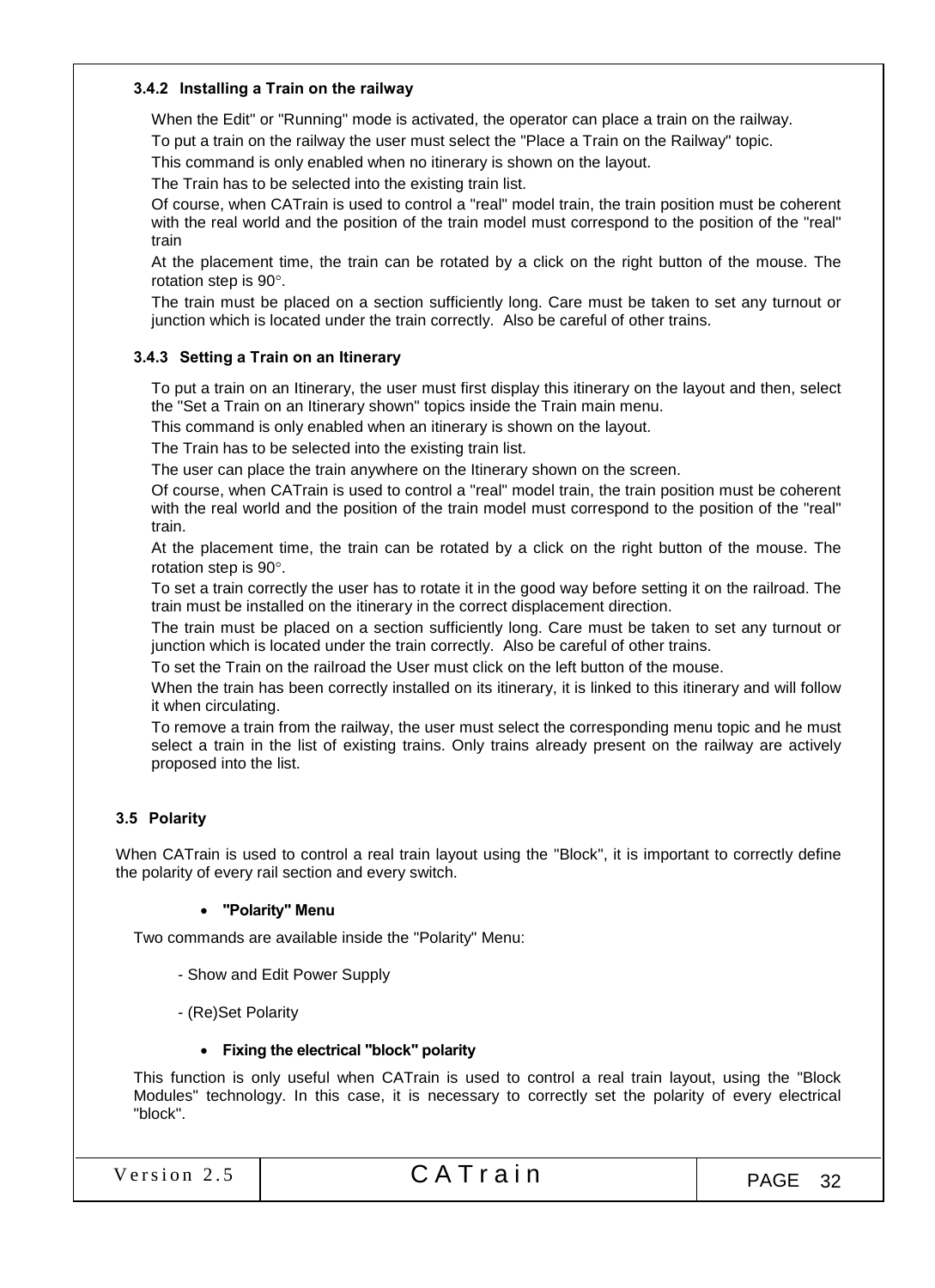Typically, a block consists in an insulated rail section. A switch may belong to several sections, so, it is considered as an independent block. CATrain completely manages the polarity of the tracks. After the realization or the modification of a layout, it is absolutely necessary to fix the track polarity.

The order "(Re)Set Polarity", creates a default polarity scheme, defined by the computer, considering the layout topology. This polarity is established by following simple rules of electric continuity, it is not necessarily optimal.

Then, the user must edit the polarity by selecting the item "Show and Edit Power Supply Polarity". This command displays the polarity as currently defined. The negative rail is represented in blue, while the positive rail is represented in red. It is necessary that the screen representation precisely correspond to the real layout wiring. To achieve such a coherency, you can modify the wiring of the real network (!), or, more merely, you can modify the screen model!

To reverse the polarity of a block on the screen, just click on this block.

To cancel the polarity display, just click on the right button of the mouse.

REMARK: Although indispensable, fixing the polarity is not sufficient. Every electric block has to be given an electrical address.

Don't forget to affect block number to every rail section and to every switch.(see Electric. Block Addresses at chapter 3.7.3).

#### 3.6 Help Facility

| Context Help          |
|-----------------------|
| Help Index            |
| Hardware Requirements |
| About CATrain         |
| Using <u>H</u> elp    |

#### 3.6.1 Context Sensitive Topics

This Help system includes topics that you can call directly from the CATrain application. To get context-sensitive help, press Shift+F1 and click on any element of the application menus.



To indicate to the user that the Context Help facility is activated, the mouse cursor includes a question mark.

You can also press the F1 key to get help on the command during a Menu selection.

#### 3.6.2 Help Index

The Information of the document that you are reading now is almost completely included into the CATrain help file. It is possible to access to this information while using CATrain, by using the help index and to navigate into the help file by using the hyper-text links and the key word research facilities.

#### 3.7 Controlling a "real" Railway

#### 3.7.1 Layout Control Modules

A "real" Railway can only be controlled when a Controller hardware interface is present between the PC and the model railway.

Dedicated electronic modules have been developed for electrically controlling a layout using the "block" method.

Every Module is directly connected to the PC through a USB interface board.

# Version 2.5  $\begin{array}{|c|c|c|c|c|c|}\n\hline\n\end{array}$  CATrain  $\begin{array}{|c|c|c|c|c|c|}\n\hline\n\end{array}$  PAGE 33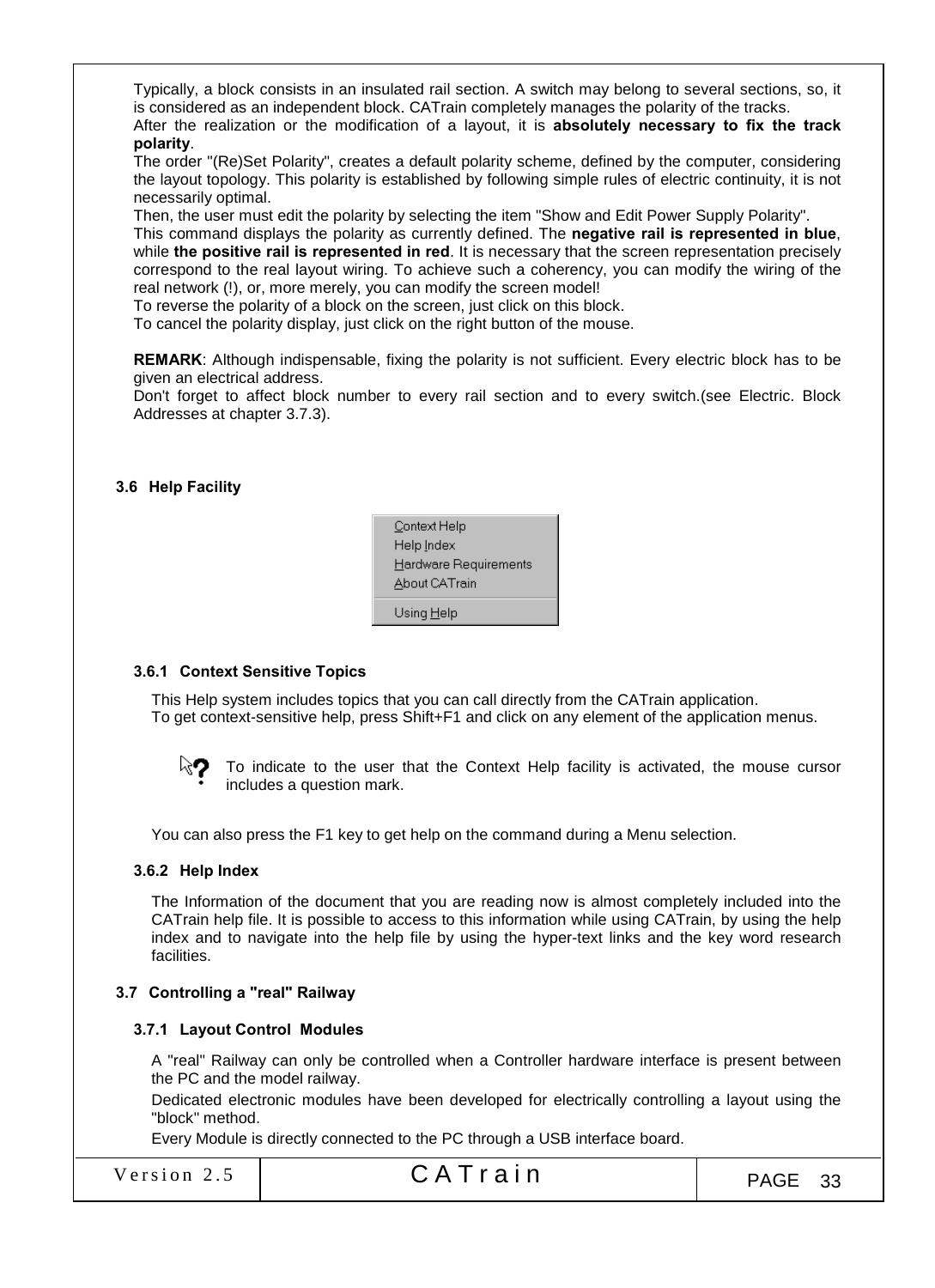The Modules are described in detail in the document "Modules.pdf". Here is a short description of the main modules:

# "Throttle controller" or "PWM Controller" Module

The main module task of the PWM control modules is to deliver the block power supplies. Each module controls 4 blocks. The technology used for those modules is described hereafter. The block control modules known as "Throttle controller" or "PWM Controller" modules. PWM stands for Pulse Width Modulation in respect to the technology used. This topology makes the voltage modulation very efficient.

A single "PWM controller" module is capable of powering 4 blocks. Those blocks (or track sections) must be totally electrically insulated from each other.

The "PWM" modules also inform CATrain about the block occupation. They detect the presence of a train by its electrical power consumption.

#### Device controller Module

This module is in charge of controlling the layout devices, like signals and switches.

A single "Device Controller" module is capable of driving 4 dual coil devices or 8 single devices, depending on the chosen mode.

When programmed in the "4 outputs" mode, a module can deliver pulses from 200ms to 800ms, or steady state signals. The pulses are used for driving twin-coil switch machines like turnouts or semaphores

In the "8 outputs" mode only steady state signals are available. Only Permanent activation is possible in this mode. This is enough for controlling standard light signals or classical relays or even turnouts with stall motor drives.

#### Detector Module

This is an auxiliary module, which can be used to achieve a better synchronization between the trains and the models. The PWM module can detect that a train is present on one block under its supervision but it does not know exactly where. The "Detector Module" is more precise. When a locomotive is detected on a specific piece of track, the "Detector Module" sends this information to CATrain. CATrain synchronizes the model movement on the corresponding detection rail represented on the screen. The train detection is performed by a mechanical switch or by a "current sensing" amplifier.

A single "Detector" module is capable of supervising 8 train detectors.

#### 3.7.2 Using Block Modules

To control a "real" model railway, the user must enter the RUN mode either by selecting the corresponding menu item or by setting the Power Switch "On".

When the communication is active (see paragraph 3.1.4), the computer will send the control information to the physical model through the controller dedicated hardware, otherwise, the computer just simulates the circulation.

#### REMARK:

When automatic traffic mode has been chosen, the CATrain will control all the available semaphore signals to regulate the traffic. When a train is circulating on a dedicated itinerary the correct setting of the turnouts will be automatically done, even for branching turnouts when they have been given a control label.

#### • Principle of the "Block" System

Blocking is used to prevent train collisions. Semaphores or signals protect the access to rail sections.

| Version 2.5 | CATrain | PAGE 34 |
|-------------|---------|---------|
|             |         |         |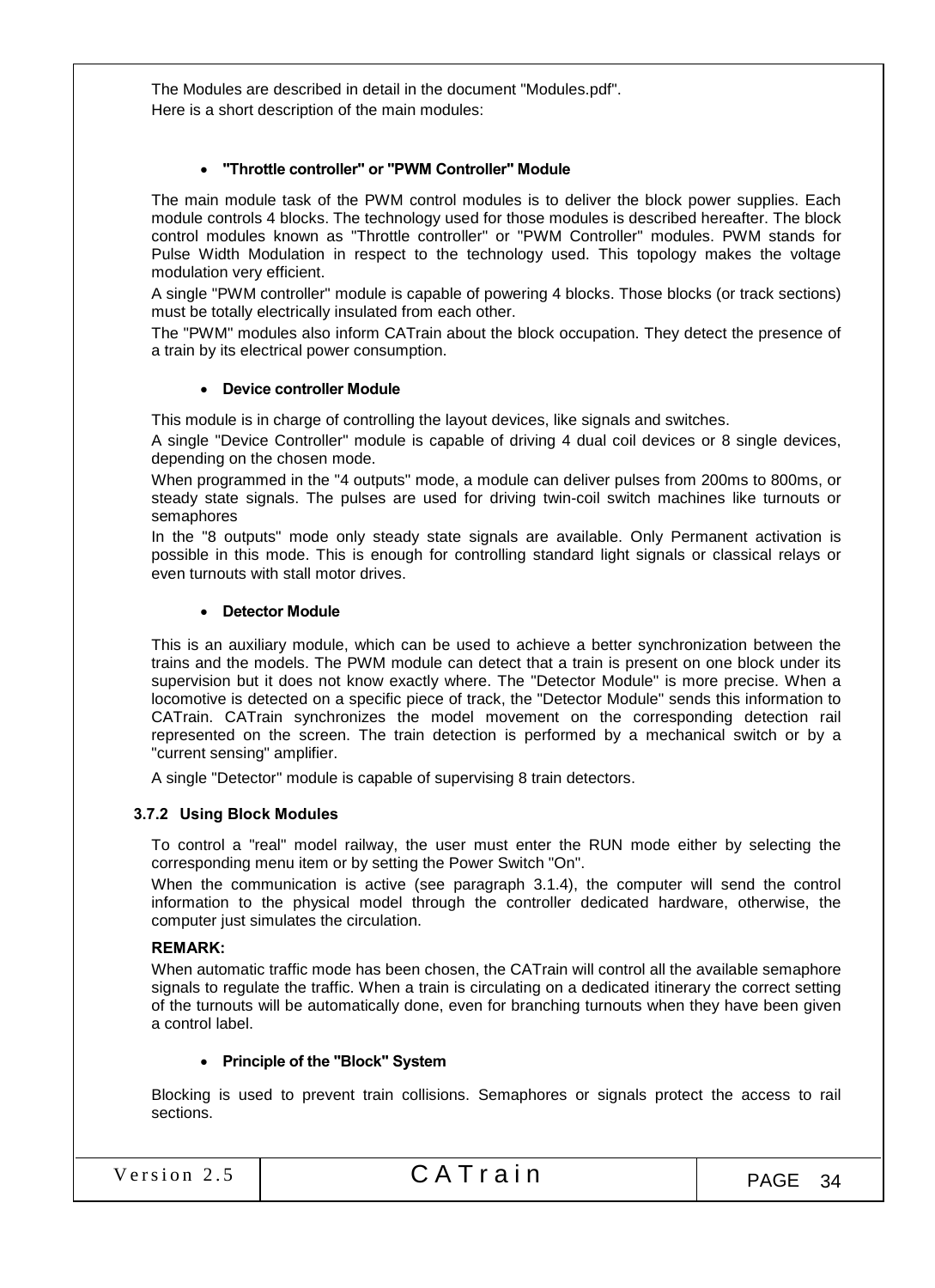The access of the train to a block is kept under the control of a signal located at the end of the previous block(s). This signal is "green" when a train can enter the block beyond the signal. When this block is still occupied by another train, the signal remains "red" and the train must stop and wait until the signal turns "green".

There must always be more blocks than trains circulating on the layout, because there must always be at least one unoccupied block to which the train can move.

# Using CATrain with the block system

Specific Modules have been developed to be used for controlling a real layout, using the "Block System".

With CATrain, the voltage supplied to the insulated blocks is under computer control.

When the User wants to use the "block" system, he must specify which electrical block the section belongs to. That is to say that he must enter the electrical "address" of the block, in the same way that he has to enter the electrical address of the loco when he uses the Märklin system.

CATrain "knows" which train is on what block(s) and, rather than controlling the train engine, CATrain modulates the voltage supplied to the insulated track segment(s) upon which the train is located.

Doing so, CATrain can modify the speed and the direction of the trains.

With such a solution, it is possible to digitally control the journey of any train at any scale. No decoder is needed inside the loco. No modifications are required to the locomotives.

Of course, you need a separate power supply for every block. Those power supplies must be under computer control. To modify the speed of the train, it is also necessary that the voltage delivered by every block power supply be "modulated" by the computer.

#### 3.7.3 Electrical Block Addresses

Setting the correct "block address" must be performed inside the "section" and the "switch" editing dialogue boxes. It is only useful when CATrain is used to control a real layout, using the "Block Modules" technology (see chapter 3.7.2).

In addition to fixing the correct track polarity (see fixing the electrical "block" polarity), it is necessary that every electrical block has its address defined. For controlling a real network, EVERY section, and EVERY switch must have a valid block number, corresponding to the PWM channel used.

For recall, this number of block is equal to: (PWM Module Address \* 4) + channel number.

Or, said in another way, the two less significant bits of this address select the channel number into a given module, while the 5 following bits are the module address.

The addresses of the PWM modules extend from 0 to 127 or 111 when "Detector Modules" are used.

Every PWM module has 4 channels, numbered 0, 1, 2, 3.

For example, if a track section is powered by the 2nd channel (channel 1) of the 4th PWM module (module 3), its block address is:  $(3*4) + 1 = > 13$ .

Be careful to affect a block number, which is coherent with the PWM modules installed. If it is not, the CATrain DLL will try sending an order to a non-existent module and it will vainly wait for an answer. This results in a bad working of CATrain. The addresses affected to all blocks must ABSOLUTELY correspond to **EXISTING ADDRESSES**. If, for a reason or another, you do not want to give an address to some blocks, give them the address 255.

REMARK: Don't forget that, on the real network, the electric blocks powered by different PWM channels must be completely insulated from each other. (but all the PWM modules can be connected to a same power supply!).

#### 3.7.4 Layout Optimization for Automatic Traffic

CATrain will also try to resolve contentions and to avoid deadlocks. Nevertheless, this is not always possible in case of a poor circuit layout.

Here are some examples of poor layout:

| Version 2.5 | CATrain | PAGE 35 |
|-------------|---------|---------|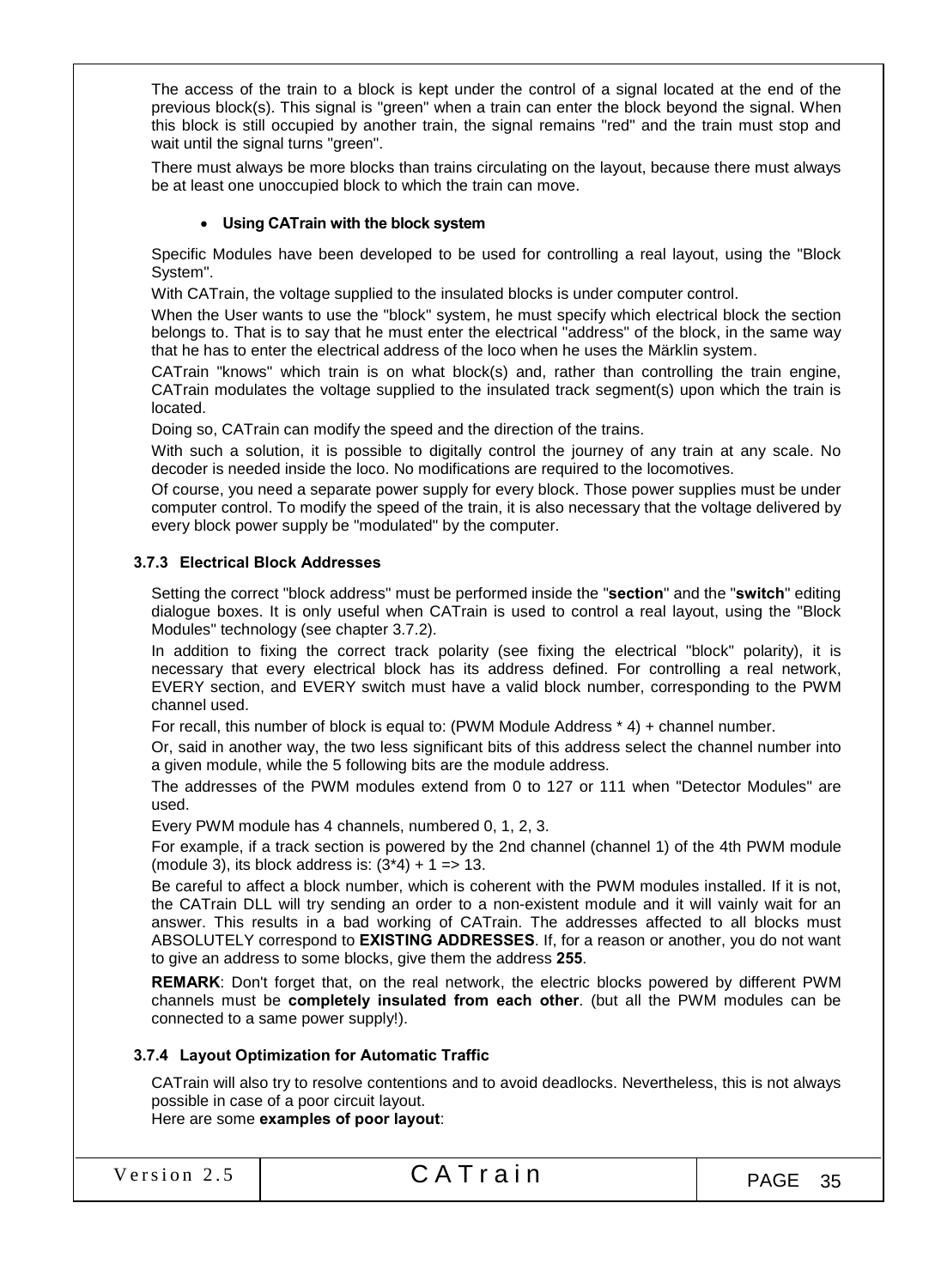- Too short sections on which long trains cannot stay: The length of a train is normally determined by the number of attached cars, but since the User can force a longer value, this can leads to situation not easily understandable when looking on the screen at the simulation behavior.
- Not enough signals to allow for train stopping: In a track loop, the number of signals must be greater than the number of trains simultaneously circulating in the loop. E.g.: if there can be two trains present in a circuit loop, this loop must be cut in at least three track sections, and three signals must be installed.
- Layout bottlenecks: Some part of the layout always crowded because of bad itinerary choices.
- Too many trains running on a crowded circuit.
- Too many "one track" sections where train can circulate in both direction.

# 3.7.5 Real Time Synchronization

The synchronization between the "real" train and its model on the screen is ensured by the "Train Detector" rails, or by the presence detection on blocks when the Block System is used. When some temporary synchronization problems are encountered, you can force the synchronization by clicking on the Detector rail on the screen. The "locked" train will continue without waiting for the real-time event.

In the same way, when using the "block" system, if a train is locked at the entry of a new block, you can force the synchronization by clicking on the Locomotive. The train will start without waiting for the block occupancy event.

Here are some ways to improve the "real time" synchronization:

# Positioning train detectors

When a "real" train is detected, the Controller sends a feed-back information to the CATrain software on the PC.

This received information is used, in automatic traffic mode to synchronize the running model with the "real" trains.

The Controller does only report that a train has been detected on a given detector, since there is no way implemented to physically identify a specific train. The controller just sends the physical detector number and not the Identity of the train which has been detected.

It is to the CATrain software to discover what train is concerned and to adjust the synchronization.

When the train model is in advance compared to the "real" train, the model on the screen doesn't move anymore "waiting" for the real train to recover.

When the train model is late compared to the "real" train, the model on the screen "jumps" to the train detector rail where the "real" train has been detected.

More train detectors are present, better is the synchronization between the "real" train and its model on the PC screen.

Good practice is to set a detector for every track section, not too far from the Signal at the end of the section.

When trains are circulating on both ways on a single-track line, a single detector may be placed at the middle of the section, or there may be two detectors installed at both ends of the section in front of the signals (but not to close, to allow a progressive deceleration).

When using the Block Module System, the block controller automatically reports to CATrain the presence of a Train on a given block. So implementing extra train Detectors is not mandatory.

# Train Speed Calibration

A complementary way to improve the synchronization is to calibrate the maximum speed and the Motion Profile for each train motor. (see paragraph 3.4.1 "Train Editing"). This operation is very important.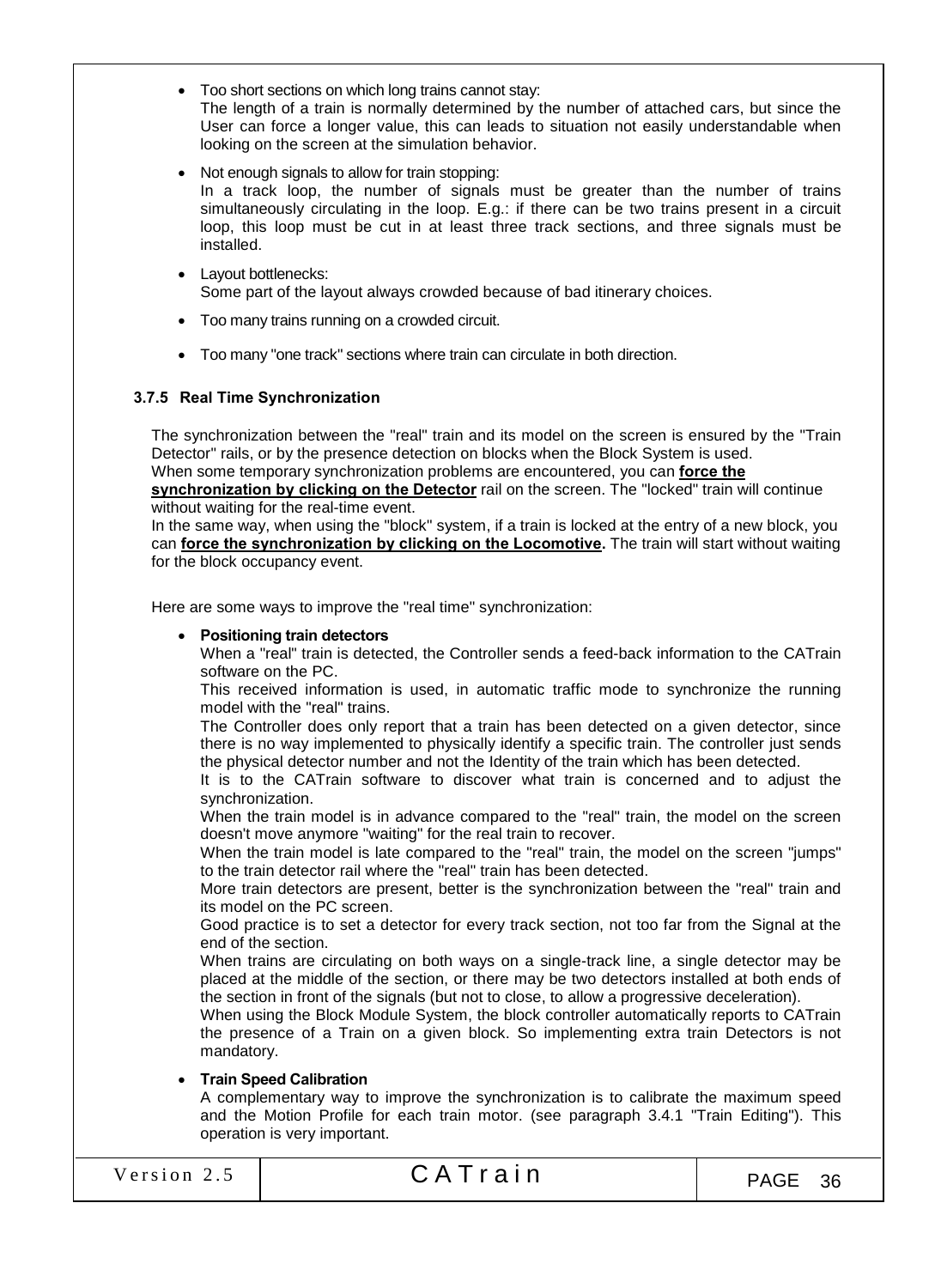#### • Improving the layout design

Of course, to ensure a good synchronization between the "real" train and its model the layout representation must be as perfect as possible. The user has to adjust his drawing to fit as close as possible to the "real" layout. Good positioning of the turnouts and signals is particularly important.

The length of each section can also be slightly adjusted to fit closer with the reality. (see paragraph "Editing Track Sections").

This length adjustment facility should be used when the complete layout drawing has already been optimized. Also the grade setting is important for train motion and synchronization. (see paragraph "Grades").

#### 3.8 Using the Keyboard "Accelerators"

When controlling a real layout in manual or semi-automatic mode, it is often necessary to be very prompt for changing a signal or a turnout position.

The classical way is to click on the concerned device, but another way is to use the keyboard:

"Accelerator" keys are available for this purpose.

The Accelerator keys can also be programmed on a programmable Joy Stick (wire connected or wireless), to provide a kind of remote control for CATrain. This is specially useful when CATrain is used to control a real layout.

The accelerator keys apply to a single train: the *currently selected train*.

You select a train simply by moving the mouse on its throttle control board. The blue *led* will light to indicate that the train is currently selected. You can also use the 'T' key on the keyboard, followed by the train **ordering** number. (see further).

By selecting the item *Selected train marker* in the display menu, it is also possible to display a small *halo* above the currently selected locomotive.

Here are the accelerator keys and their purpose: (case doesn't matter)

'T' is used to set the current selection to *Trains*.

The following number (1->9) typed on the keyboard designates the train. This number is not the train ID, it is its ordering number in the list of train present on the layout.

For example, if the three trains 2, 4 and 13 are present on the layout, typing 'T' followed by '1' will select the train '2'. Next, typing '2' will select the train '4' and '3' will select the train '13'.

Notice that it is possible to select a train simply by moving the mouse on its throttle panel as explained above…

'I' is used to set the current selection keys to *Itineraries*

The following number (1->0) typed on the keyboard designates the Itinerary. '0' designates the itinerary '10'. The selected itinerary will be shown on the screen.

- 'G' is used to set the current train on the current itinerary. This is only possible when the train is running on a track section which belongs to the itinerary displayed and when it is moving in the good direction.
- 'A' is used to set the rail switches in concordance with the itinerary shown.
- 'R' is used to reverse the motion direction of the currently selected train.
- 'S' to toggle the state of the next signal in front of the current train. This is very practical in "Semiautomatic" traffic mode.
- 'X' to toggle the state of the next turnout in front of the current train. This is also very practical in "Semi-automatic" traffic mode, but beware that doing so may force the train to leave its itinerary!
- 'PgUp' is used to raise the current train speed.
- 'PgDown' is used to lower the current train speed.

|  |  |  | Version 2.5 |  |
|--|--|--|-------------|--|
|  |  |  |             |  |

# $CAT rain$   $PAGE 37$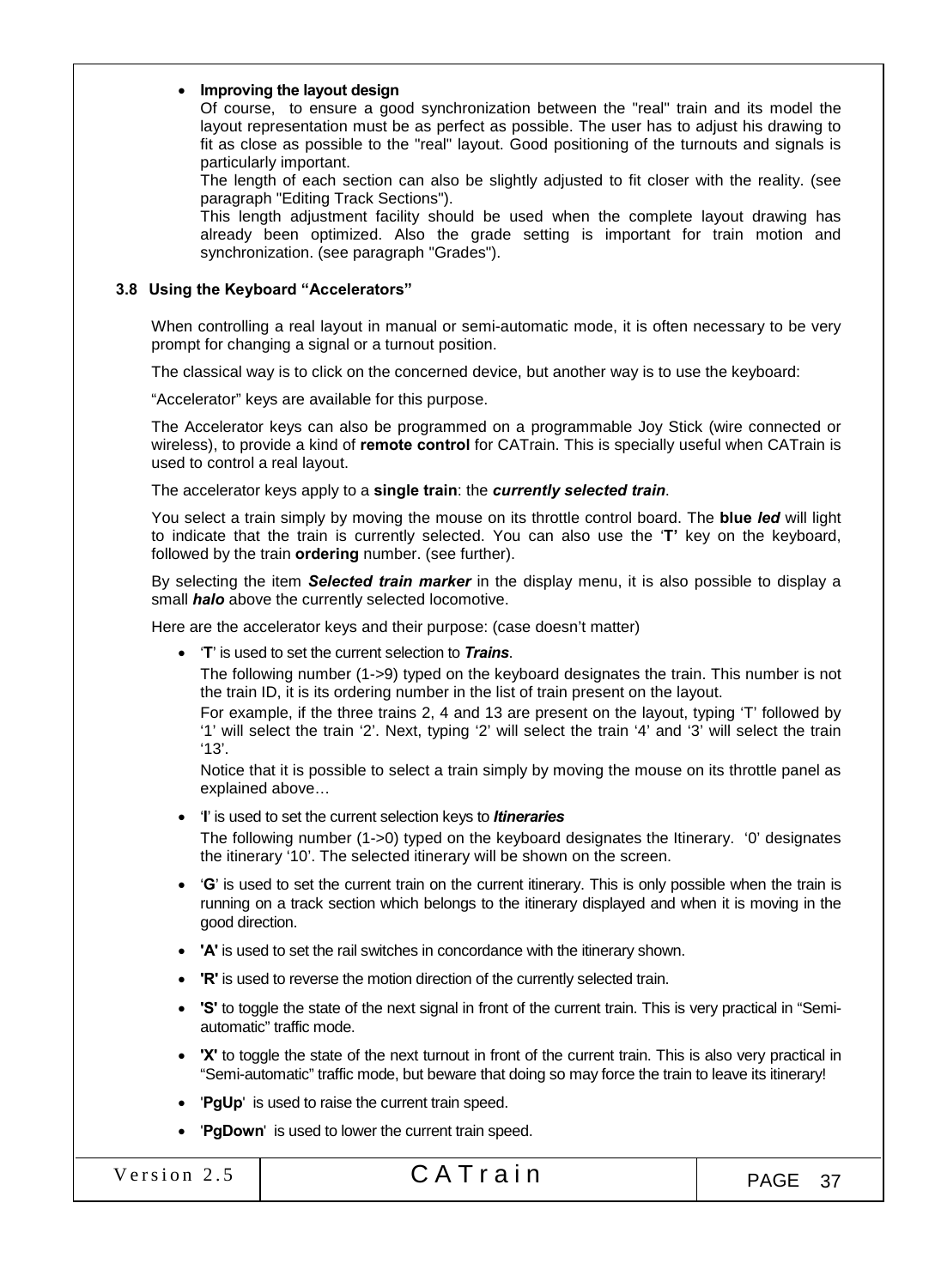# APPENDIX 1

# CATRAIN.INI File

*This is the program initialization file where all trains and global parameters are defined. Here is a brief description of the parameters which can be configured through the CATRAIN.INI file.*

*The "DLL" paragraph contains the control DLL name:*

```
[DLL]
CTRLCOM="cblk_32m.dll" // for a connection to the USB Interface to the
```
// Block System Modules

*The "PARAMETERS" paragraph contains all the configuration parameters to tune the functioning of CATrain:*

| [PARAMETERS]          |                                                                                                                                                                                                                                                                                                                                                                                                                           |             |    |
|-----------------------|---------------------------------------------------------------------------------------------------------------------------------------------------------------------------------------------------------------------------------------------------------------------------------------------------------------------------------------------------------------------------------------------------------------------------|-------------|----|
| $MPH = 0$             | // set MPH=1 for speed displayed in Miles per Hour<br>// defaults to MPH=0 for speed displayed<br>// in Kilometers<br>// per Hour.                                                                                                                                                                                                                                                                                        |             |    |
| SPEEDSCALEFACTOR=1000 | // This global value is used to compute the<br>// train motion speed on the screen from the<br>// throttle control speed expressed in KM per Hour<br>// (KM.H) or in Miles per Hour (MPH)<br>// It must be adjusted to be realistic.<br>// defaults value: 1000<br>// minimum value:<br>100<br>// maximum value:<br>5000<br>// the SPEEDSCALEFACTOR is multiplied by 0.625 when<br>// the speed indication is set to MPH. | model       |    |
| $REDRAWMOVE = 0$      | // when REDRAWMOVE is set to 1, the windows<br>// (e.g. throttle windows) are<br>// continuously redrawn during displacement<br>// default: REDRAWMOVE=0                                                                                                                                                                                                                                                                  |             |    |
| SLOPEINCIDENCE=2      | // Incidence of a grade on the LOCO engine control<br>// Can be adjusted between 1 (weak) and 10 (strong<br>$//$ influence).<br>// default value: 2                                                                                                                                                                                                                                                                       |             |    |
| SPSMOOTH=5            | // Speed steps on the throttle display<br>// Can be adjusted between 1 and 20.<br>// SPSMOOTH=1 leads to heavy CPU load when rotating<br>// the throttle knob.<br>// default value: 5                                                                                                                                                                                                                                     |             |    |
| SYNCTIMEOUT=10        | // Time Out for train models waiting to be<br>// synchronized to a feed-back information from a                                                                                                                                                                                                                                                                                                                           |             |    |
| Version 2.5           | CATrain                                                                                                                                                                                                                                                                                                                                                                                                                   | <b>PAGE</b> | 38 |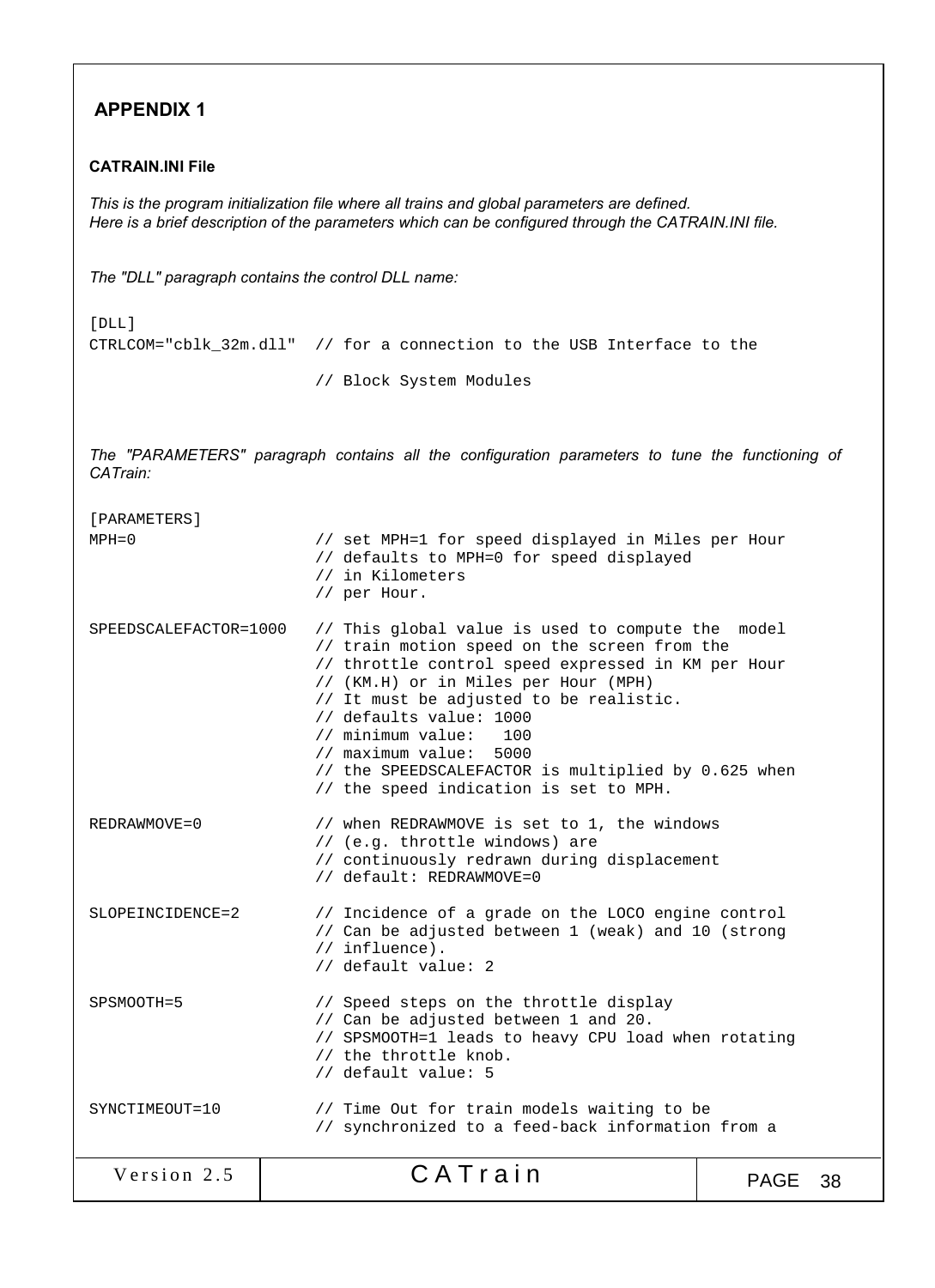Version 2.5  $\begin{array}{|c|c|c|c|c|c|c|c|c|}\n\hline\n\text{Version 2.5} & \text{CATTain} & \text{PAGE 39}\n\end{array}$  // train detector // When this time-out is exhausted, the computer // concludes that a mismatch has occurred between // the "real" train motion and the PC model. // In this case, all the trains are stopped in // emergency, and the main power is switched off. // default value: 10 seconds<br>// minimum value: 0 (no syn 0 (no synchronization) // maximum value: 60 seconds SECTFREEDIST=3 // distance after which a train will free a rail // section after that the last car has left the sect. // default value: 3 // minimum value: 0 // maximum value: 16 VISIBILITY=3 // This parameter impacts the distance left between // two trains when they are circulating on the same // rail section (this situation should normally // never occur !). // default value: 3 // minimum value: 1 // maximum value: 10 FORSEENDIST=14 // distance for scanning of resource contention // (e.g. rail section occupancy status or speed limit). // A greater value is better for anticipation // of accelerating or braking. // Too high a value can cause CPU overload and // possible deadlocks. // default value: 14 // minimum value: 8 // maximum value: 64 LCROSSDETECT=7 // distance from which a train will lower the // level crossing barriers. // default value: 7 // minimum value: 1 // maximum value: 64 or FORSEENDIST. LCROSSLEAVE=2 // distance after which a train will raise the // level crossing barriers after the last car. // default value: 2 // minimum value: 1 // maximum value: 16 OPSIGCTRLDIST=10 // distance from which a train will set to // "GREEN" a signal which is opposite to its // moving way (rear turned), when no // bypass relay is present and SETOPSIGGREEN option // is ON. // default value: 10 // minimum value: 2 // maximum value: 64 or FORSEENDIST. SETOPSIGGREEN=1 // this flag must be set to 1 when the user wants // that the rear turned signals (set opposite to // the train motion ) be set to GREEN to // establish the power supply when a train is back- // crossing them. (see OPSIGCTRLDIST).